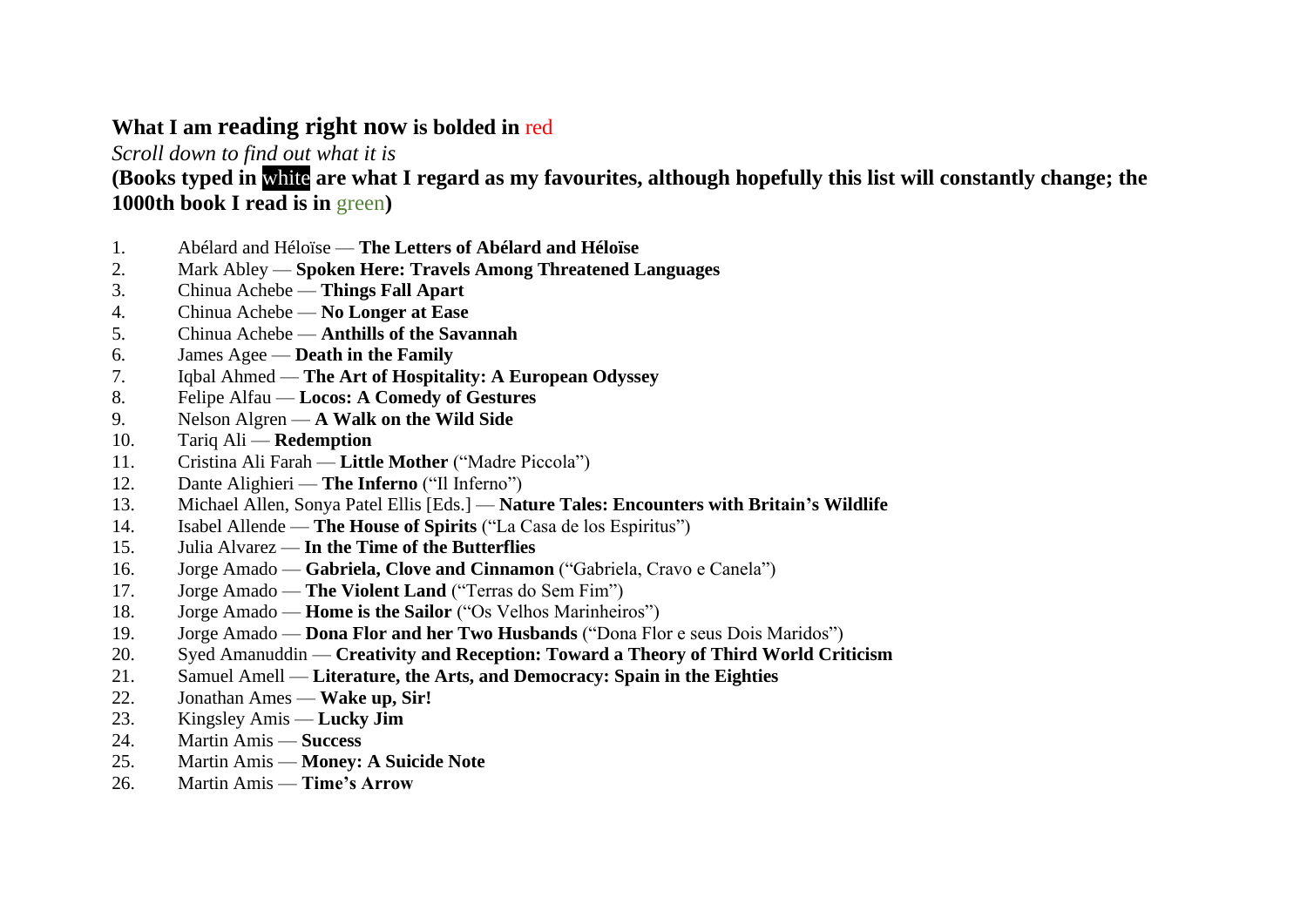- 27. Martin Amis **London Fields**
- 28. Martin Amis **The Zone of Interest**
- 29. Jon Lee Anderson **Che Guevara: A Revolutionary Life**
- 30. Jon Lee Anderson **The Fall of Baghdad**
- 31. Sherwood Anderson **Winesburg, Ohio: A Group of Tales of Ohio Small-Town Life**
- 32. Tony Anderson **Bread and Ashes: A Walk Through the Mountains of Georgia**
- 33. Ivo Andrić **The Bridge on the Drina** ("Na Drini Ćuprija")
- 34. Anonymous (trans: Dorothy L Sayers) **The Song of Roland** ("Chanson de Roland")
- 35. Jeffrey Archer **Kane and Abel**
- 36. Robin Archer **Economic Democracy: The Politics of Feasible Socialism**
- 37. Ariosto **Orlando Furioso**
- 38. Dave Armitage **Born to be Mild**
- 39. Simon Armitage **Walking Home: Travels with a Troubadour on the Pennine Way**
- 40. Neil Arnold **Mystery Animals British Isles: Kent**
- 41. Arrian **The Life of Alexander the Great** ("Anabasis")
- 42. Richard Askwith **Feet in the Clouds: A Tale of Fell-Running and Obsession**
- 43. Richard Askwith **Today We Die a Little: Emil Zátopek, Olympic Legend to Cold War Hero**
- 44. Nadeem Aslam **Season of the Rainbirds**
- 45. Miguel Angel Asturias **El Señor Presidente**
- 46. Miguel Angel Asturias **Mulata** ("Mulata de Tal")
- 47. Nayra Atiya **Khul-Khaal: Five Egyptian Women tell their Stories**
- 48. Farid ad-Din Attar **The Conference of the Birds** ("Ilahinama")
- 49. Margaret Atwood **The Handmaid's Tale**
- 50. Bernardo Atxaga **The Lone Man** ("Gizona Bere Bakardean")
- 51. Bernardo Atxaga **Obabakoak**
- 52. François Augiéras **A Journey to Mount Athos** ("Un voyage au Mont Athos")
- 53. Jane Austen **Sense and Sensibility**
- 54. Paul Auster **New York Trilogy**
- 55. Paul Auster **Timbuktu**
- 56. Paul Auster **Sunset Park**
- 57. Ramón Pérez de Ayala **Belarmino and Apolonio** ("Belarmino y Apolonio")
- 58. Michael Azerrad **Our Band Could Be Your Life: Scenes from the American Indie Underground, 1981-1991**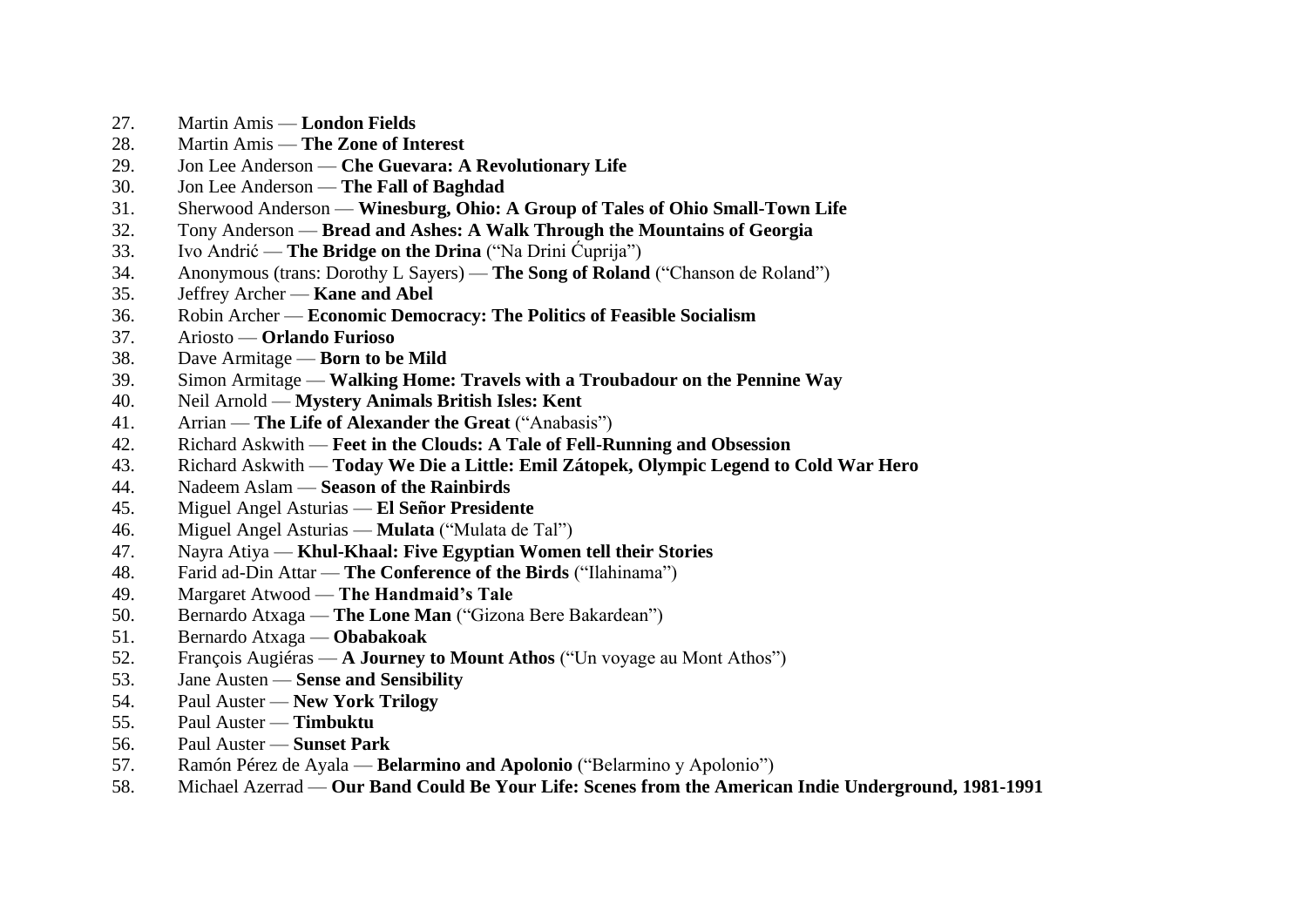- 59. Mariano Azuela **The Underdogs** ("Los de Abajo")
- 60. Jennifer Baggett, Holly C Corbett and Amanda Pressner **The Lost Girls: Three Friends, Four Continents, One Unconventional Detour Around the World**
- 61. Christopher P Baker **Mi Moto Fidel: Motorcycling Through Castro's Cuba**
- 62. James Baldwin **Go Tell it on the Mountain**
- 63. James Baldwin **Giovanni's Room**
- 64. James Baldwin **Another Country**
- 65. R.M. Ballantyne **Coral Island**
- 66. Toni Cade Bambara **The Salt Eaters**
- 67. Richard Bangs **Quest for the Sublime: Finding Nature's Secret in Switzerland**
- 68. Richard Bangs **Quest for the Kasbah**
- 69. Iain Banks **Raw Spirit: In Search of the Perfect Dram**
- 70. John Banville **The Sea**
- 71. Bruce Barcott **The Last Flight of the Scarlet Macaw: One Woman's Fight to Save the World's Most Beautiful Bird**
- 72. Arturo Barea **The Forge** ("La Forja")
- 73. Patrick Barkham **Badgerlands: The Twilight World of Britain's Most Enigmatic Animal**
- 74. Patrick Barkham **The Butterfly Isles: A Summer in Search of our Emperors and Admirals**
- 75. Pío Baroja **The Restlessness of Shanti Andía and Other Writings** ("Las Inquietudes de Shanti Andia")
- 76. Pío Baroja **Ceasar or Nothing** ("César o Nada")
- 77. Pío Baroja **The Quest** ("La Busca")
- 78. Pío Baroja **Paradox Rey**
- 79. Pío Baroja **Zalacaín the Adventurer**
- 80. Pío Baroja **The Lord of Labraz** ("El Mayorazgo de Labraz")
- 81. Pío Baroja **Weeds ("Mala Hierba")**
- 82. Matsuo Basho **The Narrow Road to the Deep North and Other Travel Sketches** ("Oku no Hosomichi")
- 83. Giorgio Bassani **The Gold-rimmed Spectacles** ("Gli Occhiali D'oro")
- 84. Bella Bathurst **The Wreckers: A Story of Killing Seas and Plundered Shipwrecks**
- 85. Glen Baxter **The Billiard Table Mysteries**
- 86. Glen Baxter **Atlas**
- 87. Glen Baxter **His Life**
- 88. Paul Beatty **The Sellout**
- 89. Samuel Beckett **Waiting for Godot**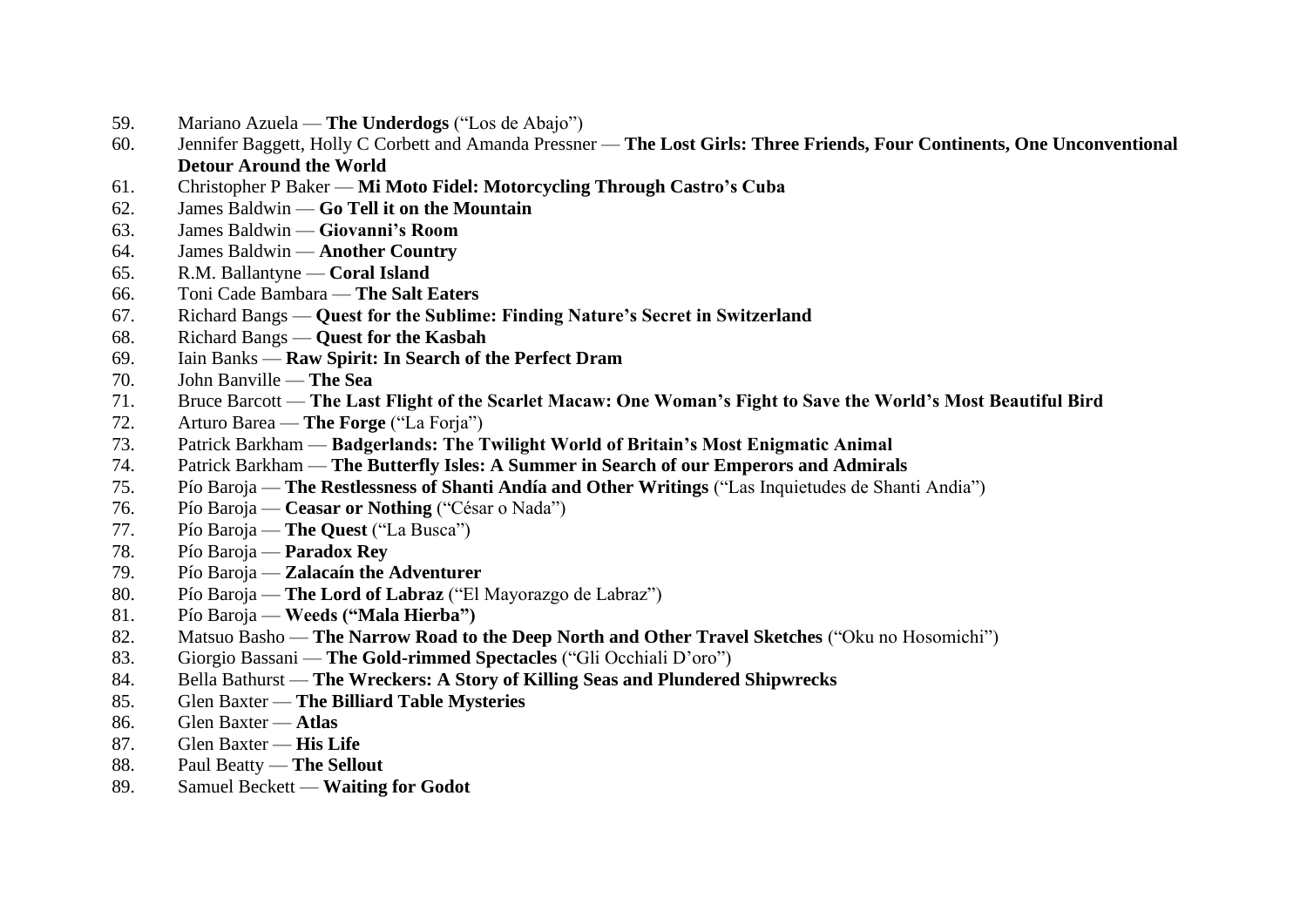- 90. Ruth Behar **An Island Called Home: Returning to Jewish Cuba**
- 91. Gioconda Belli **The Country Under My Skin: A Memoir of Love and War** ("El País Bajo mi Piel")
- 92. Saul Bellow **The Dean's December**
- 93. Saul Bellow **The Adventures of Augie March**
- 94. Gene Bell-Villada **García Márquez: The Man and his Work**
- 95. Juan Benet **Return to Región** ("Volveras a Región")
- 96. Juan Benet **A Meditation** ("Una Meditación")
- 97. Alan Bennett **The Uncommon Reader**
- 98. Alan Bennett **The Lady in the Van**
- 99. Bartholomew Bennett **The Pale Ones**
- 100. Ian Bent (et al) **Scams, Scandals & Screw-ups: The Best of Football Confidential 1 & 2**
- 101. John Berendt **Midnight in the Garden of Good and Evil**
- 102. Jeroen van Bergeijk **My Mercedes is Not for Sale** ("Mijn Mercedes is Niet te Koop")
- 103. Ettore Biocca **Yanoáma: The Story of Helena Valero, a Girl Kidnapped by Amazonian Indians**
- 104. Adolfo Bioy Casares **The Dream of Heroes** ("El Sueño de los Héroes")
- 105. Tim Birkhead **The Wisdom of Birds: An Illustrated History of Ornithology**
- 106. Tony Blair **A Journey: My Political Life**
- 107. German Bleiberg, Maureen Ihrie and Janet Pérez **Dictionary of the Literature of the Iberian Peninsula**
- 108. Giovanni Boccaccio **Decameron**
- 109. Alastair Bonnett **Off the Map: Lost Spaces, Invisible Cities, Forgotten Islands, Feral Places and What They Tell Us About the World**
- 110. Jorge Luis Borges **Ficciones**
- 111. Jorge Luis Borges **Labyrinths** ("Laberintos")
- 112. Jorge Luis Borges **The Book of Imaginary Beings** ("El Libro de los Seres Imaginarios")
- 113. Jorge Luis Borges **The Aleph and Other Stories** ("El Aleph")
- 114. Jorge Luis Borges **The Book of Sand** ("El Libro de Arena")
- 115. George Borrow **The Romany Rye**
- 116. James Boswell **Journal of a Tour to the Hebrides with Samuel Johnson**
- 117. Anthony Bourdain **Kitchen Confidential: Adventures in the Culinary Underbelly**
- 118. Mark Bowden **Killing Pablo: The Hunt for the World's Greatest Outlaw**
- 119. Paul Bowles **The Sheltering Sky**
- 120. Paul Bowles **Too Far from Home**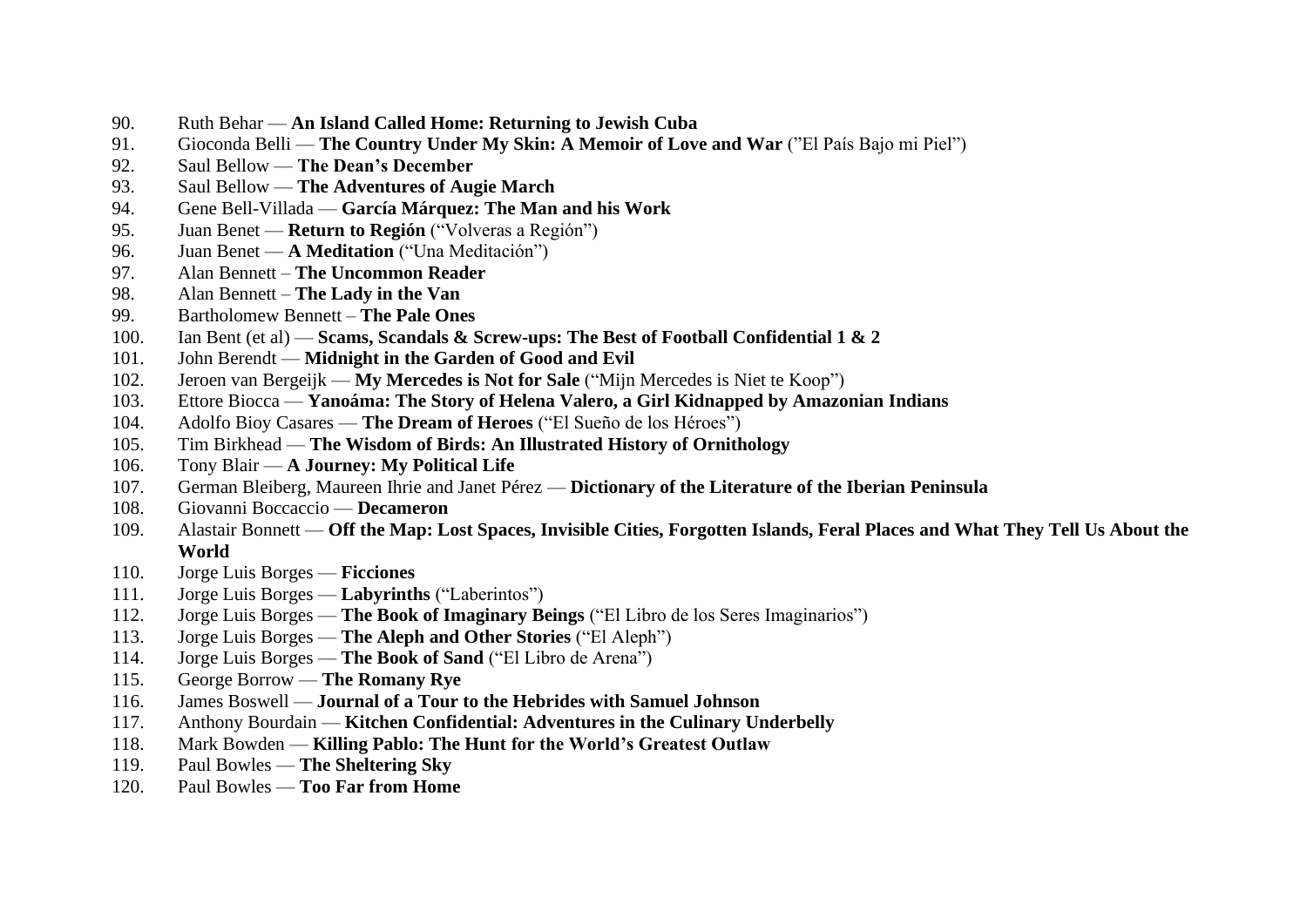- 121. Paul Bowles **Up Above the World**
- 122. Paul Bowles **Let it Come Down**
- 123. Paul Bowles **The Spider's House**
- 124. Paul Bowles **Delicate Prey and Other Stories**
- 125. Paul Bowles **Days**
- 126. Paul Bowles **Their Heads are Green and their Hands are Blue**
- 127. Paul Bowles **A Hundred Camels in the Courtyard**
- 128. T Coraghessan Boyle **T.C Boyle Stories**
- 129. Hugh Braun **The English Castle**
- 130. Bertolt Brecht **The Caucasian Chalk Circle** ("Der Kaukasische Kreiderkreis")
- 131. Bertolt Brecht **Mother Courage and her Children** ("Mutter Courage und ihre Kinder")
- 132. Gerald Brenan **South from Granada: Seven Years in an Andalusian Village**
- 133. Gerald Brenan **The Face of Spain**
- 134. David Brewer **Birds New to Science: Fifty Years of Avian Discoveries**
- 135. Charles Brewster **Liber Cyber**
- 136. Joseph Brodsky **Watermark**
- 137. Charlotte Brontë **Jane Eyre**
- 138. Simon Broughton, Mark Ellingham, David Muddyman and Richard Trillo (editors) **World Music: The Rough Guide**
- 139. Christy Brown **My Left Foot**
- 140. Pete Brown **Three Sheets to the Wind: One man's Quest for the Meaning of Beer**
- 141. Dee Brown **Bury my Heart at Wounded Knee**
- 142. Bill Bryson **Neither Here Nor There: Travels in Europe**
- 143. Bill Bryson **Notes from a Small Island**
- 144. Bill Bryson **Made in America: An Informal History of the English Language in the United States**
- 145. Bill Bryson **The Lost Continent: Travels in Small-Town America**
- 146. Bill Bryson **A Walk in the Woods**
- 147. Bill Bryson **Down Under**
- 148. John Buchan **The Thirty-Nine Steps**
- 149. Bill Buford **Among the Thugs**
- 150. Evelio Buitrago Salazar, Sergeant 2nd Class (Retired) **Zarpazo, the Bandit: Memoirs of an Undercover Agent of the Colombian Army** ("Zarpazo: Otra Cara de la Violencia/Memorias de un Suboficial del Ejército de Colombia")
- 151. Charles Bukowski **Post Office**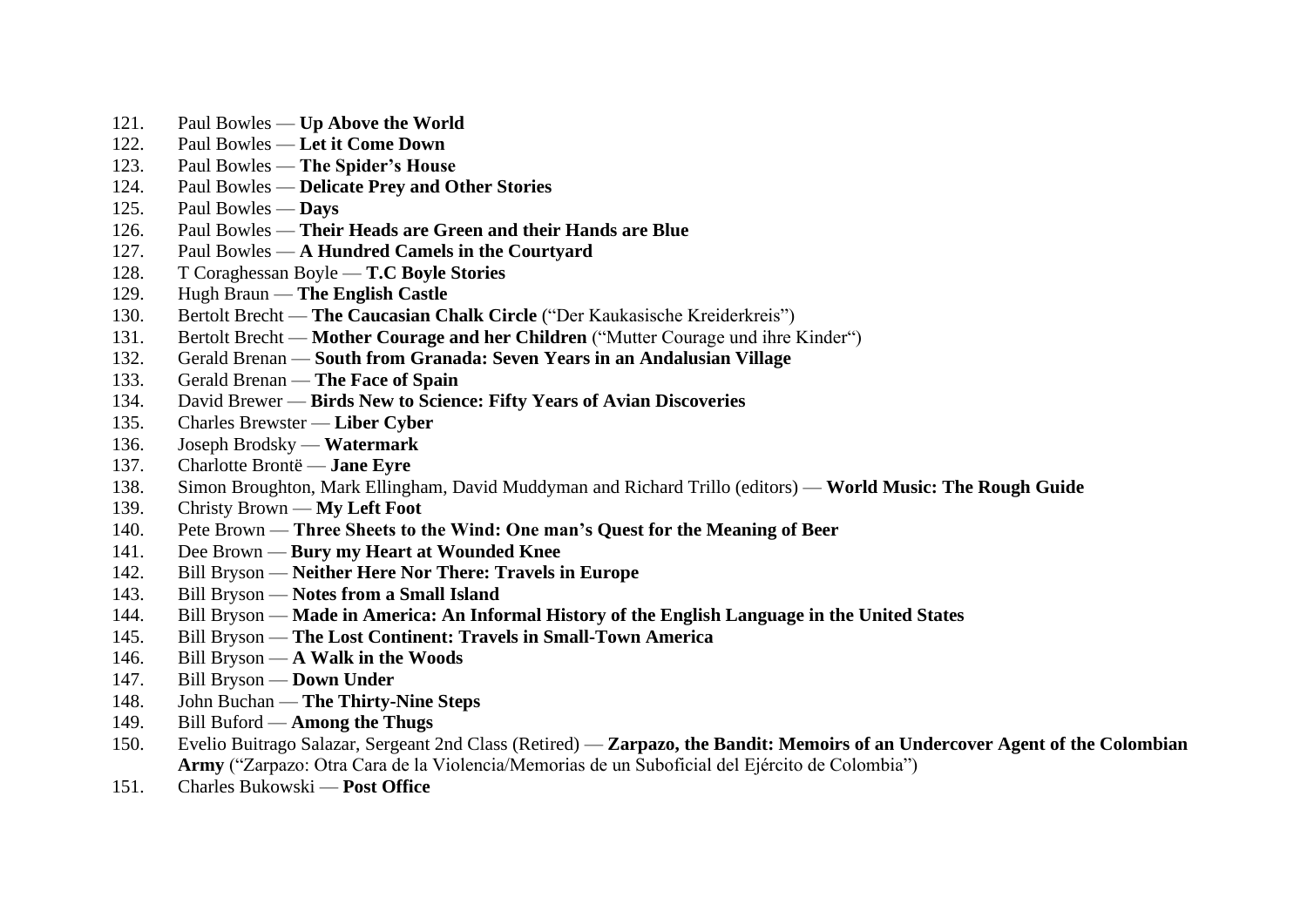- 152. Charles Bukowski **Pulp**
- 153. Mikhail Bulgakov **Master and Margarita** ("Ма́стер и Маргари́та")<br>154. Anthony Burgess A Clockwork Orange
- 154. Anthony Burgess **A Clockwork Orange**
- 155. Frances Hodgson Burnett **The Secret Garden**
- 156. Augusten Burroughs **Running with Scissors: A Memoir**
- 157. William Burroughs **Naked Lunch**
- 158. Pat Butcher **The Perfect Distance: Ovett and Coe, the Record-breaking Rivalry**
- 159. Tim Butcher **Blood River: A Journey to Africa's Broken Heart**
- 160. Dougal Butler **Full Moon: The Amazing Rock and Roll Life of the Late Keith Moon**
- 161. David Butler and Dennis Kavanagh **The British General Election of 1983**
- 162. John Butt **Writers and Politics in Modern Spain**

#### 163. **Dino Buzzati — The Tartar Steppe ("Il Deserto dei Tartari")**

- 164. Robert Byron **The Road to Oxiana**
- 165. Alberto Caeiro (pseudonym for Fernando Pessoa) **The Keeper of Sheep** ("O Guardador de Rebanhos")
- 166. Tim Cahill **Hold the Enlightenment: Travel Essays**
- 167. Jenni Calder **Animal Farm and Nineteen Eighty-Four**
- 168. Pedro Calderón de la Barca **Life is a Dream** ("La Vida es Sueño")

#### 169. **Italo Calvino — The Baron in the Trees ("Il Barone Rampante")**

- 170. Italo Calvino **Invisible Cities** ("Le Città Invisibili")
- 171. Italo Calvino **Marcovaldo** (or **Seasons in the City**) ("Malcovaldo, Ovvero, le Stagioni in Città")
- 172. Italo Calvino **Cosmicomics** ("Le Cosmicomiche"
- 173. Italo Calvino **Difficult Loves** ("Ultimo Viene il Corvo" and "I Racconti")
- 174. Italo Calvino **The Road to San Giovanni** ("Strada di San Giovanni")
- 175. Italo Calvino **If on a winter's night a traveler** ("Se una Notte d'Inverno un Viaggiatore")
- 176. Eugenio Cambaceres **Sin Rumbo**
- 177. Peter Cameron **Someday This Pain Will be Useful to You**
- 178. Álvaro de Campos (pseudonym for Fernando Pessoa) **The Jaded Sensationalist**
- 179. Luís Vaz de Camões **Lusiads** ("Os Lusiadas"
- 180. Albert Camus **The Plague** ("La Peste")
- 181. Albert Camus **The Stranger** ("L'Étranger")
- 182. Albert Camus **Exile and the Kingdom** ("L'Exil et Le Royaume")
- 183. Truman Capote **Breakfast at Tiffany's**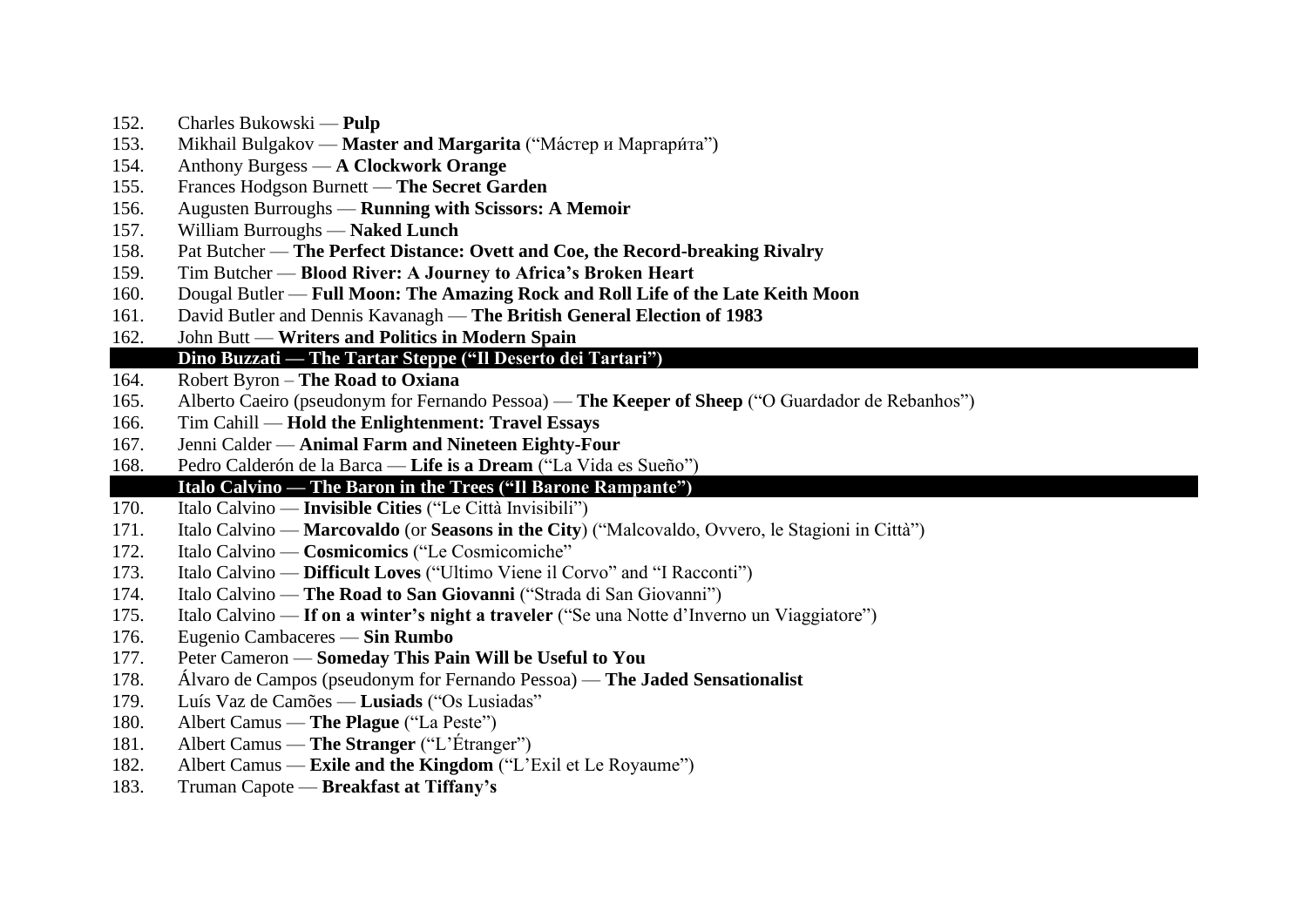- 184. Truman Capote **In Cold Blood**
- 185. Truman Capote **The Tree of Night and Other Stories**
- 186. Peter Carey **Oscar and Lucinda**
- 187. Alejo Carpentier **The Lost Steps** ("Los Pasos Perdidos")
- 188. Alejo Carpentier **The Chase** ("El Acoso")
- 189. Dorothy Carrington **Granite Island: Portrait of Corsica**
- 190. Lewis Carroll **Alice Through the Looking Glass**
- 191. Lewis Carroll **Alice's Adventures in Wonderland**
- 192. Rick and Marcie Carroll (Eds.) **Travelers' Tales Hawaii: True Stories of the Island Spirit**
- 193. Mário de Carvalho **A God Strolling in the Cool of the Evening** ("Um Deus Passeando Pela Brisa da Tarde")
- 194. Robert Carver **The Accursed Mountains: Journeys in Albania**
- 195. Alberto Castrillon **120 Dias Bajo el Terror Militar**
- 196. Donald S Castro **The Argentine Tango as Social History (1880-1955): The Soul of the People**
- 197. Willa Cather **The Professor's House**
- 198. Willa Cather **Death Comes for the Archbishop**
- 199. Camilo José Cela **The Hive** ("La Colmena")
- 200. Camilo José Cela **La Colmena**
- 201. Camilo José Cela **The Family of Pascual Duarte** ("La Familia de Pascual Duarte")
- 202. Camilo José Cela **Journey to the Alcarria** ("Viaje a la Alcarria")
- 203. Camilo José Cela **Mrs Caldwell Speaks to her Son** ("Mrs Caldwall Habla con su Hijo")
- 204. Camilo José Cela **Boxwood** ("Madera de Boj")
- 205. Camilo José Cela **Christ versus Arizona** ("Cristo versus Arizona")
- 206. Benvenuto Cellini **Autobiography of Benvenuto Cellini**
- 207. Alvaro Cepeda Samudio **La Casa Grande**
- 208. Miguel de Cervantes **Don Quixote** ("Don Quixote de la Mancha")
- 209. Miguel de Cervantes **Six Exemplary Novels**
- 210. Michael Chabon **The Mysteries of Pittsburgh**
- 211. Michael Chabon **Model World and Other Stories**
- 212. Michael Chabon **The Amazing Adventures of Kavalier & Clay**
- 213. Michael Chabon **The Yiddish Policeman's Union**
- 214. Chan **Cuarentanueve Días en Invierno** (Diario de Desesperación)
- 215. Ha-Joon Chang **23 Things They Don't Tell You About Capitalism**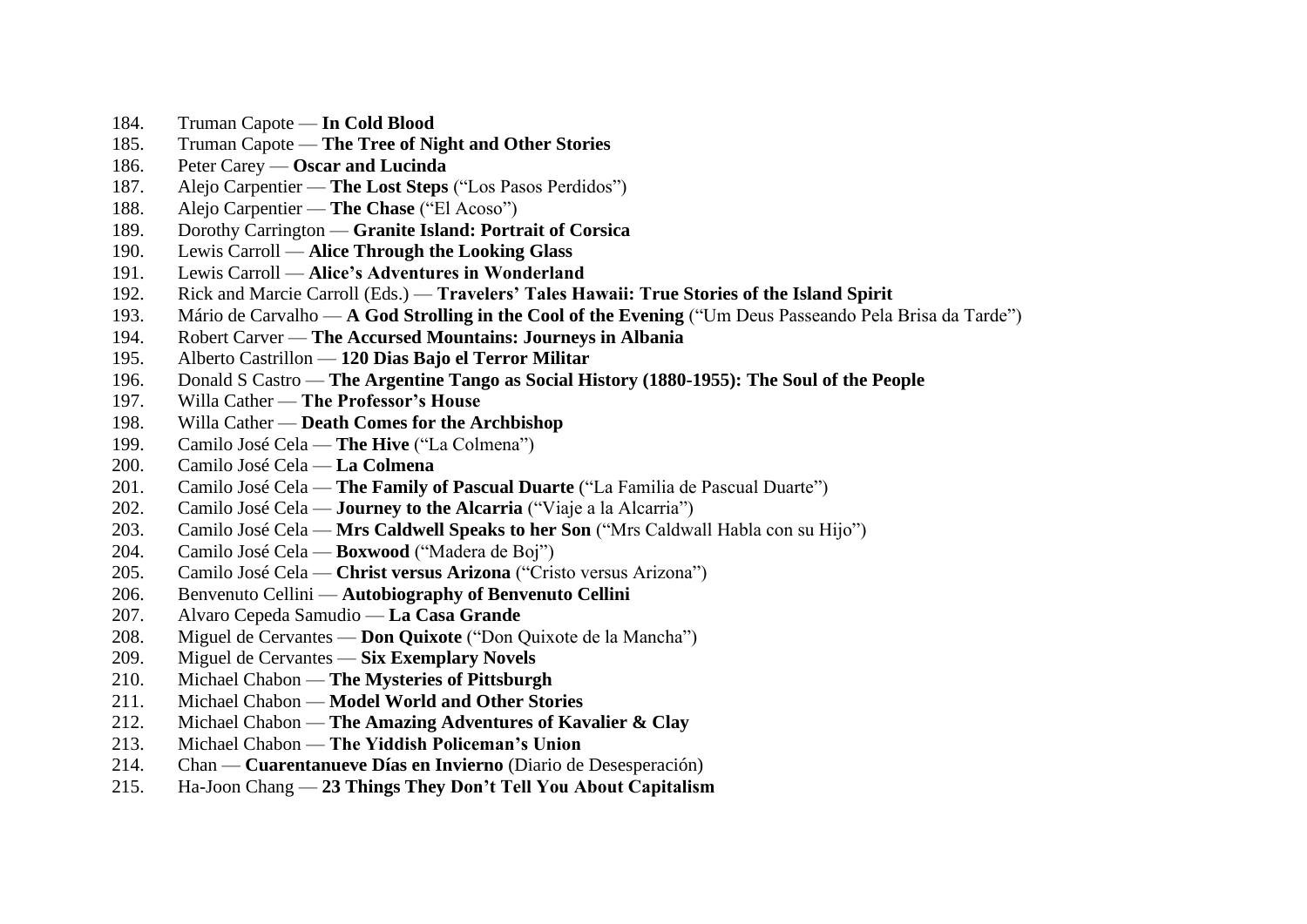- 216. Pierre Teilhard de Chardin **Letters from a Traveller** ("Lettres de Voyage, 1923-1939 et Nouvelles Lettres de Voyage, 1939-1955")
- 217. Noah Charney **Slovenology: Living and Traveling in the World's Best Country**
- 218. Upamanyu Chatterjee **English, August: An Indian Story**
- 219. Bruce Chatwin **In Patagonia**
- 220. Bruce Chatwin **Anatomy of Restlessness; Selected Writings, 1969-1989**
- 221. Bruce Chatwin **The Songlines**
- 222. Bruce Chatwin **The Viceroy of Ouidah**
- 223. Bruce Chatwin **On the Black Hill**
- 224. Geoffrey Chaucer **The Canterbury Tales**
- 225. Anton Chekov **The Three Sisters** ("Тri Sestrрy)
- 226. Apsley Cherry-Garrard **The Worst Journey in the World**
- 227. G.K Chesterton **The Complete Father Brown Stories**
- 228. Erskine Childers **The Riddle of the Sands: A Record of Secret Service**
- 229. Noam Chomsky **The Culture of Terrorism**
- 230. Agatha Christie **N or M?**
- 231. Winston Churchill **History of the English-speaking Peoples**
- 232. Ema Cibotti **Queridos Enemigos: De Beresford a Maradona, La Verdadera Historia de las Relaciones entre Ingleses y Argentinos**
- 233. Jill Ciment—**The Tattoo Artist**
- 234. Jill Ciment **Heroic Measures**
- 235. Robert P. Clark **The Basque Insurgents**
- 236. Thurston Clarke **Islomania: A Journey to the Last Real Islands**
- 237. Jean Cocteau **Les Enfants Terribles**
- 238. Jonathan Coe **What a Carve Up! (The Winshaw Legacy)**
- 239. J.M. Coetzee **Waiting for the Barbarians**
- 240. J.M. Coetzee **Elizabeth Costello**
- 241. Andrew Collins **The Sword and the Stone**
- 242. Andrew Collins **The Black Alchemist**
- 243. Andrew Collins **The Seventh Sword**
- 244. Roger Collins **The Basques**
- 245. Wilkie Collins **The Moonstone**
- 246. Sir Arthur Conan Doyle **The Complete Sherlock Holmes (Long Stories)**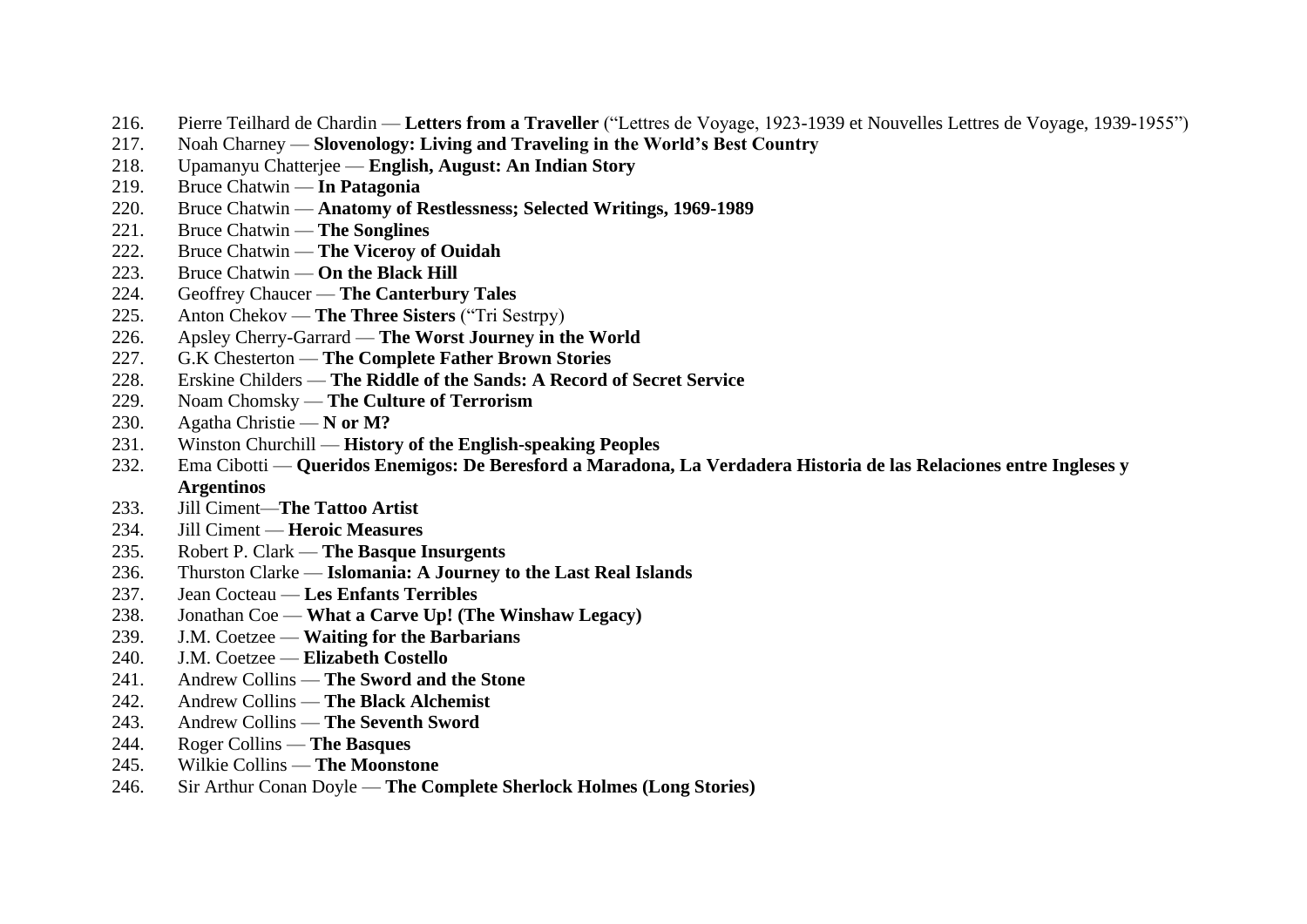- 247. Charlie Connelly **Attention All Shipping: A Journey Around the Shipping Forecast**
- 248. Charlie Connelly **Stamping Grounds: Exploring Liechtenstein and its World Cup Dream**
- 249. Charlie Connelly **Bring Me Sunshine: A Windswept, Rain-Soaked, Sun-Kissed, Snow-Capped Guide to our Weather**
- 250. Joseph Conrad **The Secret Agent**
- 251. Joseph Conrad **Heart of Darkness**
- 252. Joseph Conrad **Nostromo**
- 253. Joseph Conrad **Under Western Eyes**
- 254. Bob Cook **Paper Chase**
- 255. Mable Cook Cole **Savage Gentlemen**
- 256. Artemis Cooper **Patrick Leigh Fermor: An Adventure**
- 257. Julio Cortázar **Hopscotch** ("Rayuela")
- 258. Nicholas Crane **Two Degrees West: An English Journey**
- 259. Harry Crews **The Car**
- 260. Harry Crews **The Gospel Singer**
- 261. Harry Crews **A Feast of Snakes**
- 262. Robert Crumb **R Crumb's Heroes of Blues, Jazz & Country**
- 263. Bruce Cumings **North Korea: Another Country**
- 264. Euclides da Cunha **Rebellion in the Backlands** ("Os Sertões")
- 265. Raold Dahl **Charlie and the Chocolate Factory**
- 266. Raold Dahl **Charlie and the Great Glass Elevator**
- 267. Raold Dahl **James and the Giant Peach**
- 268. Raold Dahl **More Tales of the Unexpected**
- 269. Salvador Dalí **The Secret Life of Salvador Dalí** ("La Vida Secreta de Salvador Dalí")
- 270. William Dalrymple **In Xanadu**
- 271. Tang Duc Dao **On the Struggle of Democracy in Vietnam**
- 272. Norman Davies **The Isles: A History**
- 273. Norman Davies **Vanished Kingdoms: The History of Half-forgotten Europe**
- 274. Robertson Davies **What's Bred in the Bone**
- 275. Clive Davis **Stig of the Dump**
- 276. James West Davidson and John Rugge **Great Heart: The History of a Labrador Adventure**
- 277. Nicholas Dawidoff **In The Country of Country: A Journey to the Roots of American Music**
- 278. Roger Deakin **Wildwood: A Journey Through Trees**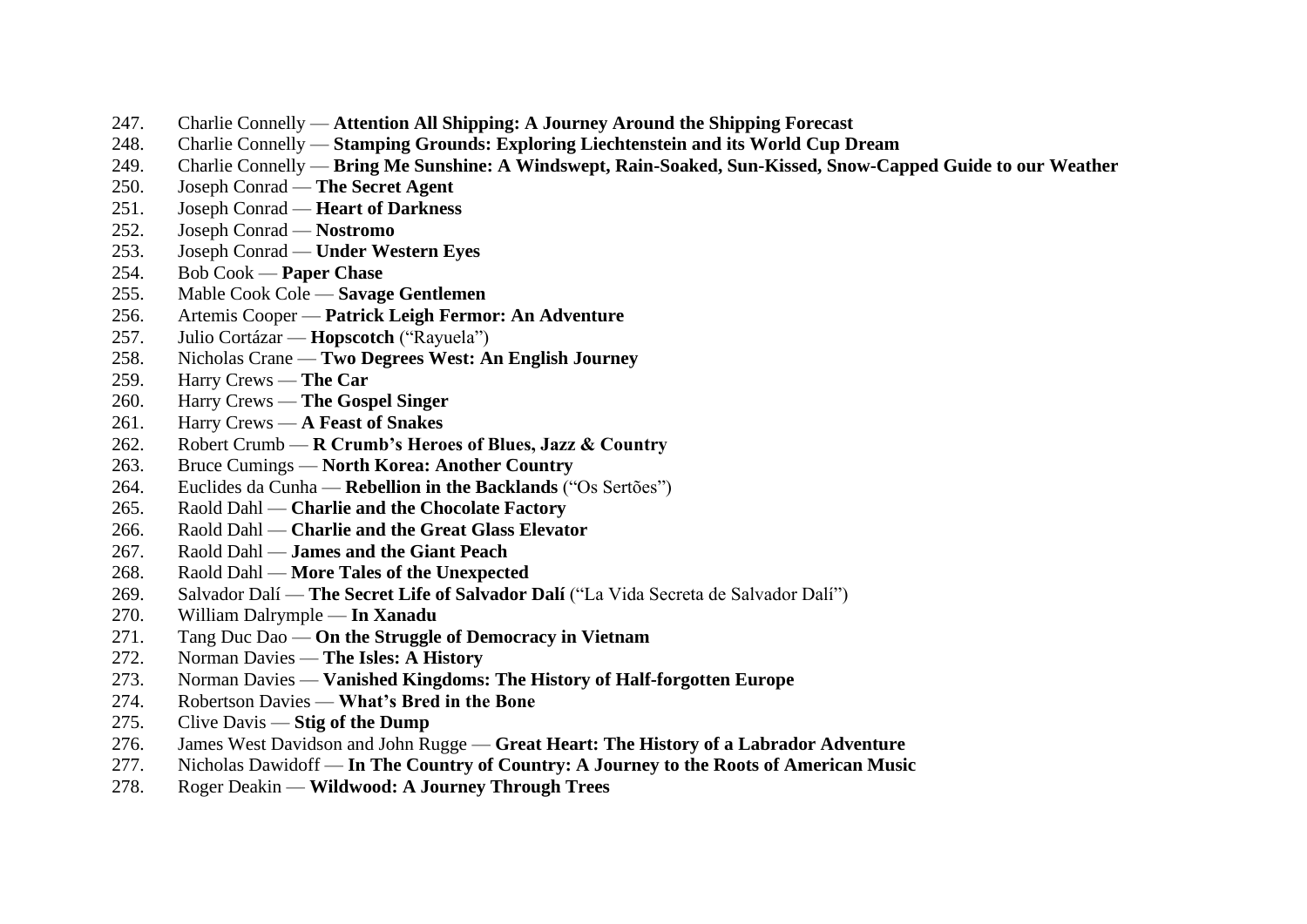- 279. Roger Deakin **Waterlog**
- 280. Daniel Defoe **Robinson Crusoe, of York**
- 281. Daniel Defoe **Moll Flanders**
- 282. Miguel Delibes **The Hedge** ("Parábola del Náufrago")
- 283. Miguel Delibes **The Path** ("El Camino")
- 284. Miguel Delibes **Smoke on the Ground** ("Las Ratas")
- 285. Miguel Delibes **Stuff of Heroes** ("Madera de Héroe")
- 286. Miguel Delibes **Five Hours with Mario** ("Cinco Horas con Mario")
- 287. Miguel Delibes **Viejas Historias de Castilla la Vieja**
- 288. Miguel Delibes **The Heretic** ("El Hereje")
- 289. Don De Lillo **Great Jones Street**
- 290. Don De Lillo **Cosmopolis**
- 291. Junot Díaz **The Brief Wondrous Life of Oscar Wao**
- 292. Paolo Di Canio **The Autobiography**
- 293. Charles Dickens **A Tale of Two Cities**
- 294. Charles Dickens **Great Expectations**
- 295. Charles Dickens **The Posthumous Papers of the Pickwick Club**
- 296. Charles Dickens **Oliver Twist**
- 297. Joan Didion **The Last Thing He Wanted**
- 298. Rafael Dieste **Tales and Inventions of Félix Muriel** ("Historias e Invenciones de Félix Muriel")
- 299. Isak Dinesen **Shadows on the Grass** ("Skygger paa Graesset")
- 300. Chitra Banarjee Divakrun **The Mistress of Spices**
- 301. Assia Djebar **Algerian White** ("Blanc de l'Algerie")
- 302. Katherine Doggrell **Checking Out: What the Rise of the Sharing Economy Means for the Future of the Hotel Industry**
- 303. José Donoso **The Obscene Bird of Night** ("El Obsceno Pájaro de la Noche")
- 304. José Donoso **Curfew** ("La Desesperanza")
- 305. Paul Jaime Dosal **Doing Business with the Dictators: A Political History of United Fruit in Guatemala, 1899- 1944**
- 306. John Dos Passos **Three Soldiers**
- 307. Fyodor Dostoyevsky **The Idiot** ("Idiot")
- 308. Fyodor Dostoyevsky **Crime and Punishment** ("Prestuplenie i nakazanie")
- 309. Fyodor Dostoyevsky **The Brothers Karamazov** ("Brat'ya Karamazovy")
- 310. Norman Douglas **Siren Land: A Celebration of Life in Southern Italy**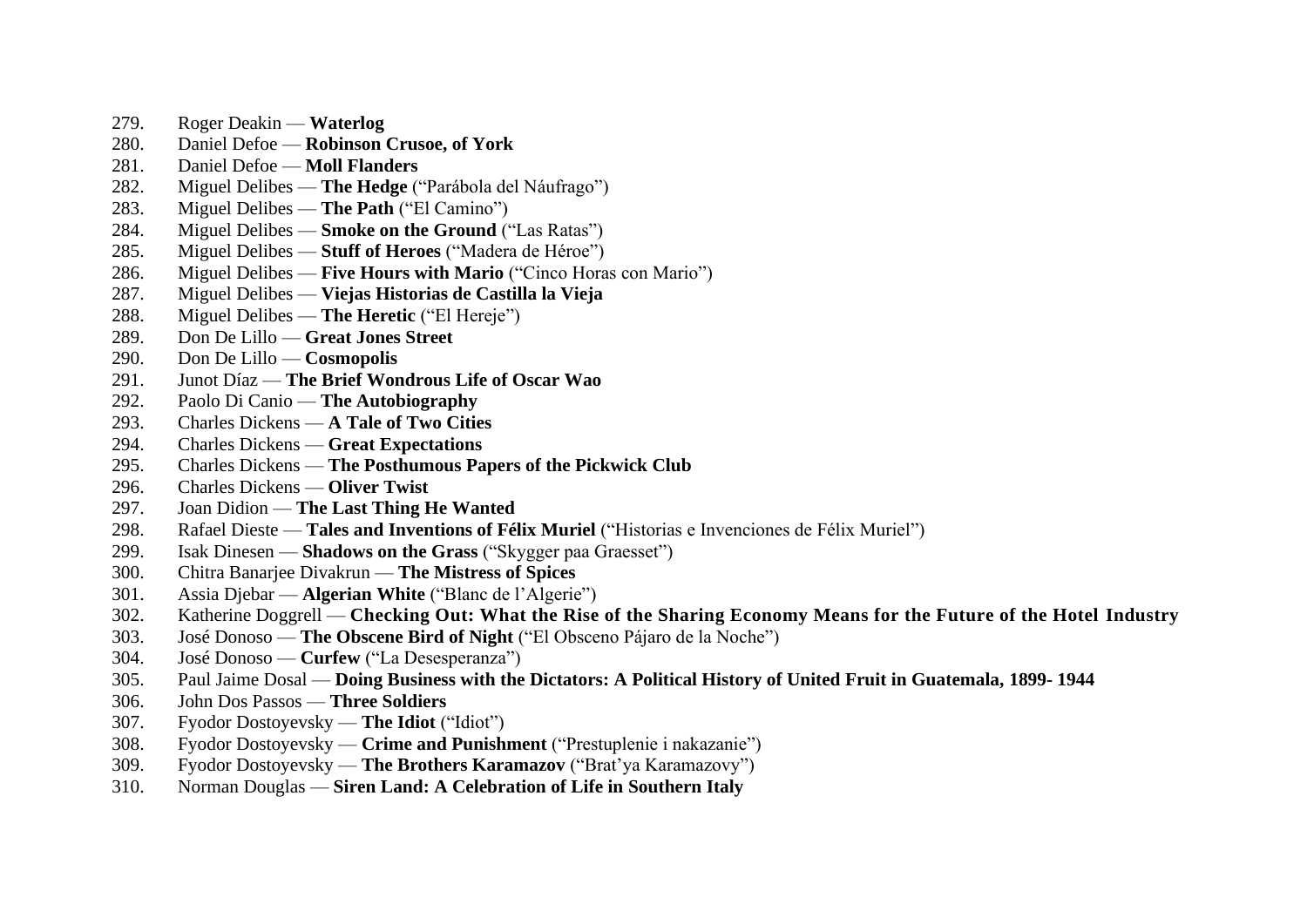- 311. Mark Drakeford **Social Movements and their Supporters: The Greenshirts in England**
- 312. Theodore Dreiser **American Tragedy**
- 313. Andre Dubus III **House of Sand and Fog**
- 314. Alexandre Dumas **The Man in the Iron Mask** ("Homme au Masque de Fer")
- 315. Alexandre Dumas **The Three Musketeers** ("Les Trois Mousquetaires")
- 316. Alexandre Dumas **The Black Tulip** ("Le Tulipe Noire")
- 317. Jon Dunn **Orchid Summer: In Search of the Wildest Flowers of the British Isles**
- 318. Jon Dunn **Glitter in the Green: In Search of Hummingbirds**
- 319. Gerald Durrell **My Family and Other Animals**
- 320. Friedrich Dürrenmatt **The Physicists** ("Die Physiker")
- 321. Friedrich Dürrenmatt **The Visit** ("Komödie der Hochkonjunktur")
- 322. Umberto Eco **Foucault's Pendulum** ("Pendolo di Foucault")
- 323. Tickner Edwardes **The Lore of the Honey-Bee**
- 324. Gretel Ehrlich **This Cold Heaven: Seven Seasons in Greenland**
- 325. Peter Elbow **Writing with Power**
- 326. George Eliot **The Mill on the Floss**
- 327. T.S Eliot **The Wasteland**
- 328. Harlan Ellison **Angry Candy**
- 329. Ralph Ellison **Invisible Man**
- 330. Buchi Emecheta **The Bride Price**
- 331. Cynthia Enloe **Bananas, Beaches and Bases: Making Feminist Sense of International Politics**
- 332. Erasmus, Desiderius **The Praise of Folly** ("Moriae Encomium")
- 333. Péter Eszterházy **The Glance of Countess Hahn-Hahn (Down the Danube)** ("Hahn-Hahn Grófnő Pillantása")
- 334. Olaudah Equiano **Life of Olaudah Equiano** (or **Gustavus Vassa, the African**)
- 335. Jeffrey Eugenides **Middlesex**
- 336. Frantz Fanon **The Wretched of the Earth**
- 337. Nuruddin Farah **Links**
- 338. William Faulkner **The Sound and the Fury**
- 339. William Faulkner **As I Lay Dying**
- 340. Jessie Redmon Fauset **Plum Bun**
- 341. Tom Feiling **Short Walks from Bogotá: Journeys in the New Colombia**
- 342. David Feldman **Camilo José Cela and "La Familia de Pascual Duarte"**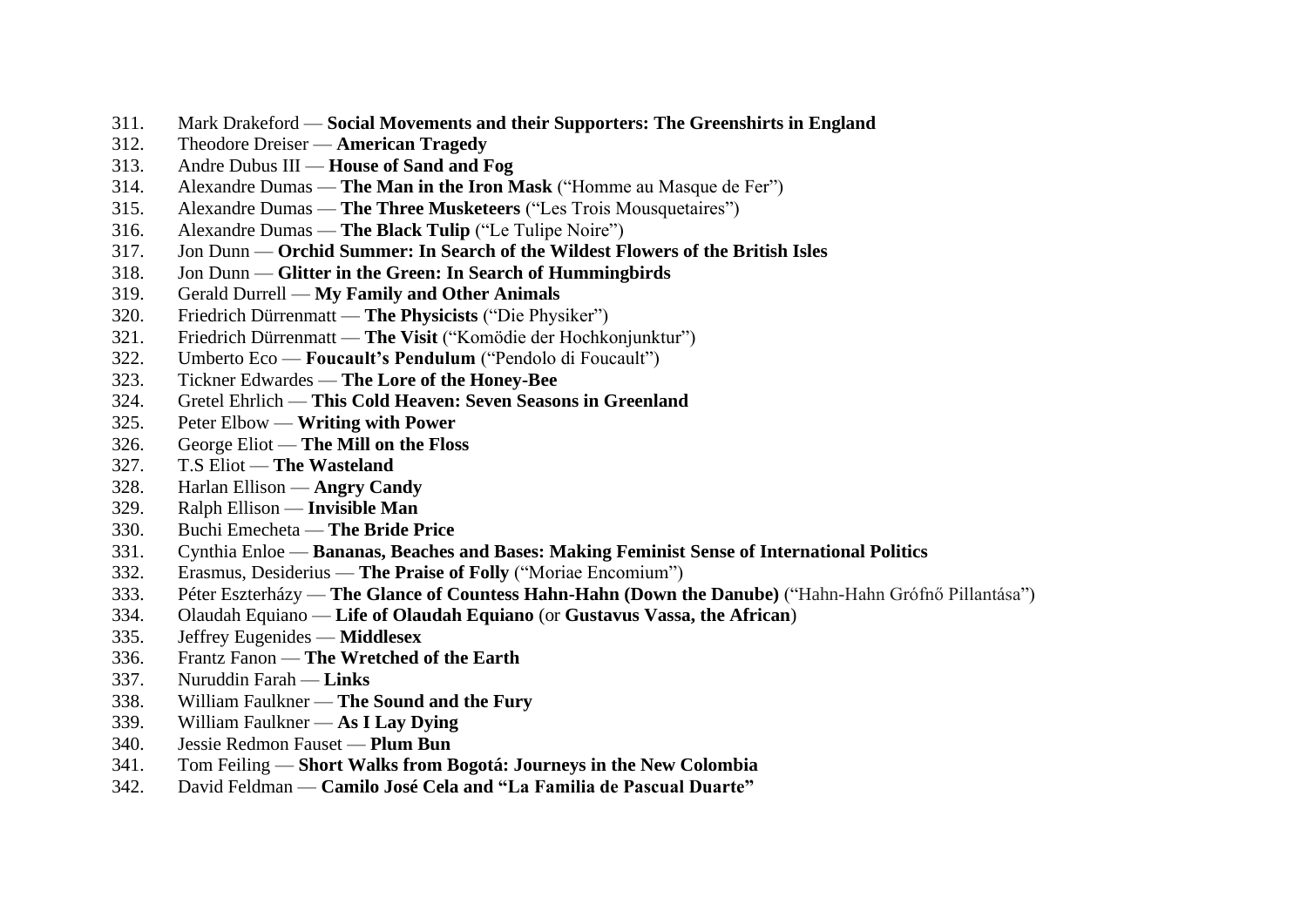- 343. William Fiennes **The Snow Geese**
- 344. Adharanand Finn **Running with the Kenyans: Discovering the Secrets of the Fastest People on Earth**
- 345. Adharanand Finn **The Way of the Runner: A Journey into the Obsessive World of Japanese Running**
- 346. Adharanand Finn **The Rise of the Ultra Runners: A Journey to the Edge of Human Endurance**
- 347. Mary Frances Kennedy Fisher **As They Were**
- 348. F Scott Fitzgerald **The Great Gatsby**
- 349. Frances E. Fitzgerald **Cities on a Hill: A Journey Through Contemporary American Cultures**
- 350. Gustave Flaubert **Madame Bovary**
- 351. Ian Fleming **Thrilling Cities**
- 352. Peter Fleming **Brazilian Adventure**
- 353. Herbert John Fleure **The Peoples of Europe**
- 354. Isabel Fonseca **Bury Me Standing: The Gypsies and Their Journey**
- 355. Dean Forbes, Terence H Hull, David G Marr, and Brian Brogan **Doi Moi: Vietnam's Renovation, Policy and Performance**
- 356. David W Foster **Forms of the Novel in the Work of Camilo José**
- 357. E.M Forster **A Passage to India**
- 358. E.M Forster **Howard's End**
- 359. William Fotheringham **Merckx: Half Man, Half Bike**
- 360. William Fotheringham **Fallen Angel: The Passion of Fausto Coppi**
- 361. William Fotheringham **Roule Britannia: A History of Britons in the Tour de France**
- 362. Denton Fox and Hermann Pálsson (Eds.) **Grettir's Saga** ("Grettis Saga")
- 363. Janet Frame **Owls do Cry**
- 364. Anatole France **Penguin Island** ("L'ile des Pengouins")
- 365. Anne Frank **Diary of a Young Girl** ("Anne Frank Tagebuch")
- 366. Jonathan Franzen **The Corrections**
- 367. Alexander Frater **Tales from the Torrid Zone: Travels in the Deep Tropics**
- 368. Ian Frazier **Great Plains**
- 369. Gilberto Freyre **The Masters and the Slaves** ("Casa Grande e Senzala")
- 370. Max Frisch **Andorra**
- 371. Carlos Fuentes **The Campaign** ("La Campaña")
- 372. Carlos Fuentes **The Death of Artemio Cruz** ("La Muerte de Artemio Cruz")
- 373. Carlos Fuentes **Old Gringo** ("Gringo Viejo")
- 374. Carlos Fuentes **Burnt Water** ("Aqua Quemada")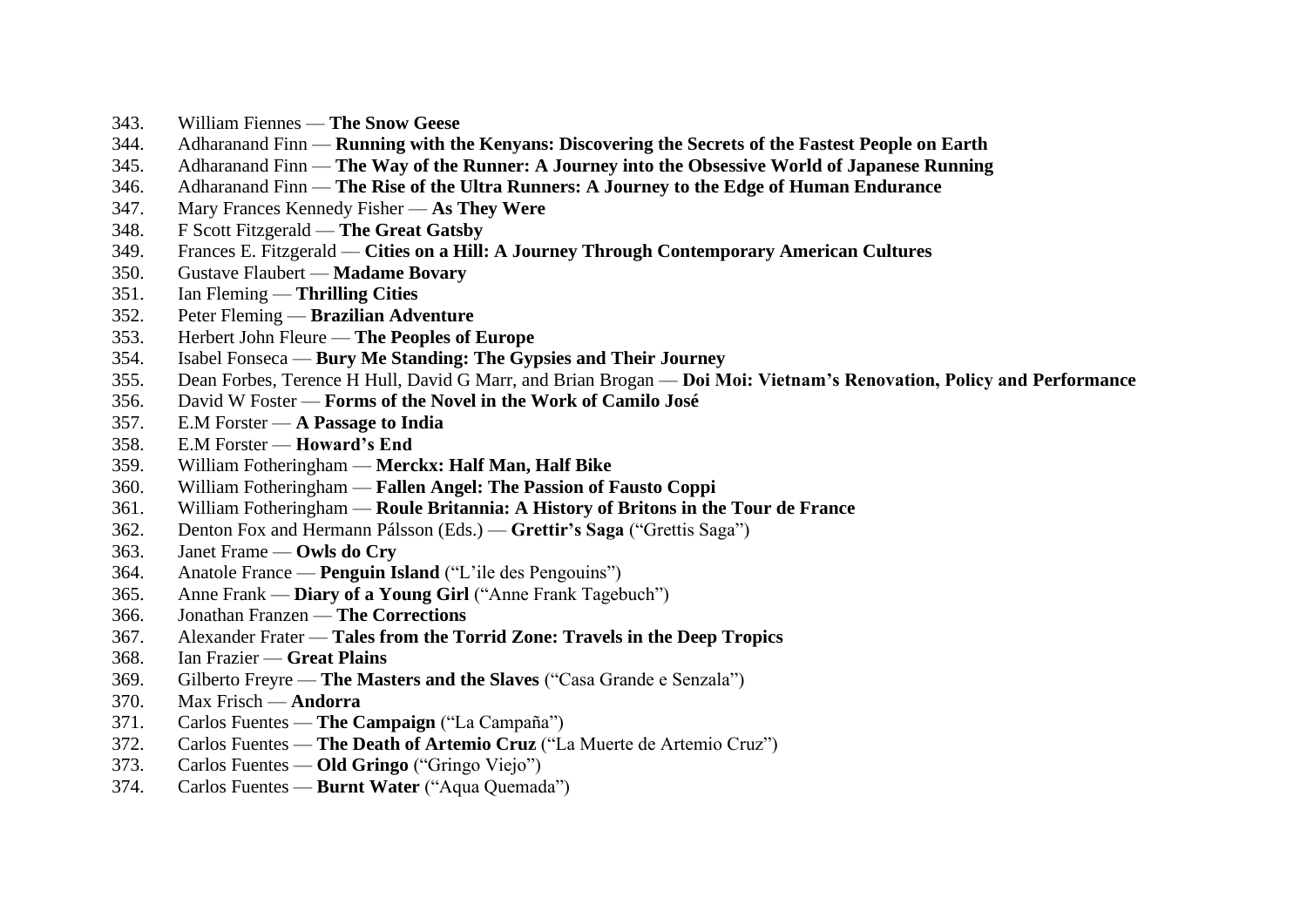- 375. Carlos Fuentes **Terra Nostra**
- 376. René Fülöp-Miller **Rasputin: The Holy Devil** ("Rasputin, Dämon der Frauen")
- 377. Ernest J Gaines **A Lesson Before Dying**
- 378. Ernest J Gaines **The Autobiography of Miss Jane Pittman**
- 379. Benito Pérez Galdós **Fortunata and Jacinta** ("Fortunata y Jacinta")
- 380. Benito Pérez Galdós **Our Friend Manso** ("El Amigo Manso")
- 381. Eduardo Galeano **The Books of Hugs** ("El Libro de los Abrazos")
- 382. Eduardo Galeano **Football in Sun and Shadow** ("El Futból a Sol y Sombra")
- 383. Eduardo Galeano **Upside Down: A Primer for the Looking-glass World** ("Patas Arriba la Escuela del Mundo al Revés")
- 384. Eduardo Galeano **Walking Words** ("Las Palabras Andantes")
- 385. Eduardo Galeano **Mirrors: Stories of Almost Everyone** ("Espejos: Una Historia Casi Universal")
- 386. Rodney Gallop **A Book of the Basques**
- 387. Steven Galloway **The Cellist of Sarajevo**

#### 388. **Gabriel García Márquez — One Hundred Years of Solitude ("Cien Años de Soledad")**

- 389. Gabriel García Márquez **Leaf Storm** ("La Hojarasca")
- 390. Gabriel García Márquez **Los Funerales de la Mamá Grande**
- 391. Gabriel García Márquez **No One Writes to the Colonel** ("El Coronel no Tiene Quien le Escriba")
- 392. Gabriel García Márquez **In Evil Hour** ("La Mala Hora")
- 393. Gabriel García Márquez **Cien Años de Soledad**
- 394. Gabriel García Márquez **The Autumn of the Patriarch** ("El Otoño del Patriarca")
- 395. Gabriel García Márquez **Innocent Eréndira** ("La Increíble y Triste Historia de la Cándida Eréndira y de su Abuela Desalmada")
- 396. Gabriel García Márquez **Diatriba de Amor para un Hombre Sentado**
- 397. Gabriel García Márquez **Chronicle of a Death Foretold** ("Crónica de una Muerte Anunciada")
- 398. Gabriel García Márquez **Love in the Time of Cholera** ("Amor en los Tiempos de Cólera")
- 399. Gabriel García Márquez **Strange Pilgrims** ("Doce Cuentos Peregrinos")
- 400. Gabriel García Márquez **Love and Other Demons** ("Del Amor y Otros Demonios")
- 401. Gabriel García Márquez **The Story of a Shipwrecked Sailor** ("Relato de un Náufrago")
- 402. Gabriel García Márquez **Clandestine in Chile: The Adventures of Miguel Littín** ("La Aventura de Miguel Littín, Clandestino en Chile")
- 403. Gabriel García Márquez **News of a Kidnapping** ("Noticia de un Secuestro")
- 404. Gabriel García Márquez **Vivir para Contralo**
- 405. Gabriel García Márquez **The General in his Labyrinth** ("El General en su Laberinto")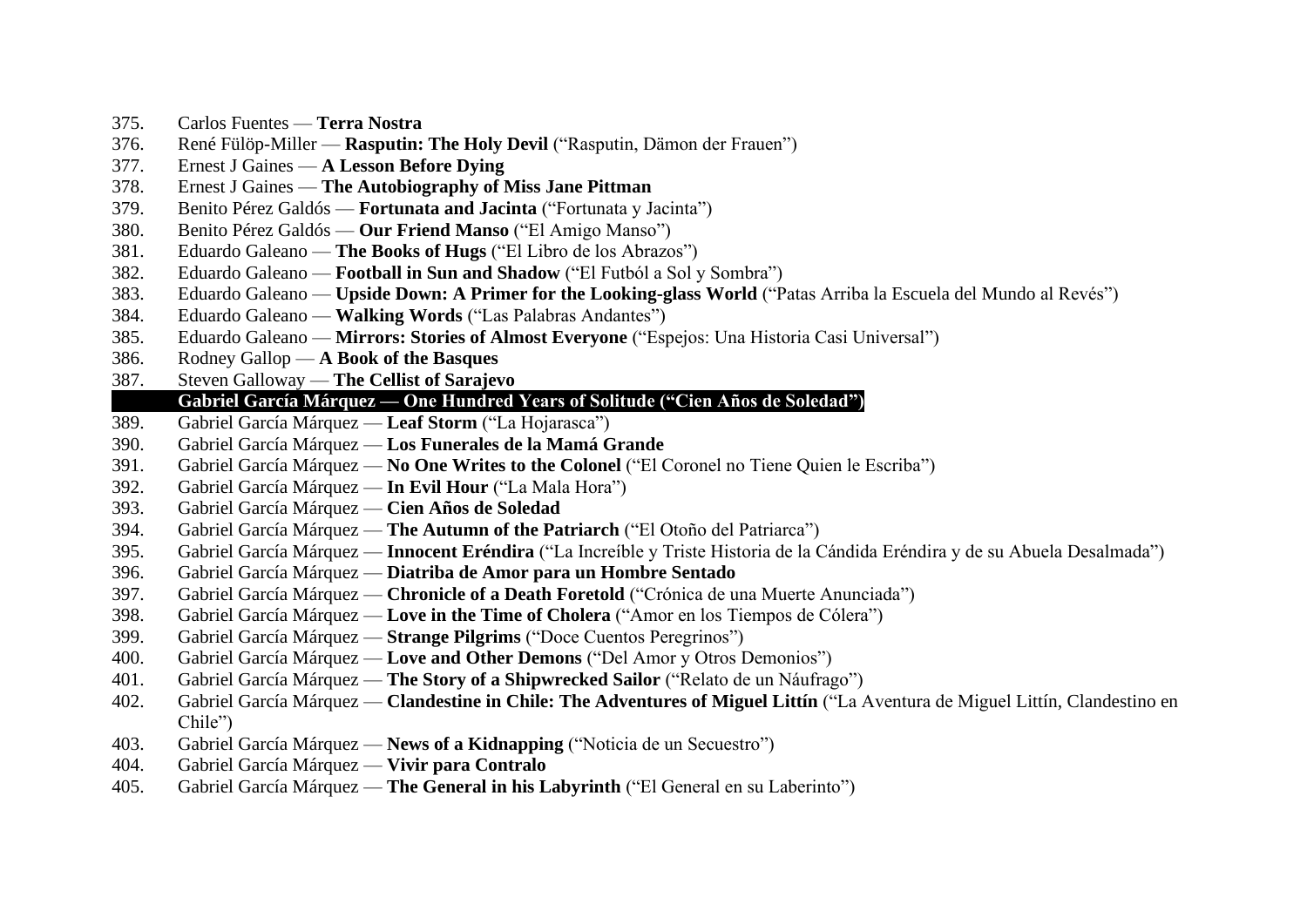- 406. Gabriel García Márquez **Memories of my Melancholy Whores** ("Memoria de mis Putas Tristes")
- 407. Gabriel García Márquez and Plinio Apuleyo Mendoza **Fragrance of Guava** ("El Olor de Guayaba")
- 408. Gabriel García Márquez **Living to tell the Tale** ("Vivir para Contarla")
- 409. Dorothy Gardiner **Companion into Kent**
- 410. Marie-Lise Gazarian Gautier **Interviews With Spanish Writers**
- 411. Maurice Gee **Blind Sight**
- 412. Bill Geist **Way Off the Road: Discovering the Peculiar Charms of Small-town America**
- 413. Jane Fletcher Geniesse **Passionate Nomad: The Life of Freya Stark**
- 414. Jean Genet **Our Lady of the Flowers** ("Notre-dame des Fleurs")
- 415. Donald W George & Amy Greimann Carlson (Eds.) **Travelers' Tales Japan: True Stories of Life on the Road**
- 416. Marvin E Gettleman, H Bruce Franklin, Jane M Franklin and Marilyn Young (Eds.) **Vietnam and America: A Documented History**
- 417. Edward Gibbon **History of the Decline and Fall of the Roman Empire, Vol 1**
- 418. Kahlil Gibran **The Prophet**
- 419. Graeme Gibson **The Bedside Book of Birds: An Avian Miscellany**
- 420. André Gide **The Immoralist** ("L'Immoraliste")
- 421. David Gilmour **The Pursuit of Italy**
- 422. John Gimlette **At the Tomb of the Inflatable Pig: Travels Through Paraguay**
- 423. John Gimlette **Theatre of Fish; Travels in Newfoundland and Labrador**
- 424. John Gimlette **Elephant Complex: Travels in Sri Lanka**
- 425. John Gimlette **The Gardens of Mars: Madagascar, an Island Story**
- 426. James Gleick **Chaos: Making a New Science**
- 427. Johann Wolfgang von Goethe **Faust**
- 428. William Golding **Darkness Visible**
- 429. William Golding **Lord of the Flies**
- 430. William Golding **Pincher Martin** (or **The Two Deaths of Christopher Martin**)
- 431. William Golding **The Inheritors**
- 432. William Golding **Rites of Passage**
- 433. Oliver Goldsmith **Vicar of Wakefield**
- 434. Juan Goytisolo **Count Julian** ("Conde Julian")
- 435. Juan Goytisolo **Juan the Landless** ("Juan sin Tierra")
- 436. Juan Goytisolo **Makbara**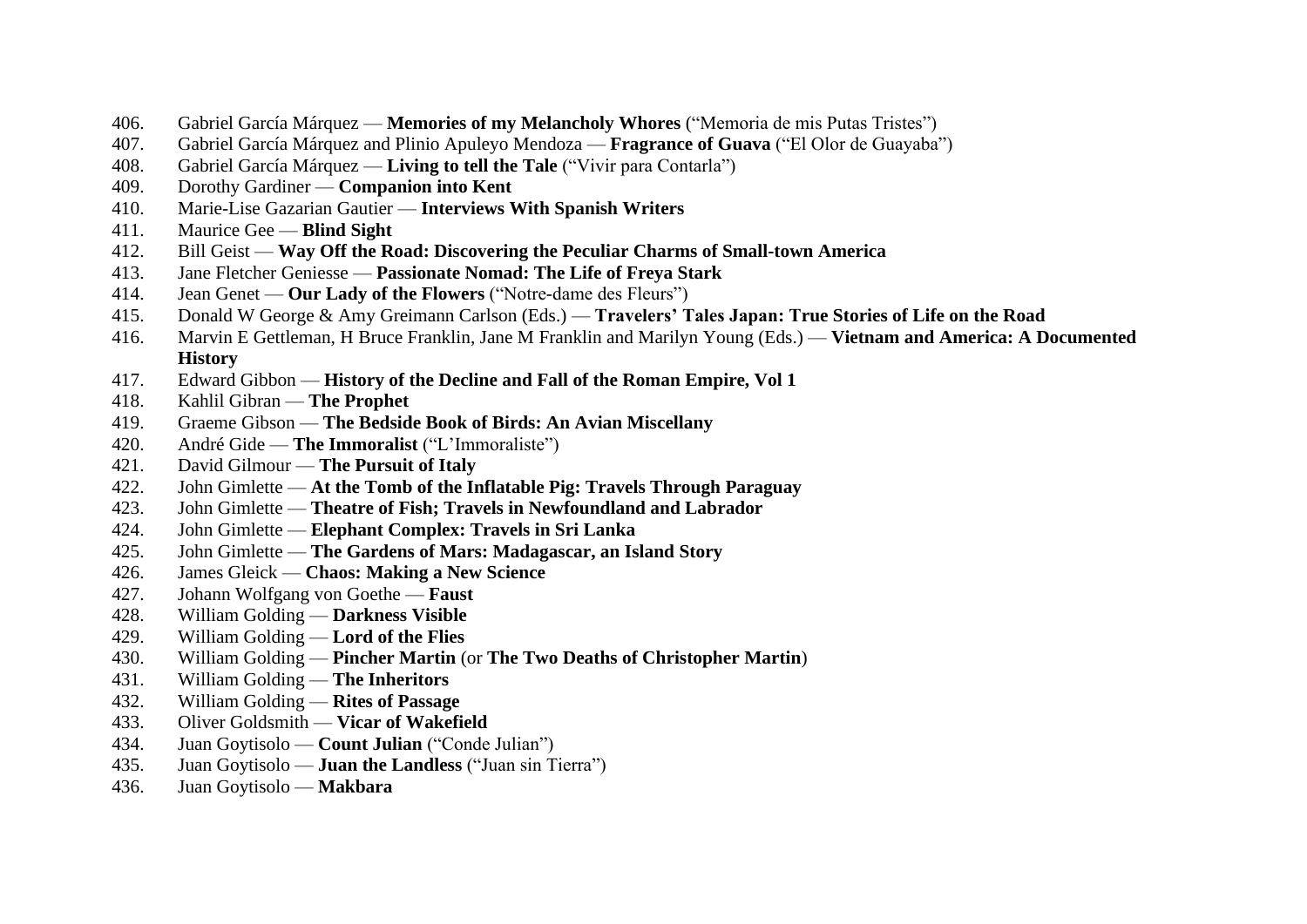- 437. Kenneth Grahame **The Wind in the Willows**
- 438. Granta 20 **In Trouble Again**
- 439. Granta 26 **Travel**
- 440. Günter Grass **Headbirths** (or **The Germans are Dying Out**) ("Kopfgeburten")
- 441. Günter Grass **The Tin Drum** ("Die Blechtrommel")
- 442. Michelle Green **The Dream at the End of the World: Paul Bowles and the Literary Renegades in Tangier**
- 443. Graham Greene **Brighton Rock**
- 444. Graham Greene **The Heart of the Matter**
- 445. Graham Greene **The End of the Affair**
- 446. Graham Greene **The Quiet American**
- 447. Graham Greene **Our Man in Havana**
- 448. Graham Greene **A Burnt-Out Case**
- 449. Graham Greene **The Comedians**
- 450. Graham Greene **Travels with My Aunt**
- 451. Graham Greene **The Human Factor**
- 452. Graham Greene **Doctor Fischer of Geneva** (or **The Bomb Party**)
- 453. **Graham Greene — Monsignor Quixote**
- 454. Graham Greene **Getting to Know the General**
- 455. Graham Greene **The Honorary Consul**
- 456. Graham Greene **The Power and the Glory**
- 457. Graham Greene **The Lawless Roads**
- 458. Graham Greene **Under the Garden**
- 459. Graham Greene **No Man's Land**
- 460. Graham Greene **A Stranger's Hand**
- 461. Graham Greene **England Made Me**
- 462. Graham Greene **Ways of Escape**
- 463. Roy Greenslade **Maxwell's Fall: An Insider's Account**
- 464. Jacob and Wilhelm Grimm **Grimm's Fairy Tales**
- 465. Johann Jakob Christoffel von Grimmelshausen **The Adventures of Simplicius Simplicissimus**
- 466. Giovanni Guareschi **The Little World of Don Camilo**
- 467. Giovanni Guareschi **Dom Camilo and the Prodigal Son**
- 468. Giovanni Guareschi **Dom Camilo's Dilemma**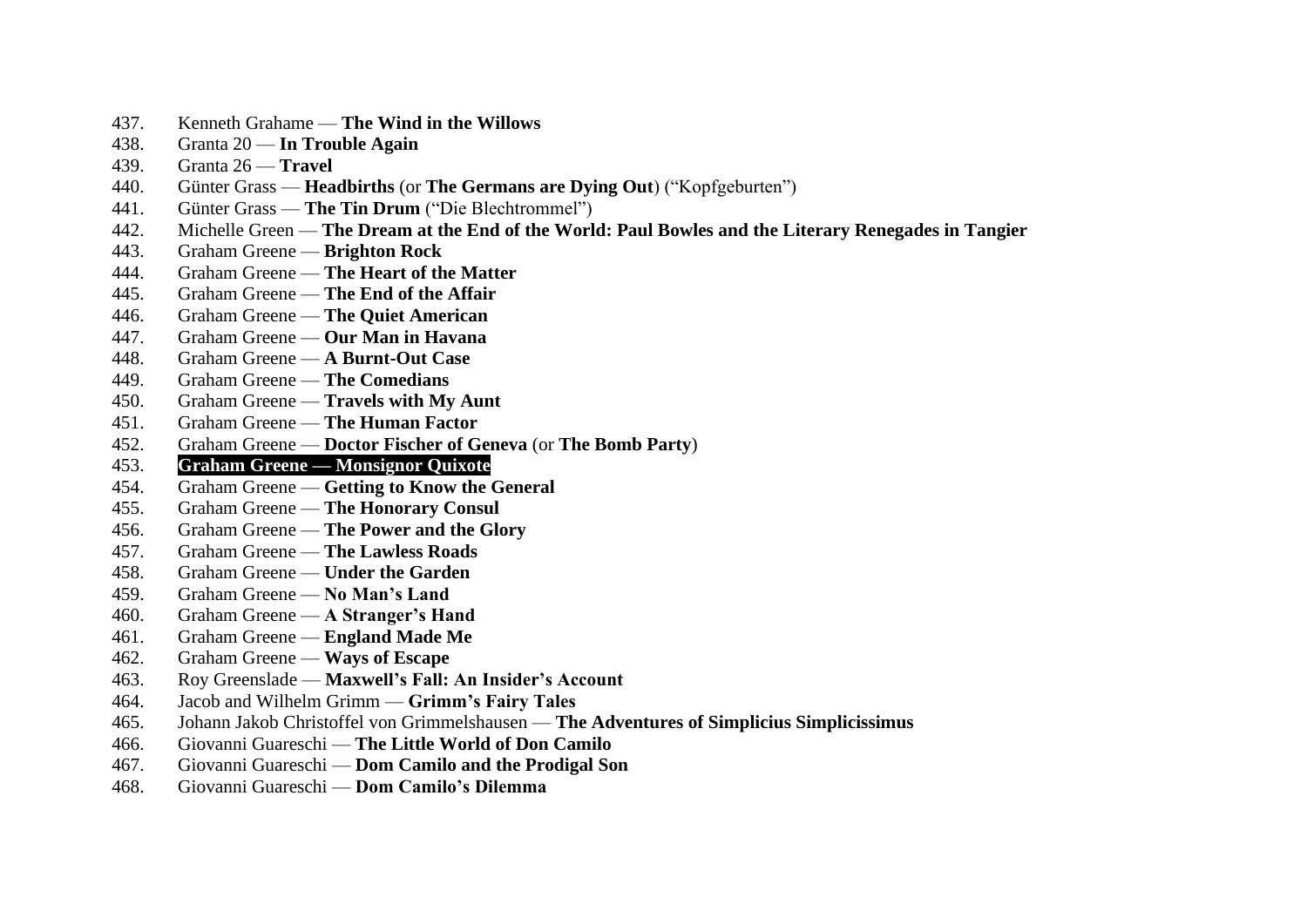- 469. Alma Guillermoprieto **The Heart That Bleeds: Latin America Now**
- 470. João Guimarães Rosa **The Devil to Pay in the Backlands** ("Grande Sertão: Veredas")
- 471. Lars Gustafsson **A Tiler's Afternoon** ("Kakelsattares Eftermiddag")
- 472. Lars Gustafsson **Elegies and Other Poems** ("Sonetter")
- 473. Lars Gustafsson **Stories of Happy People** ("Berättelser om Lyckliga Människor")
- 474. Woody Guthrie **Bound for Glory**
- 475. Mark Haddon **The Curious Incident of the Dog in the Night-time**
- 476. Leila Hadley **A Journey with Elsa Cloud**
- 477. Hillel Halkin **Across the Sabbath River: In Search of a Lost Tribe of Israel**
- 478. Knut Hamsun **Growth of the Soil** ("Markens Grode")
- 479. Helene Hanff **84 Charing Cross Road**
- 480. Helene Hanff **The Duchess of Bloomsbury Street**
- 481. **Steve Hanley and Olivia Piekarski — The Big Midweek: Life Inside The Fall**
- 482. Eric Hansen **The Bird Man and the Lap Dancer: Close Encounters with Strangers**
- 483. Martin Hansen **The Liar** ("Løgneren")
- 484. **Thomas Hardy — Jude the Obscure**
- 485. Thomas Hardy **Return of the Native**
- 486. Thomas Hardy **Tess of the D'Urbervilles**
- 487. Thomas Hardy **Far from the Madding Crowd**
- 488. Thomas Hardy **The Woodlanders**
- 489. Thomas Hardy **The Mayor of Casterbridge**
- 490. Thomas Hardy **A Pair of Blue Eyes**
- 491. John Hargrave **The Confessions of the Kibbo Kift**
- 492. John Hargarve **Montagu Norman**
- 493. John Hargarve **The Suvla Bay Landing**
- 494. Heinrich Harrer **Seven Years in Tibet** ("Sieben Jahre in Tibet")
- 495. John Harris **Monumental Inscriptions in Erith Parish Church**
- 496. Hal Hartzell Jr **The Yew Tree**
- 497. Jaroslav Hašek **The Good Soldier Švejk** ("Osudy Dobrého Vojáka Švejka za svěTové Války")
- 498. Neil Hayward **Lost Among the Birds: Accidentally Finding Myself in One Very Big Year**
- 499. Sadeq Hedayat **The Blind Owl** ("Buf e Kur")
- 500. Ernest Hemingway **The Sun Also Rises**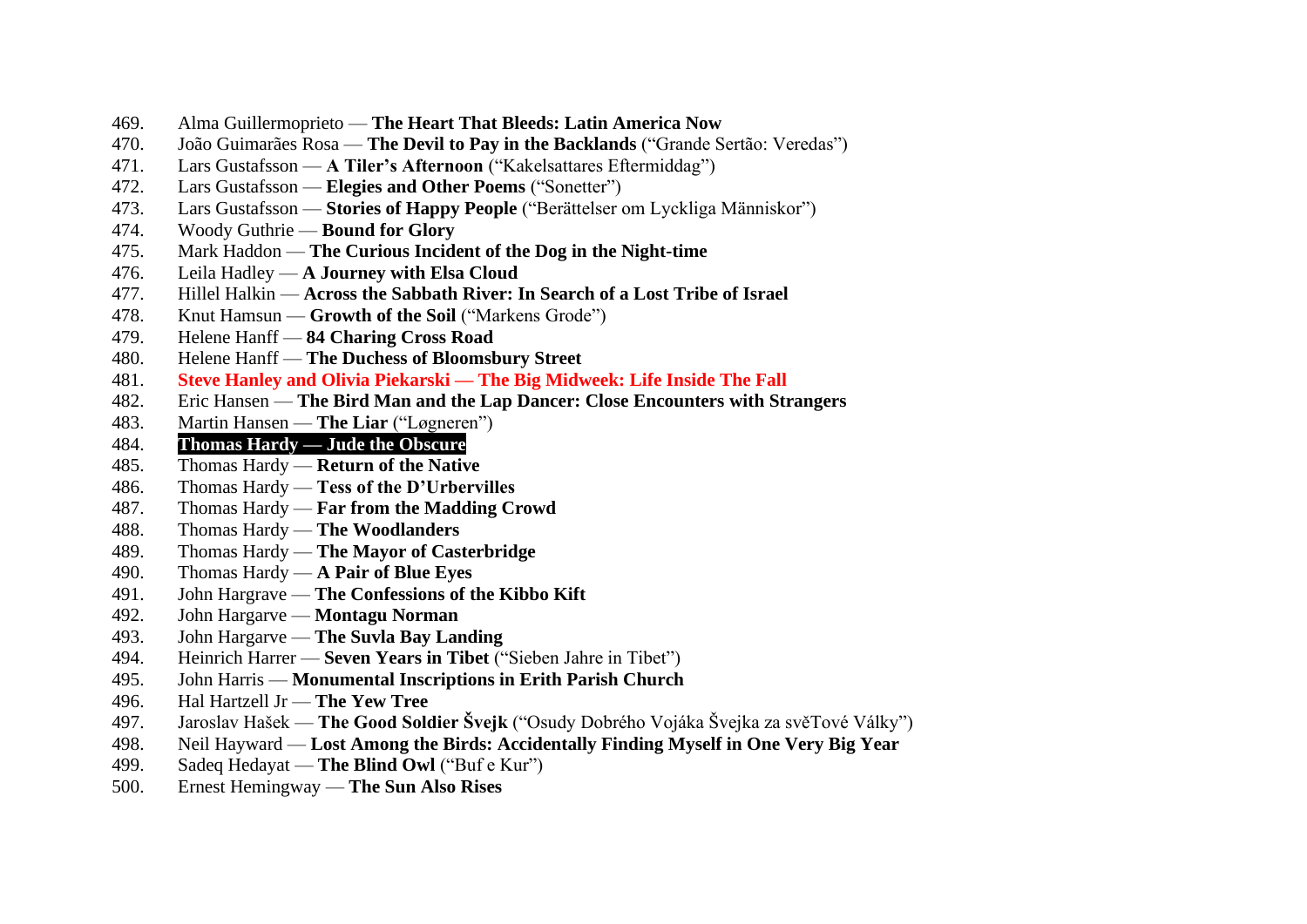- 501. Ernest Hemingway **For Whom the Bells Toll**
- 502. José Hernández **The Gaucho Martín Fierro** ("El Gaucho Martín Fierro")
- 503. Michael Herr **Dispatches**
- 504. Michael Herr **Walter Winchell**
- 505. Hayden Herrera **Frida: A Biography of Frida Kahlo**
- 506. Linda Hervieux **Forgotten: The Untold Story of D-Day's Black Heroes, at Home and at War**
- 507. Herman Hesse **Narcissus and Goldmund** ("Narziss und Goldmund")
- 508. Herman Hesse **Siddhartha**
- 509. Herman Hesse **Steppenwolf** ("Der Steppenwolf")
- 510. Herman Hesse **Demian**
- 511. Thor Heyerdahl **Kon-Tiki: Across the Pacific by Raft**
- 512. Thor Heyerdahl **Green was the Earth on the Seventh Day: Memories and Journeys of a Lifetime** ("Grønn var Orden pa den Syvende Dag")
- 513. Reginald Hill **The Stranger House**
- 514. Chester Himes **If He Hollers, Let him Go**
- 515. Chester Himes **Cotton Comes to Harlem**
- 516. Barry Hines **A Kestrel for a Knave**
- 517. Peter Hoeg **Smilla's Sense of Snow** ("Froken Smillas Fornemmelse for Sne")
- 518. Carl Hoffman **The Lunatic Express: Discovering the World…via Its Most Dangerous Buses, Boats, Trains and Planes**
- 519. Homer **The Odyssey** ("Odússeia")
- 520. John Hooper **The Spaniards**
- 521. Nick Hornby **About a Boy**
- 522. Nick Hornby **Hi-fidelity**
- 523. Nick Hornby **How to be Good**
- 524. Nick Hornby **Fever Pitch**
- 525. Nick Hornby **A Long Way Down**
- 526. Nick Hornby **The Polysyllabic Spree**
- 527. Nick Hornby **Juliet, Naked**
- 528. Nick Hornby **Funny Girl**
- 529. Tony Horwitz **A Voyage Long and Strange: On the Trail of Vikings, Conquistadors, Lost Colonists and Other Adventurers in Early America**
- 530. Barney Hoskyns **Lowside of the Road: A Life of Tom Waits**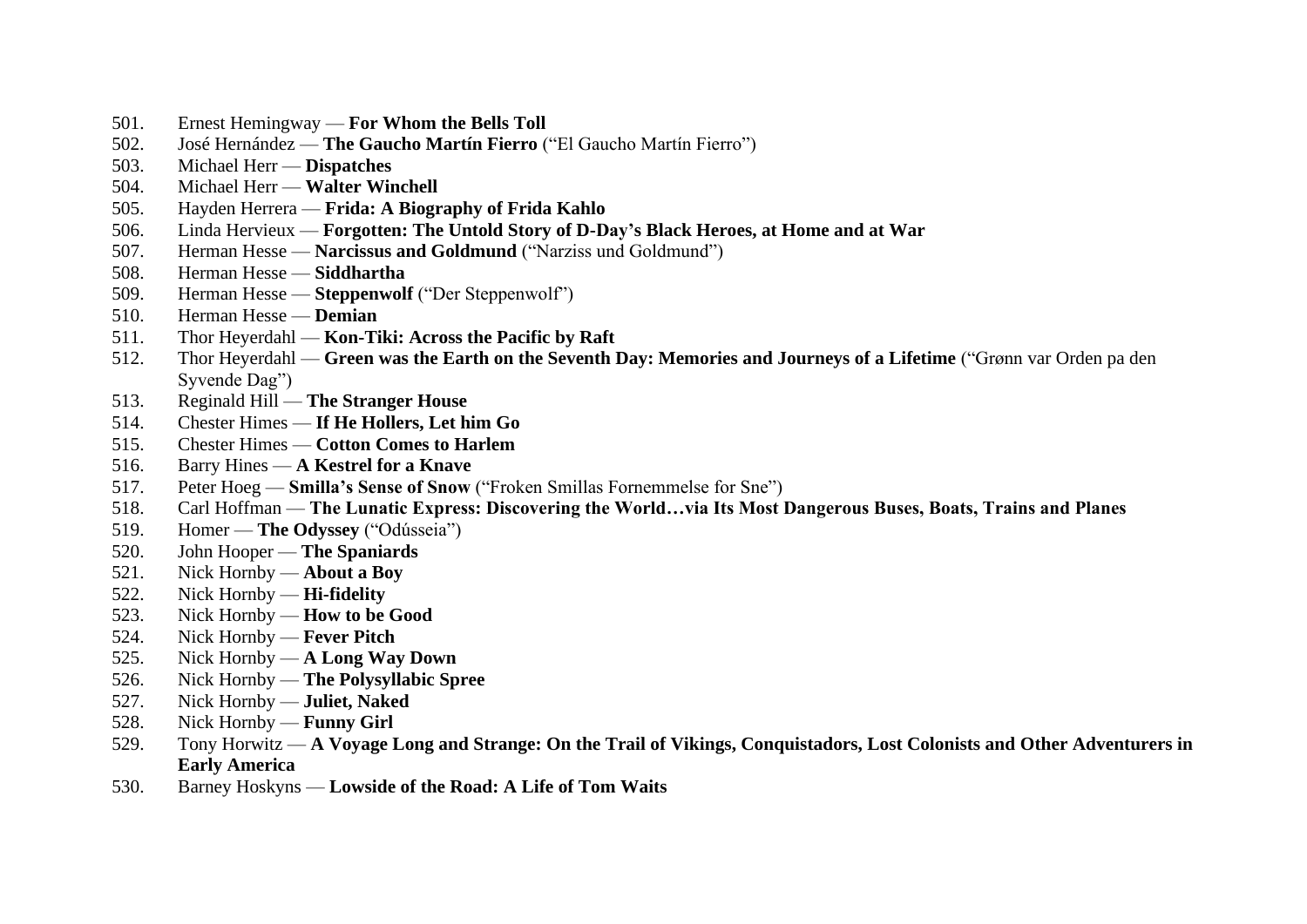- 531. Khaled Hosseini **The Kite Runner**
- 532. Albert Hourani **A History of the Arab Peoples**
- 533. A.E Housman **A Shropshire Lad**
- 534. Langston Hughes **Not Without Laughter**
- 535. Robert Hughes **The Fatal Shore: The Epic of Australia's Founding**
- 536. Robert Hughes **Barcelona**
- 537. Victor Hugo **Les Miserables**
- 538. Jacek Hugo-Bader **White Fever: A Journey to the Frozen Heart of Siberia** ("Biała Gorączka")
- 539. Christopher Hunt **Sparring with Charlie: Motorbiking Down the Ho Chi Minh Trail**
- 540. Duong Thu Huong **Paradise Blind** ("Tieu Thuyet Vo De")
- 541. Duong Thu Huong **Novel Without a Name** ("Nhung Thien Duòng Mù")
- 542. Aldous Huxley **Brave New World**
- 543. Aldous Huxley **Crome Yellow**
- 544. Elspeth Huxley **Four Guineas**
- 545. George E Hyde **Teach Yourself Bird Watching**
- 546. Vicente Blasco Ibáñez **The Four Horsemen of the Apocalypse** ("Los Cuatro Jinetes del Apocalipsis")
- 547. Vicente Blasco Ibáñez **Mare Nostrum**
- 548. Vicente Blasco Ibáñez **The Torrent** ("Entre Naranjos")
- 549. Henrik Ibsen **The Doll's House** ("Dukkehjem")
- 550. Paul Ilie **Literature and Exile: Authoritarian Spain, 1939-1975**
- 551. Eugène Ionesco —**The Chairs** (Les Chaises)
- 552. Eugène Ionesco —**Rhinoceros** (Rhinocéros)
- 553. John Irving **A Prayer for Owen Meany**
- 554. Christopher Isherwood **Mr Norris Changes Trains**
- 555. Christopher Isherwood **Goodbye to Berlin**
- 556. Kazuo Ishiguro **Never Let Me Go**
- 557. Pico Iyer **Falling off the Map: Some Lonely Places of the World**
- 558. Pico Iyer **The Global Soul: Jet Lag, Shopping Malls, and the Search for Home**
- 559. Pico Iyer **Cuba and the Night**
- 560. Washington Irving **Tales of the Alhambra**
- 561. John A. Jakle **The Tourist: Travel in Twentieth Century North America**
- 562. Narendra Jadhav **Untouchables** ("Aamcha Baap aan Amhi")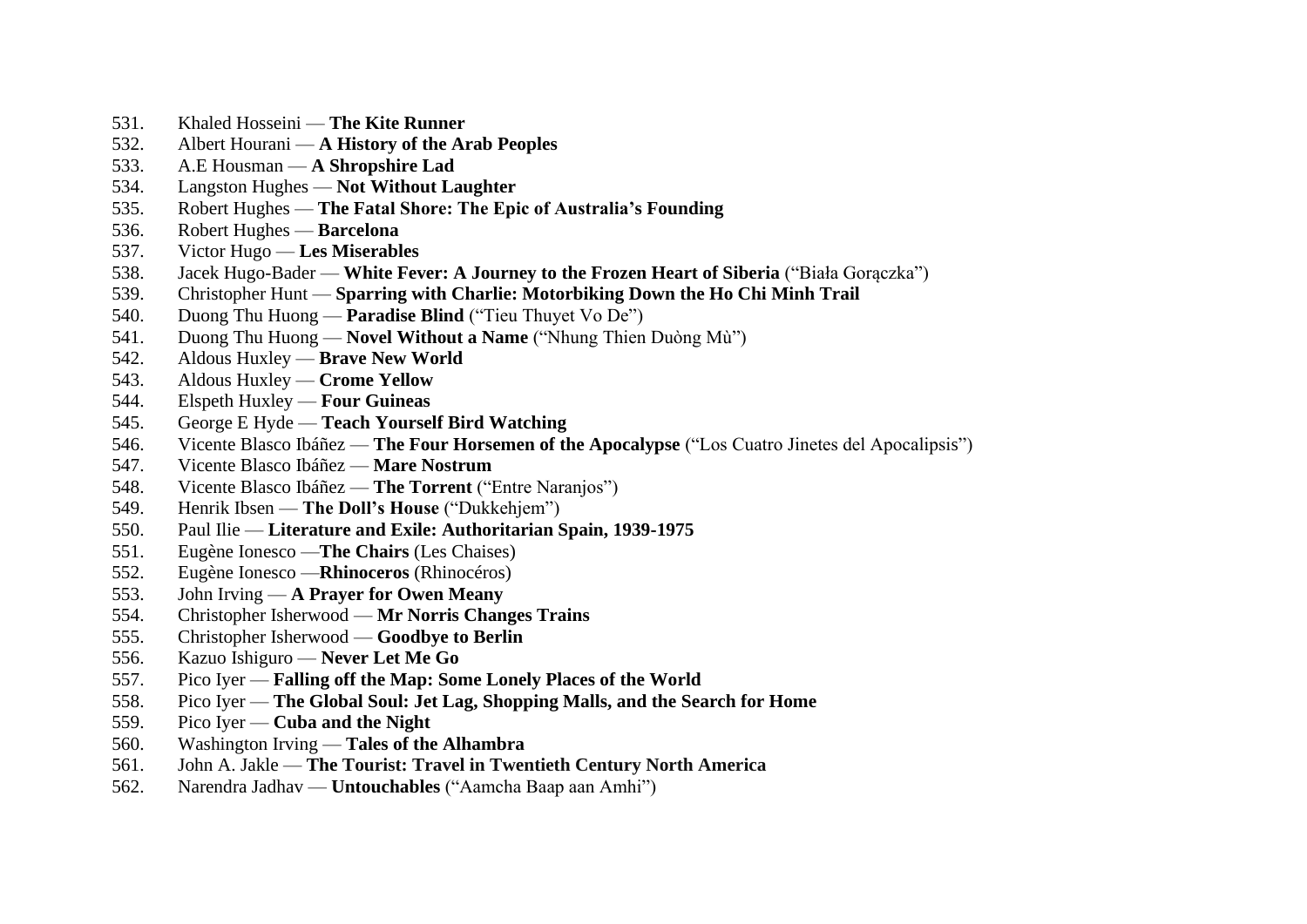- 563. Harold Jaffe **Dos Indios**
- 564. Henry James **The Ambassadors**
- 565. Henry James **The Portrait of a Lady**
- 566. Henry James **The Other House**
- 567. Henry James **The Turn of the Screw**
- 568. Marlon James **A Brief History of Seven Killings**
- 569. Mark Jenkins **To Timbuktu: A Journey Down the Niger**
- 570. Jerome K Jerome **Three Men in a Boat**
- 571. Juan Ramón Jiménez **Platero and I** ("Platero y Yo")
- 572. Juan Ramón Jiménez **Stories of Life and Death**
- 573. Ha Jin **In the Pond**
- 574. Ha Jin **Waiting**
- 575. James Joyce **Ulysses**
- 576. James Joyce **Portrait of an Artists as a Young Man**
- 577. Nicholas Jubber **The Prester Quest**
- 578. Franz Kafka **Metamorphosis** ("Die Verwandlung")
- 579. Nikos Kanantzakis **Zorba the Greek** ("Vios Kai Poloteia tou Alexe Zormpa")
- 580. Ryszard Kapuscinski **The Soccer War** ("Wojna Futbolowa")
- 581. Ryszard Kapuscinski **Travels with Herodotus** ("Podróze z Herodtem")
- 582. Ryszard Kapuscinski **The Shadow of the Sun** ("Heban")
- 583. Ryszard Kapuscinski **Shah of Shahs** ("Szachinszach")
- 584. Mick Karn **Japan and Self-Existence**
- 585. Panos Karnezis **Little Infamies**
- 586. Yasunari Kawabata **Thousand Cranes** ("Sembazuru")
- 587. Hiromi Kawakami **Strange Weather in Tokyo** ("Sensei no Kaban")
- 588. Martin Keatman and Graham Phillips **The Green Stone**
- 589. Nick Kent **The Dark Stuff: Selected Writings on Rock Music, 1972-1993**
- 590. Kepner Jr., Charles David, and Jay Henry Soothil **The Banana Empire: A Case Study of Economic Imperialism**
- 591. Yasar Kemal **The Undying Grass** ("Ölmez Otu")
- 592. Jack Kerouac **On the Road**
- 593. Jack Kerouac **The Dharma Bums**
- 594. Jamaica Kincaid **Mr Potter**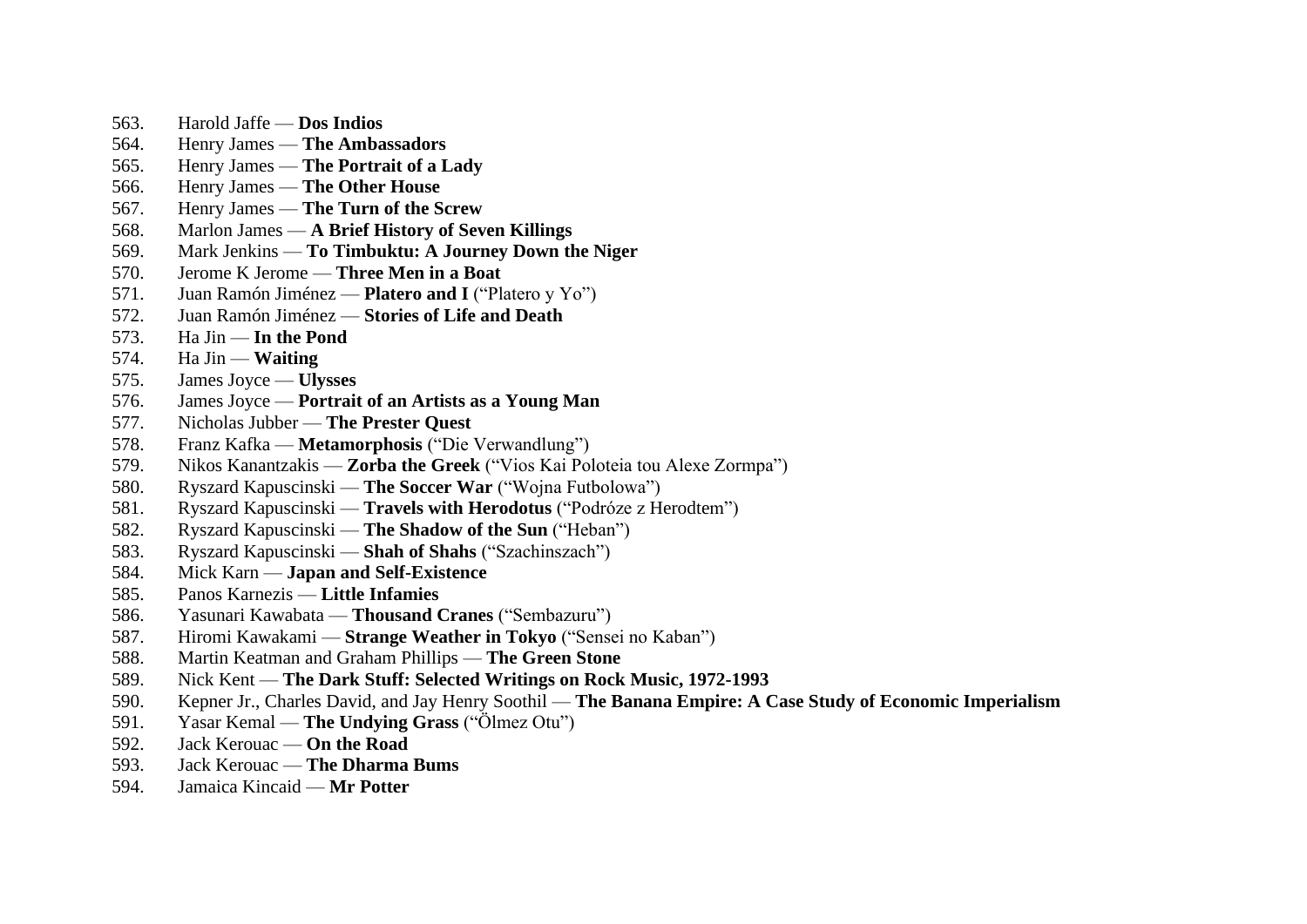- 595. Rudyard Kipling **The Jungle Book**
- 596. Rudyard Kipling **Kim**
- 597. Matthew Kneale **English Passengers**
- 598. **Abe Kobo — The Woman in the Dunes ("Suna no Onna")**
- 599. Jerzy Kosinski—**Blind Date**
- 600. Tété-Michel Kpomassie **An African in Greenland** ("Africain du Groenland")
- 601. Jon Krakauer **Into Thin Air: A Personal Account of the Mount Everest Disaster**
- 602. Jon Krakauer **Into the Wild**
- 603. László Krasznahorka **The Melancholy of Resistance** ("Az Ellenállás Melankóliája")
- 604. Milan Kundera **The Farewell Party** ("Valcík na Rozloucenou")
- 605. Milan Kundera **Life is Elsewhere** ("Zivot je Jinde")
- 606. Milan Kundera **The Book of Laughter and Forgetting** ("Kniha smíchu a Zapomnení")
- 607. Milan Kundera **The Unbearable Lightness of Being** ("Nesnesitelná Lehkost Bytí")
- 608. Milan Kundera **Immortality** ("Nesmrtelnost")
- 609. Milan Kundera **Slowness** ("La Lenteur")
- 610. Milan Kundera **Ignorance** ("L'Ignorance")
- 611. Milan Kundera **Identity** ("L'Identité")
- 612. Hanif Kureishi **The Buddha of Suburbia**
- 613. Mark Kurlansky **Cod: A Biography of the Fish That Changed the World**
- 614. Mark Kurlansky **The Basque History of the World**
- 615. Lael, Richard L **Arrogant Diplomacy: U.S Policy toward Colombia, 1903-1922**
- 616. Pär Lagerkvist **Barrabas**
- 617. Pär Lagerkvist **Herod and Mariamne** ("Mariamne")
- 618. Giuseppe Tomasi di Lampedusa **Two Stories and a Memory** ("Racconti")
- 619. Giuseppe Tomasi di Lampedusa **The Leopard** ("Il Gattopardo")
- 620. John Lanchester **Mr Phillips**
- 621. Alfred Lansing **Endurance: Shackleton's Incredible Voyage**
- 622. Philip Larkin **Collected Poems**
- 623. Nella Larsen **Passing**
- 624. Nella Larsen **Quicksand**
- 625. Stieg Larsson **The Girl who Played with Fire** ("Flickan some Lekte med Elden")
- 626. D.H Lawrence **The Rainbow**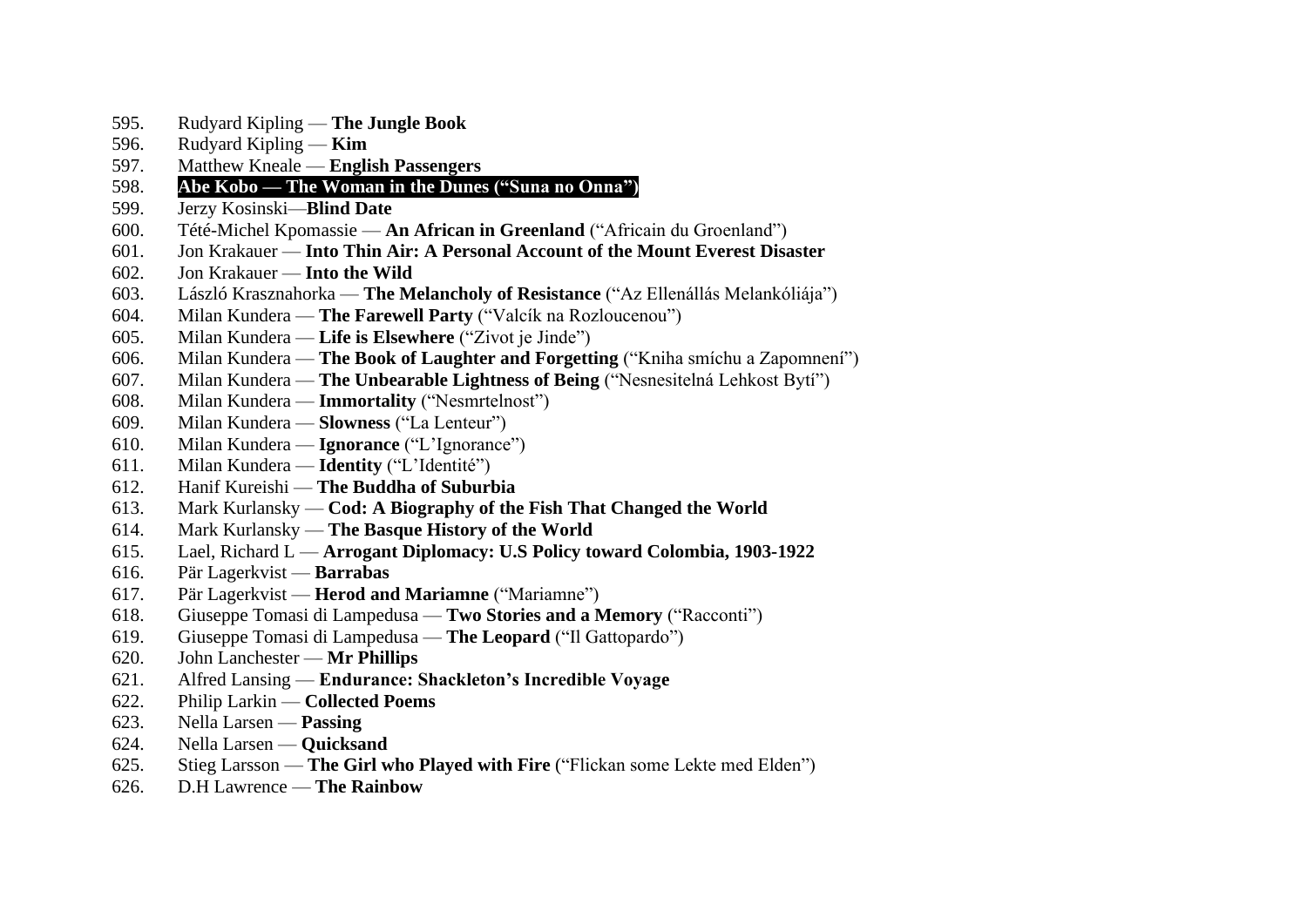- 627. D.H Lawrence **The Virgin and the Gypsy**
- 628. D.H Lawrence **Lady Chatterley's Lover**
- 629. D.H Lawrence **Sons and Lovers**
- 630. D.H Lawrence **John Thomas and Lady Jane**
- 631. D.H Lawrence **Sea and Sardinia**
- 632. D.H Lawrence **St Mawr**
- 633. T.E Lawrence **Seven Pillars of Wisdom**
- 634. Halldór Laxness **Independent People** ("Sjálfstætt Fólk")
- 635. Halldór Laxness **Paradise Reclaimed** ("Paradísarheimt")
- 636. Halldór Laxness **Atom Station** ("Atómstö")
- 637. Halldór Laxness **The Fish can Sing** ("Brekkukotsannáll")
- 638. William Least Heat Moon **Blue Highways: A Journey into America**
- 639. Harper Lee **To Kill a Mockingbird**
- 640. Laurie Lee **As I Walked Out One Midsummer Morning**
- 641. Stewart Lee **How I Escaped My Certain Fate: The Life and Deaths of a Stand-Up Comedian**
- 642. Patrick Leigh Fermor **Mani: Travels in the Southern Peloponnese**
- 643. Patrick Leigh Fermor **A Time of Gifts – On Foot to Constantinople: From the Hook of Holland to the Middle Danube**
- 644. Patrick Leigh Fermor **Between the Woods and the Water**
- 645. Patrick Leigh Fermor **Roumeli: Travels in Northern Greece**
- 646. Ralph Leighton **Tuva or Bust: The Last Journey of Richard Feynman**
- 647. Doris Lessing **The Golden Notebook**
- 648. Doris Lessing **The Good Terrorist**
- 649. Doris Lessing (writing as Jane Somers) **Diary of a Good Neighbour**
- 650. Doris Lessing **The Diaries of Jane Somers**
- 651. David Levering Lewis **The Race to Fashoda : Colonialism and African Resistance**
- 652. Carlo Levi **Christ Stopped at Eboli** ("Cristo si è fermato a Eboli")
- 653. David Lewine **Death and the Sun: A Matador's Season in the Heart of Spain**
- 654. C.S Lewis **The Lion, the Witch and the Wardrobe**
- 655. C.S Lewis **The Magician's Nephew**
- 656. C.S Lewis **Prince Caspian**
- 657. Norman Lewis **Goddess in the Stones: Travels in India**
- 658. Norman Lewis **The World, the World**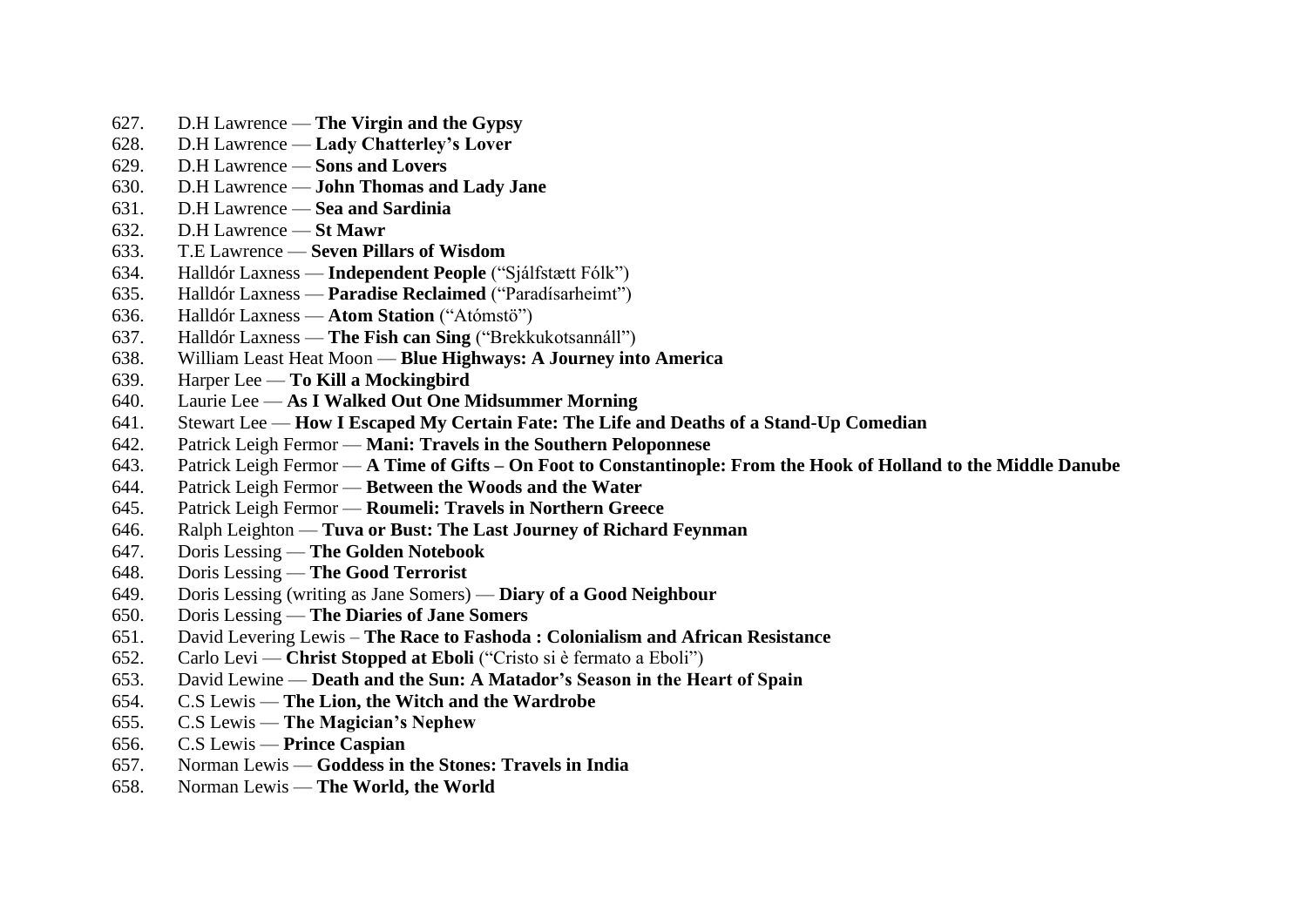- 659. Norman Lewis **Voices of the Old Sea**
- 660. Norman Lewis **A Dragon Apparent**
- 661. Norman Lewis **A View of the World: Selected Journalism**
- 662. Norman Lewis **Jackdaw Cake: An Autobiography**
- 663. Norman Lewis **The Missionaries**
- 664. Norman Lewis **The Changing Sky: Travels of a Novelist**
- 665. Sinclair Lewis **Babbitt**
- 666. Sinclair Lewis **Main Street: The Story of Carol Kennicott**
- 667. Marina Lewycka **Two Caravans**
- 668. António Lobo Antunes **An Explanation of the Birds** ("Explicação dos Pássaros")
- 669. António Lobo Antunes **Act of the Damned** ("Auto dos Danados")
- 670. António Lobo Antunes **The Natural Order of Things** ("A Ordem Natural de Coisas")
- 671. Sydney Loch **Athos: The Holy Mountain**
- 672. Hugh Lofting **The Story of Doctor Doolittle**
- 673. Elias Lönnrot (Ed.) **The Kalevala**
- 674. Federico García Lorca **Blood Wedding** ("Bodas de Sangre")
- 675. Federico García Lorca **Yerma**
- 676. Federico García Lorca **The House of Bernarda Alba** ("La Casa de Bernardo Alba")
- 677. Malcolm Lowry **Under the Volcano**
- 678. John Lydon **Anger is an Energy: My Life Uncensored**
- 679. Alain Mabanckou **Broken Glass** ("Verre Cassé")
- 680. Rose Macaulay **The Towers of Trebizond**
- 681. Denise Macdonald **Ma Ma Hta: Burmese Headwoman, 1940s**
- 682. Benedict Macdonald **Rebirding: Rewilding Britain and its Birds**
- 683. Robert Macfarlane **The Wild Places**
- 684. Robert Macfarlane **The Old Ways: A Journey on Foot**
- 685. Niccolò Machiavelli **The Prince** ("Il Principe")
- 686. George Mackay Brown **Winter Tales**
- 687. George Mackay Brown **Greenvoe**
- 688. George Mackay Brown **Poems: New and Selected**
- 689. George Mackay Brown **Beside the Ocean of Time**
- 690. George Mackay Brown **For the Islands I Sing**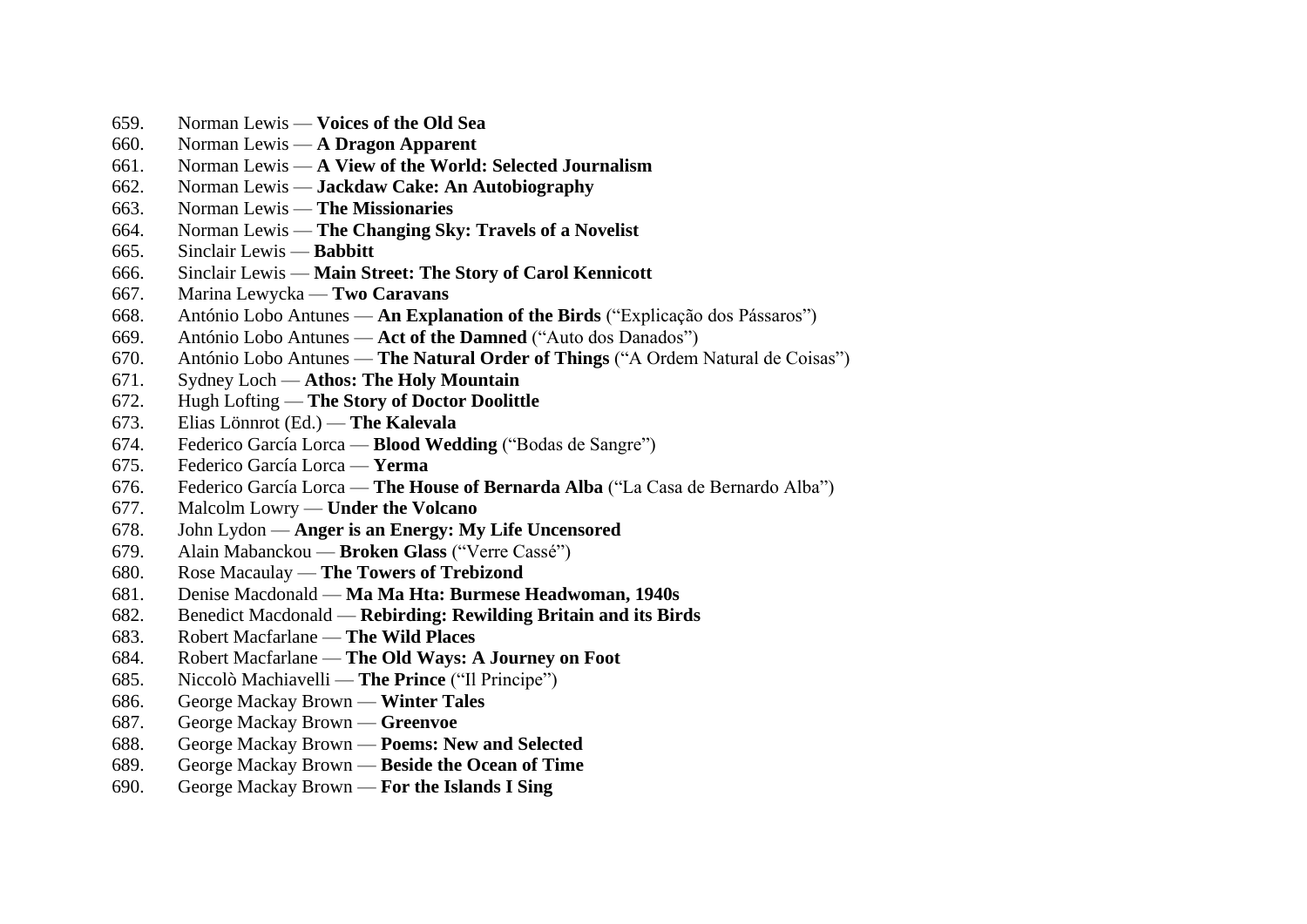- 691. George Mackay Brown **Under Brinkie's Brae**
- 692. George Mackay Brown **Magnus**
- 693. Tim Mackintosh-Smith **Yemen: The Unknown Arabia**
- 694. Tim Mackintosh-Smith **Travels With a Tangerine: A Journey in the Footnotes of Ibn Battutah**
- 695. Naguib Mahfouz **The Harafish** ("Malhamat al-Harafish")
- 696. Naguib Mahfouz **The Journey of Ibn Fattouma** ("Rihlat Ibn Fattumah")
- 697. Naguib Mahfouz **Children of the Alley** ("Awlad Haratina")
- 698. Naguib Mahfouz **Palace of Desire** ("Qasr al-Shawq")
- 699. Naguib Mahfouz **Sugar Street** ("Al-Sukkariyya")
- 700. Robin Magowan **Improbable Journeys**
- 701. Rian Malan **My Traitor's Heart: Blood and Bad Dreams—A South African Explores the Madness in His Country, His Tribe and Himself**
- 702. Thomas Malory **Le Morte D'Arthur**
- 703. André Malraux **The Royal Way** ("La Voie Royale")
- 704. André Malraux **Man's Hope** ("L'Espoir")
- 705. Sir Thomas Manderville **The Travels of Sir John Mandeville: The Fantastic 14th-Century Account of a Journey to the East**
- 706. Thomas Mann **Doctor Faustus: The Life of the German Composer Adrian Leverkühn as Told by a Friend** ("Doktor Faustus: Das Leben de Deutschen Tonsetzers Adrian Leverkühn, Erzählt von Einem Freunde")
- 707. Thomas Mann **The Magic Mountain** ("Der Zauberberg")
- 708. Thomas Mann **Confessions of Felix Krull, Confidence Man: The Early Years** ("Bekenntnisse des Hochstaplers Felix Krull: Der Memoiren Erster Teil")
- 709. Thomas Mann **Buddenbrooks**
- 710. Thomas Mann **Death in Venice, Tonio Kröger and Other Writings** ("Tod in Venedig, Tonio Kröger, etc.")
- 711. Daniel P. Mannix **Memoirs of a Sword Swallower**
- 712. Daniel P. Mannix **The Hellfire Club**
- 713. Alessandro Manzoni **The Betrothed** ("I Promessi Sposi")
- 714. Howard Marks **Mr Nice: An Autobiography**
- 715. Philip Marsden **The Barefoot Emperor: An Ethiopian Tragedy**
- 716. Philip Marsden **The Chains of Heaven**
- 717. Juan Marsé **Golden Girl** ("La Muchacha de las Bragas de Oro")
- 718. Juan Marsé **The Fallen** ("Si te Dicen que Caí")
- 719. Andrew Marshall **The Trouser People: A Story of Burma in the Shadow of the Empire**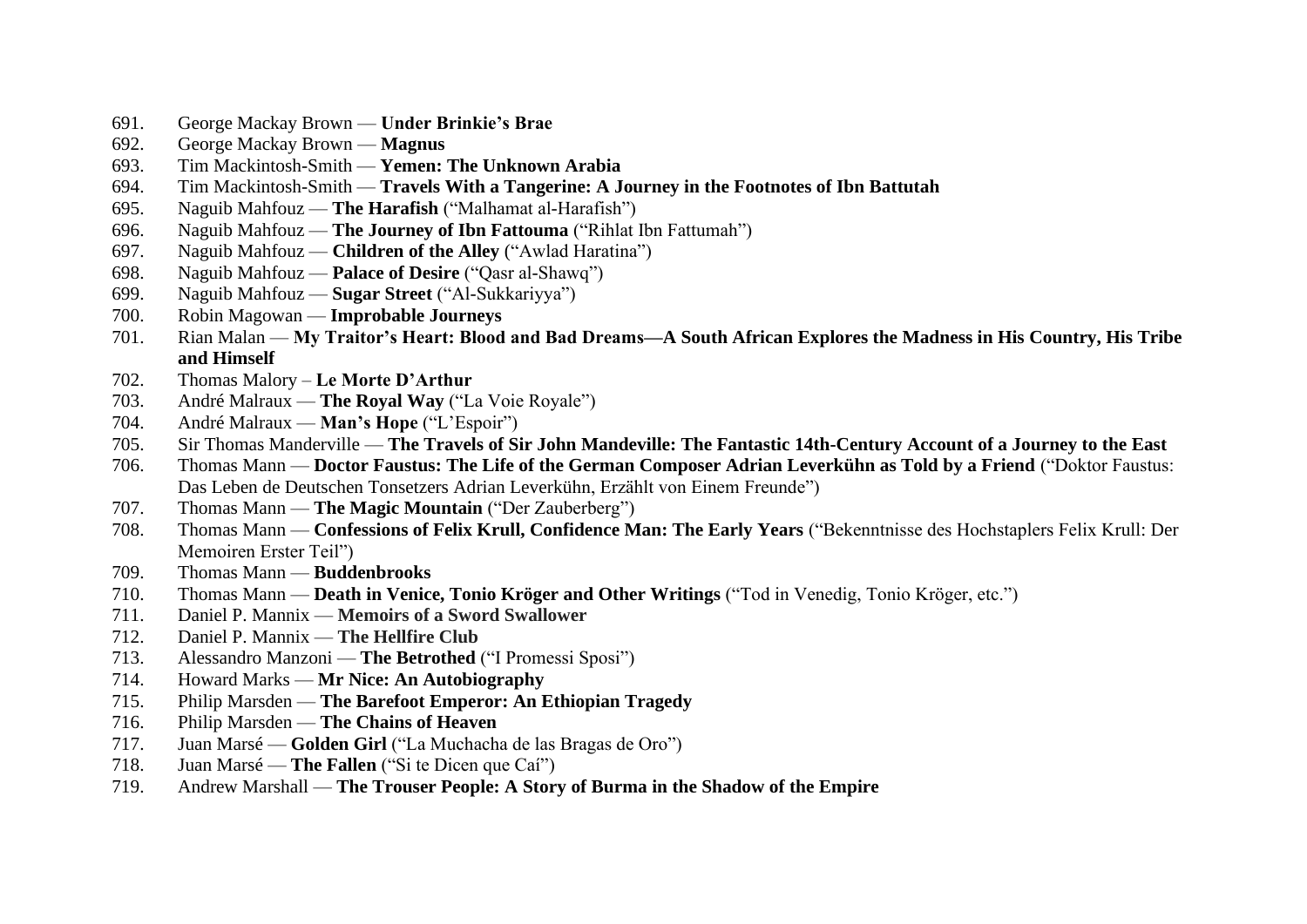- 720. Tomás Eloy Martinez **Santa Evita**
- 721. Tomás Eloy Martinez **Purgatory** ("Purgatorio")
- 722. Peter Matthiessen **The Snow Leopard**
- 723. Peter Matthiessen **The Birds of Heaven: Travels with Cranes**
- 724. Ana María Matute **School of the Sun** ("Primera Memoria")
- 725. Ana María Matute **Celebration of the Northwest** ("Fiesta al Noroeste")
- 726. Ana María Matute **The Lost Children** ("Los Hijos Muertos")
- 727. W Somerset Maugham **Up at the Villa**
- 728. W Somerset Maugham **Liza of Lambeth**
- 729. Gavin Maxwell **A Reed Shaken by the Wind: A Journey Through the Unexplored Marshlands of Iraq**
- 730. Cormac McCarthy **All the Pretty Horses**
- 731. Cormac McCarthy **The Orchard Keeper**
- 732. Pete McCarthy **McCarthy's Bar: A Journey of Discovery in Ireland**
- 733. Lucy McCauley (Ed.) **Travelers' Tales Spain: True Stories**
- 734. Chris McCooey **Kent Characters: Wacky, Weird and Wonderful**
- 735. Christopher McDougall **Born to Run: A Hidden Tribe, Superathletes and the Greatest Race the World Has Never Seen**
- 736. Jay McInerny **Model Behavior**
- 737. David McKie **Great British Bus Journeys: Travels Through Unfamous Places**
- 738. Jo McMillan **Motherland**
- 739. McMurray, George R **Critical Essays on Gabriel García Márquez**
- 740. D.W McPheeters **Camilo José Cela**
- 741. Susan Meiselas **Kurdistan: In the Shadow of History**
- 742. Herman Melville **Moby Dick**
- 743. Eduardo Mendoza **The Truth about the Savolta Case** ("La Verdad sobre el Caso Savolta")
- 744. Eduardo Mendoza **The Year of the Flood** ("El Año del Diluvio")
- 745. Eduardo Mendoza **The City of Marvels** ("La Ciudad de los Prodigios")
- 746. Lawrence Millman **Last Places**
- 747. Miner, Dwight Carroll **The Fight for the Panama Route: The Story of the Spooner Act and the Hay-Herrán Treaty**
- 748. Rohinton Mistry **A Fair Balance**
- 749. Manuel Vásquez Montalbán **Galíndez**
- 750. Chikamatsu Monzaemin (after others) **Chushingura (The Treasury of Loyal Retainers)**
- 751. Michael Moore **Stupid White Men...and Other Sorry Excuses for the State of the Nation!**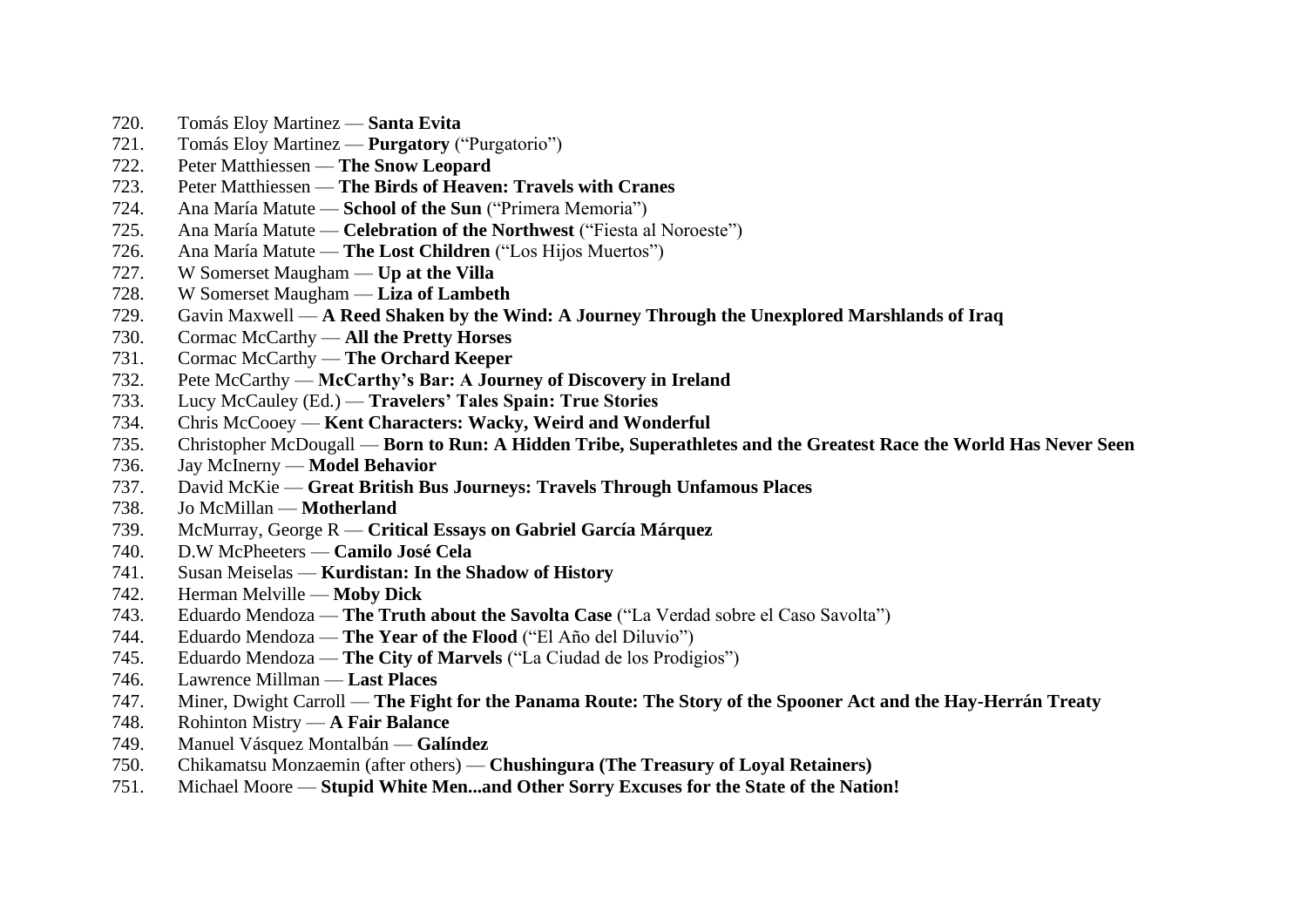- 752. Geoffrey Moorhouse **The Fearful Void**
- 753. James Morris **Venice**

### 754. **Jan Morris — Trieste and the Meaning of Nowhere**

- 755. Jan Morris **Hong Kong**
- 756. Jan Morris **Europe: An Intimate Journey**
- 757. Toni Morrison **The Bluest Eye**
- 758. Toni Morrison **Sula**
- 759. (Stephen Patrick) Morrissey **Autobiography**
- 760. J.B Morton **The Pyrennean**
- 761. H.V Morton **In Search of England**
- 762. H.V Morton **A Stranger in Spain**
- 763. Stephen Moss **Wild Hares and Hummingbirds: The Natural History of an English Village**
- 764. Stephen Moss **This Birding Life: The Best of The Guardian's 'Birdwatch'**
- 765. Stephen Moss **A Sky Full of Starlings: A Diary of a Birding Year**
- 766. Stephen Moss **Wild Kingdom: Bringing Back Britain's Wildlife**
- 767. H.J Mozans **Along the Andes and Up the Amazon**
- 768. Mohammed Mrabet **The Lemon**
- 769. Mohammed Mrabet **The Boy who Set the Fire and Other Stories**
- 770. Slawomir Mrozek **Tango**
- 771. Gregor Muir **Lucky Kunst: The Rise and Fall of Young British Artists**
- 772. (Karl Friedrich von Münchhausen) **The Adventures of Baron Munchausen** ("Wunderbare Reisen zu Wasser und zu Lande: Feldzüge und lustige Abenteuer des Freiherrn von Münchhausen")
- 773. Abdelrahman Munif **Cities of Salt** ("Mudun al-Malh")
- 774. Abdelrahman Munif **The Trench** ("Al-ukhdul")
- 775. Abdelrahman Munif **Variations on Night and Day** ("Taqasim al-layl wa-al-nahar")
- 776. Abdelrahman Munif **Story of a City** ("Sirat Madinah")
- 777. Antonio Muñoz Molina **The Prince of Shadows**
- 778. Haruki Murakami **Hard-Boiled Wonderland and the End Of The World** ("Sekai no Owari to Hādo-Boirudo Wandārando")
- 779. Haruki Murakami **What I Talk About When I Talk About Running** ("Hashiru Koto ni Tsuite Kataru Toki ni Boku no Kataru Koto")
- 780. Iris Murdoch **The Brotherhood and the Book**
- 781. Dervla Murphy **One Foot in Laos**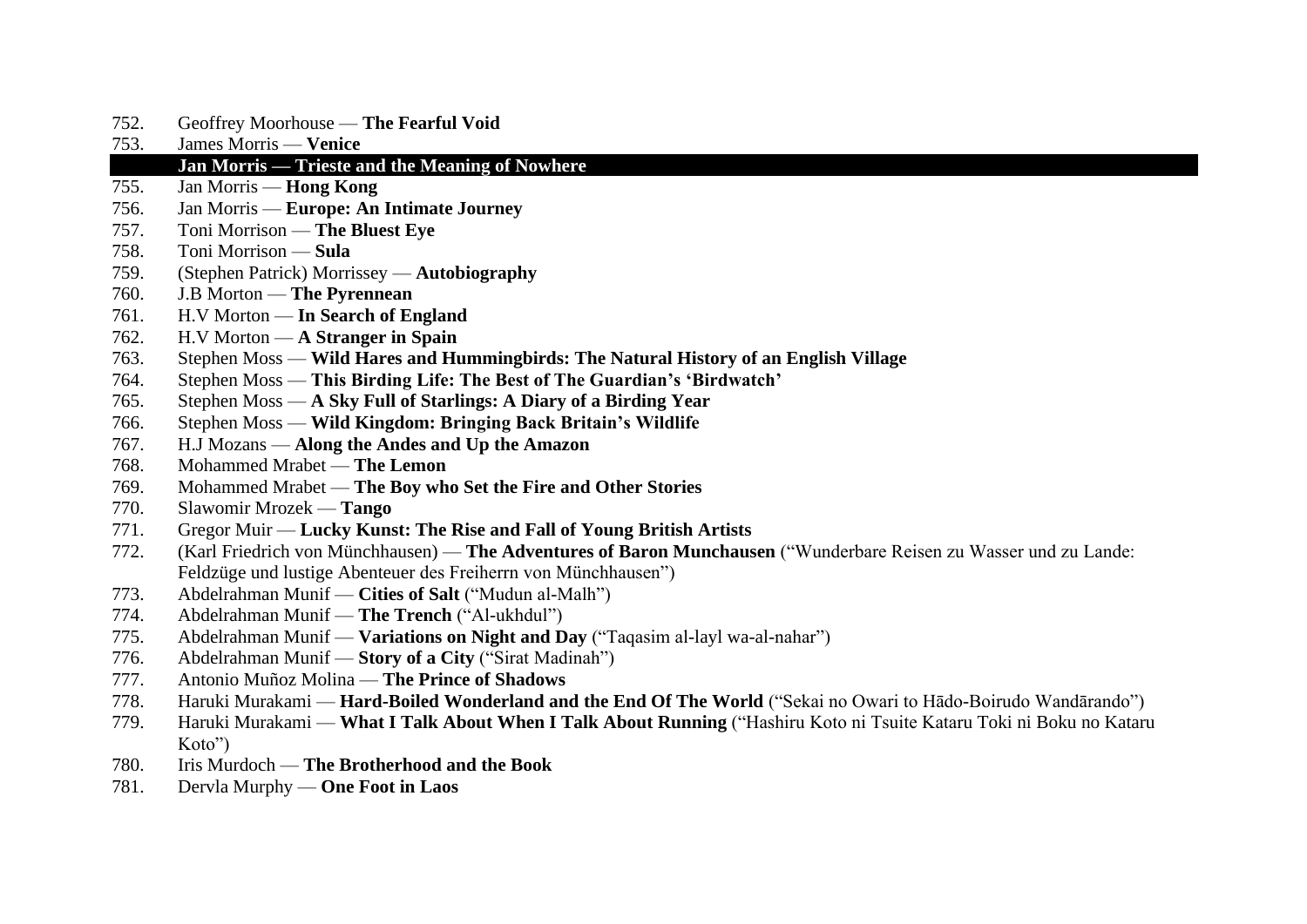- 782. Dervla Murphy **Through Siberia by Accident: A Small Slice of Autobiography**
- 783. Dervla Murphy **In Ethiopia with a Mule**
- 784. Dervla Murphy **Mucking Through in Madagascar**
- 785. Dervla Murphy **On a Shoestring to Coorg: An Experience in Southern India**
- 786. Dervla Murphy **The Ukimwi Road: From Kenya to Zimbabwe**
- 787. Dervla Murphy **Cameroon With Egbert**
- 788. Robert Musil **The Man Without Qualities, Vol 1** ("Der Mann ohne Eigenschaften")
- 789. Robert Musil **The Man Without Qualities, Vol** 2 ("Der Mann ohne Eigenschaften")
- 790. Vladimir Nabakov **Invitation to a Beheading** ("Priglashenie na kazn")
- 791. V.S Naipual **A Bend in the River**
- 792. V.S Naipual **A House for Mr Biswas**
- 793. V.S Naipual **The Mimic Men**
- 794. V.S Naipual **The Middle Passage: Impressions of Five Societies: British, French and Dutch in the West Indies and South America**
- 795. V.S Naipual **An Area of Darkness: A Discovery of India**
- 796. V.S. Naipual **The Writer and the World**
- 797. Fridtjof Nansen **Farthest North: The Voyage and Exploration of the Fram 1893-96, volume 1**
- 798. **R.K. Narayan — The Guide**
- 799. R.K. Narayan **Swami and Friends**
- 800. R.K. Narayan **The Man-eater of Malgudi**
- 801. R.K. Narayan **The Vendor of Sweets**
- 802. R.K. Narayan **My Dateless Diary: An American Journey**
- 803. R.K Narayan **Talkative Man**
- 804. Pablo Neruda **Isla Negra**
- 805. Pablo Neruda **The Heights of Macchu Picchu** ("Alturas de Macchu Picchu")
- 806. Pablo Neruda **Canto General**
- 807. Pablo Neruda **The Sea and the Bells** ("El Mar y Las Campanas")
- 808. Pablo Neruda **Stones in the Sky** ("Las Piedras del Cielo")
- 809. Pablo Neruda **Memoirs**
- 810. Edith Nesbit **The Railway Children**
- 811. Eshkol Nevo **World Cup Wishes** ("Mish'ala Achat Yamina")
- 812. Eric Newby **Departures and Arrivals**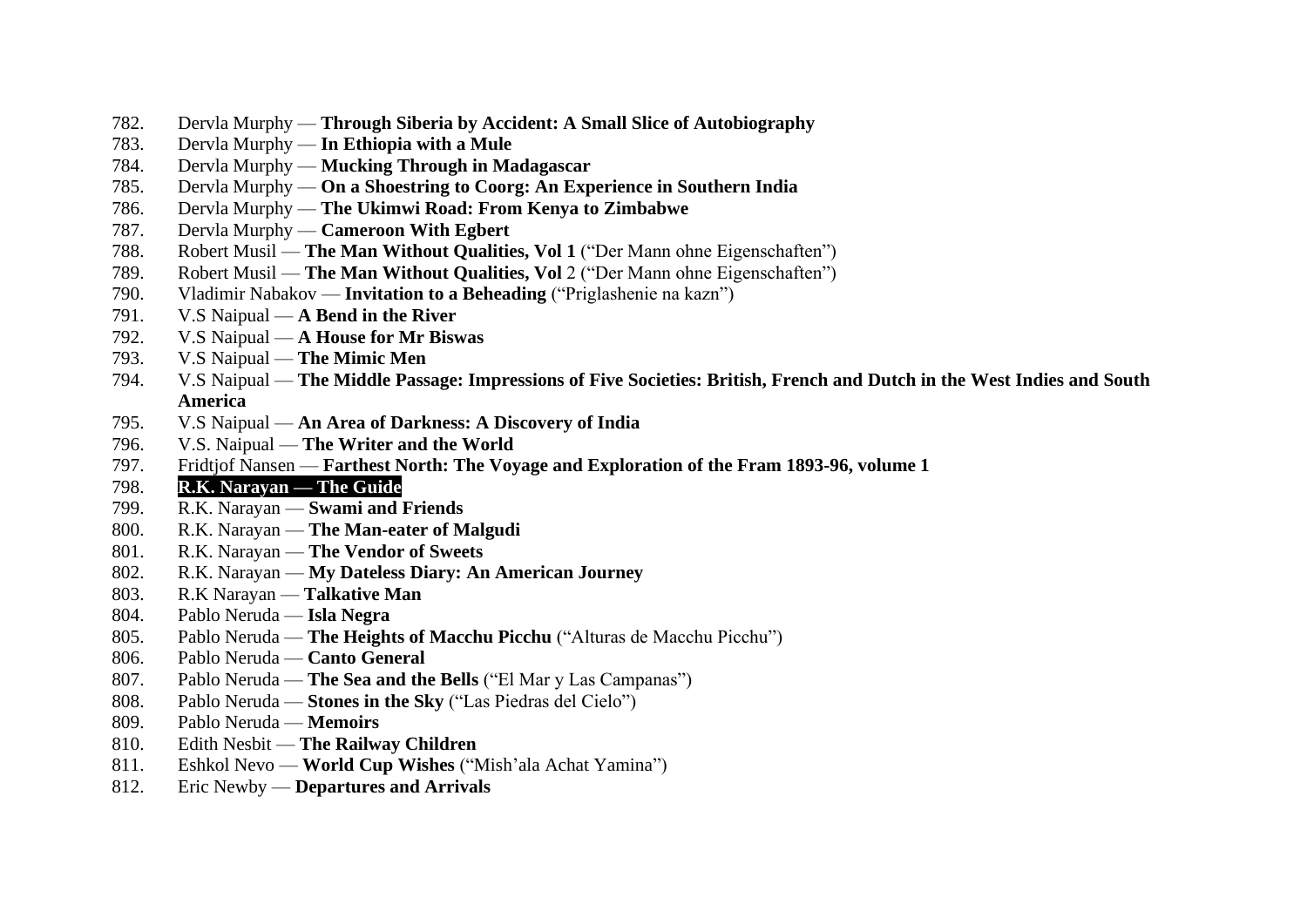- 813. Eric Newby **On the Shores of the Mediterranean**
- 814. Eric Newby **A Small Place in Italy**
- 815. Eric Newby **A Short Walk in the Hindu Kush**
- 816. Eric Newby **Love and War in the Apennines**
- 817. Eric Newby **Slowly Down the Ganges**
- 818. Eric Newby **The Big Red Train Ride**
- 819. Eric Newby **The Last Grain Race**
- 820. Eric Newby **A Traveller's Life**
- 821. Eric Newby **Round Ireland in Low Gear**
- 822. Ngugi **The River Between**
- 823. Charles Nicholl **The Fruit Palace**
- 824. Friedrich Wilhelm Nietzsche **Thus Spoke Zarathustra** ("Also Sprach Zarathustra")
- 825. Cees Nooteboom **In the Dutch Mountains** ("In Nederland")
- 826. Cees Nooteboom **Tumbas de Poetas y Pensadores**
- 827. Bruce Northam and Brad Olsen **In Search of Adventure: A Wild Travel Anthology**
- 828. Mary Norton **Bedknobs and Broomsticks**
- 829. Mary Norton **The Borrowers**
- 830. Mary Norton **The Borrowers Aloft**
- 831. Mary Norton **The Borrowers Afield**
- 832. Rory Nugent **The Search for the Pink-Headed Duck: A Journey into the Himalayas and Down the Brahmaputra**
- 833. Matthew Oates **In Pursuit of Butterflies: A Fifty-year Affair**
- 834. Dara O Briain **Tickling the English**
- 835. Flann O'Brien **At Swim-Two-Birds**
- 836. Tim O'Brien **In the Lake of the Woods**
- 837. Flannery O'Connor **The Violent Bear it Away**
- 838. Flannery O'Connor **Wise Blood**
- 839. Flannery O'Connor **A Good Man is Hard to Find and Other Stories**
- 840. Flannery O'Connor **Everything That Rises Must Converge**
- 841. Joseph O'Connor **Ghost Light**
- 842. Kenzaburo Oe **The Silent Cry** ("Man'en Gannan no Fottoboru")
- 843. John O'Farrell **Things Can Only Get Better: Eighteen Miserable Years in the Life of a Labour Supporter**
- 844. Redmond O'Hanlon **In Trouble Again**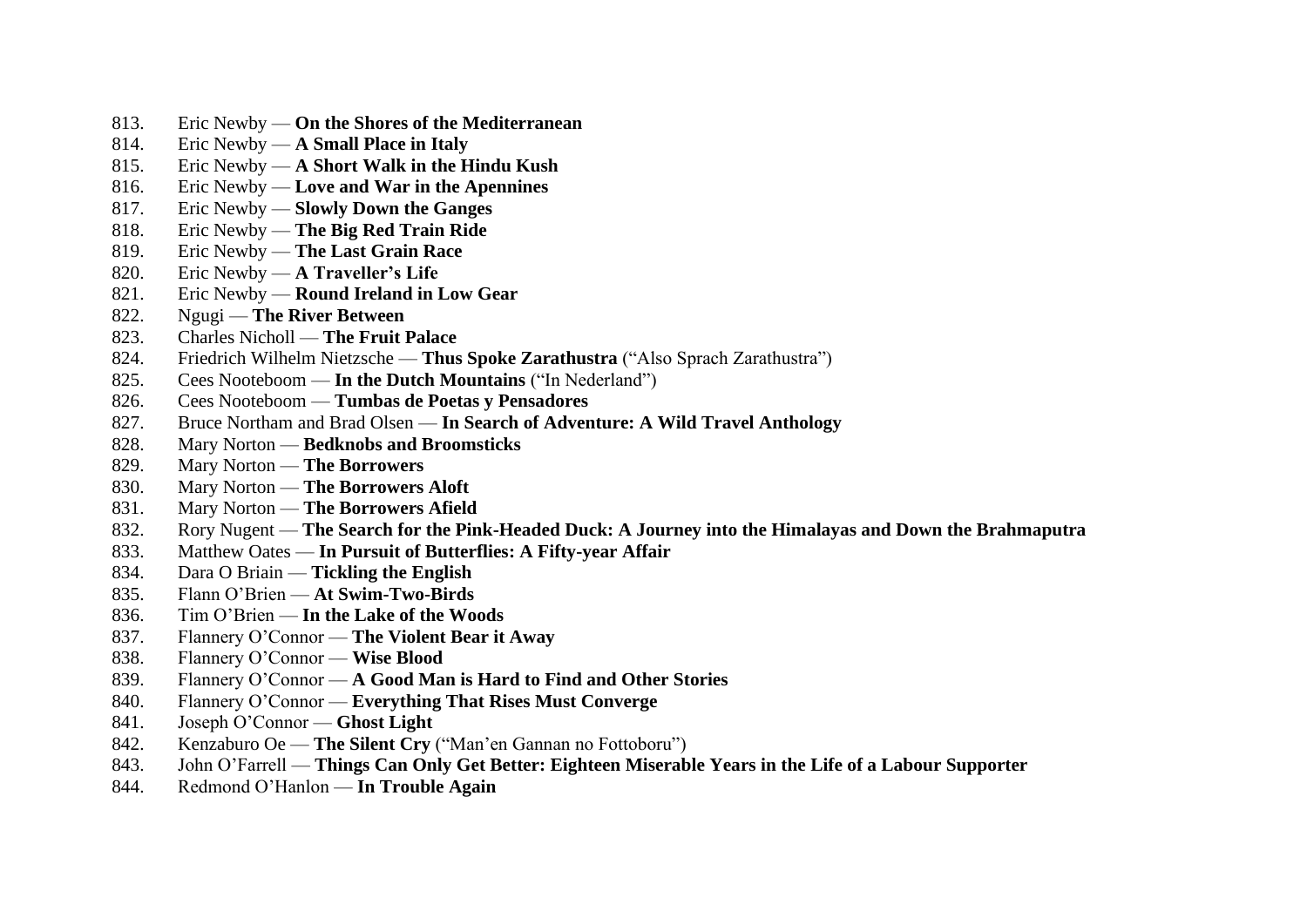- 845. Redmond O'Hanlon **Trawler: A Journey Through the North Atlantic**
- 846. Redmond O'Hanlon **No Mercy: A Journey into the Heart of the Congo**
- 847. Redmond O'Hanlon **Into the Heart of Borneo**
- 848. Redmond O'Hanlon and Rudi Rotthier **The Fetish Room: The Education of a Naturalist**
- 849. Ben Okri **The Famished Road**
- 850. Michael Ondaatje **The English Patient**
- 851. Eugene O'Neill **Anna Christie**
- 852. Eugene O'Neill **The Emperor Jones**
- 853. Eugene O'Neill **The Hairy Ape**
- 854. Joseph O'Neill **Netherland**
- 855. Harriet Onis (Ed.) **Spanish Stories and Tales**
- 856. Sean O'Reilly, James O'Reilly and Karry Habegger (Eds.) **Travelers' Tales Grand Canyon: True Stories of Life Below the Rim**
- 857. P.J O'Rourke **Holidays in Hell**
- 858. Joe Orton **Loop**
- 859. Joe Orton **Entertaining Mr Sloane**
- 860. Joe Orton **Funeral Games**
- 861. Joe Orton **The Ruffian on the Stair**
- 862. Joe Orton **What the Butler Saw**
- 863. Joe Orton **The Good and Faithful Servant**
- 864. Joe Orton **The Erpingham Camp**
- 865. George Orwell **Nineteen Eighty-four**
- 866. George Orwell **Animal Farm**
- 867. George Orwell **Road to Wigan Pier**
- 868. George Orwell **Keep the Aspidistra Flying**
- 869. George Orwell **Homage to Catalonia**
- 870. George Orwell **Burmese Days**
- 871. George Orwell **A Clergyman's Daughter**
- 872. Aleksandr Ostrovsky **The Storm** ("Groza")
- 873. Aleksandr Ostrovsky **Too Clever by Half** ("Na Vsyakogo Mudretsaa Dovol'no Prostory")
- 874. Aleksandr Ostrovsky **Crazy Money** ("Beshennye Den'gi")
- 875. Aleksandr Ostrovsky **Innocent as Charged** ("Bez Viny Vinovatye")
- 876. Kemy Oyarzún and William W Megeny [eds] **Essays on Gabriel García Márquez**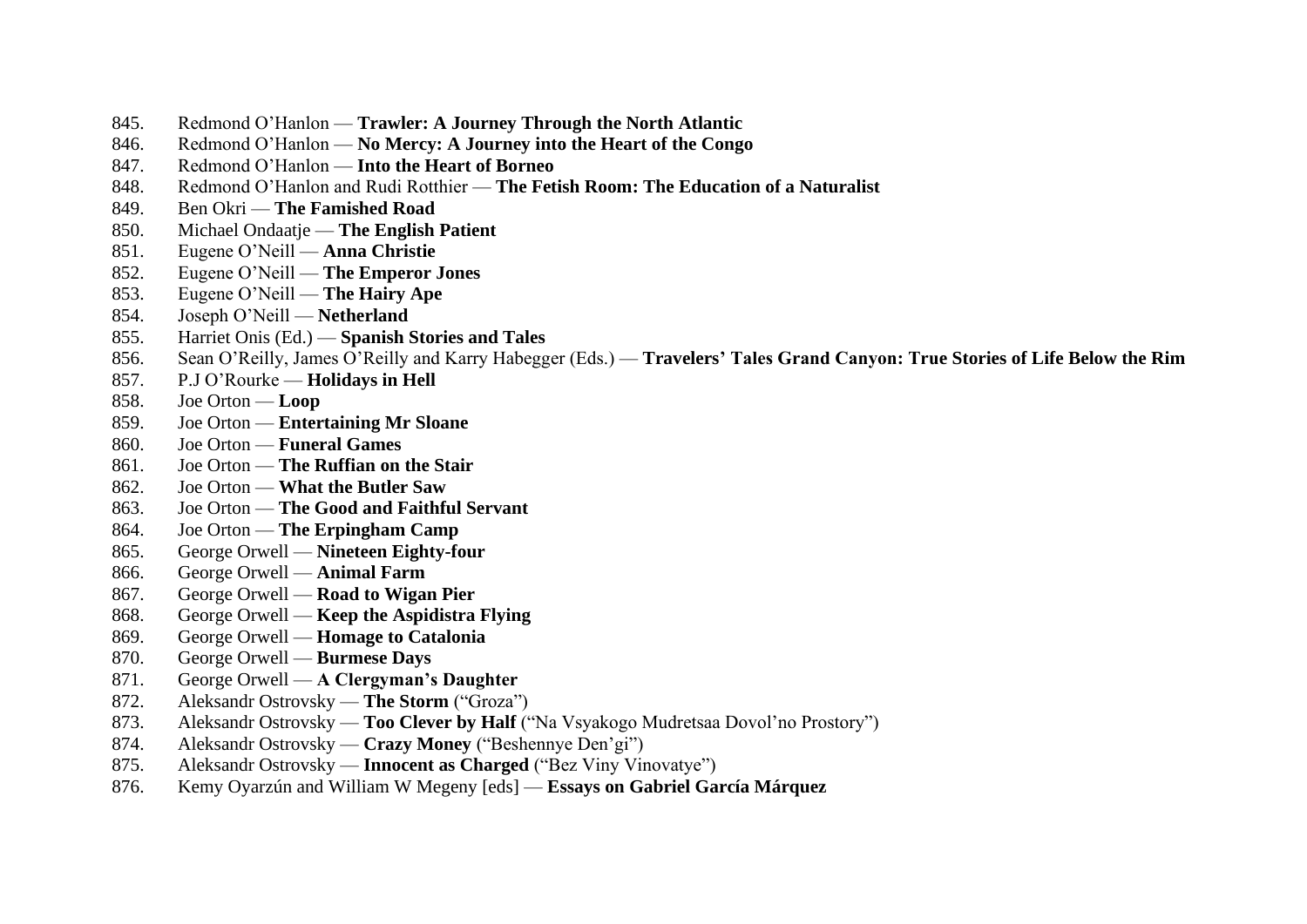- 877. Jorge Justo Padrón **On the Cutting Edge**
- 878. Charles Palliser **The Sensationist**
- 879. Martin Palmer and Nigel Palmer **The Spiritual Traveler: The Guide to Sacred Sites and Pilgrim Routes in Britain**
- 880. Orhan Pamuk **Istanbul**
- 881. Orhan Pamuk **My Name is Red** ("Benim adım Kırmızı")
- 882. Mungo Park **Travels in the Interior Districts of Africa**
- 883. Mike Parker **The Wild Rover: A Blistering Journey along Britain's Footpaths**
- 884. Richard Paterson and Gavin D. Smith **Goodness Nose: The Passionate Revelations of a Scotch Whisky Master Blender**
- 885. Alan Paton **Cry, the Beloved Country**
- 886. Alan Paton **Ah, But Your Land is Beautiful**
- 887. Lara Pawson **This is the Place to Be**
- 888. Octavio Paz **The Labyrinth of Solitude** ("El Laberinto de la Soledad")
- 889. Henry Pelling **A Short History of the Labour Party**
- 890. Fernando Pessoa **Selected Poems**
- 891. Ellis Peters **Cadfael: The Virgin in the Ice**
- 892. Ann Petry **The Street**
- 893. Per Petterson **Out Stealing Horses** ("Ut og Stœle Hester")
- 894. Albert Sánchez Piñol **Pandora in the Congo** ("Pandora al Congo")
- 895. Harold Pinter **The Caretaker**
- 896. Harold Pinter **The Dumb Waiter**
- 897. Luigo Pirandello **Six Characters in Search of an Author and Other Plays** ("Sei Personaggi in Cerca D'autore")
- 898. Luigo Pirandello **Enrico IV**
- 899. Luigo Pirandello **As You Like It** ("Così è se vi pare")
- 900. Sylvia Plath **Ariel**
- 901. Plato **The Republic** ("Politiea")
- 902. Plato **The Last Days of Socrates** ("Euthyphro, Crito, Phaedro")
- 903. Edgar Allen Poe **The Narrative of Arthur Gordon Pym**
- 904. Marco Polo **The Travels of Marco Polo** ("Il Milione")
- 905. Gontran de Poncins **Kabloona**
- 906. Gareth Porter **Vietnam: The Politics of Bureaucratic Socialism**
- 907. Laurens van der Post **The Lost World of the Kalahari**
- 908. Chaim Potok **My Name is Asher Lev**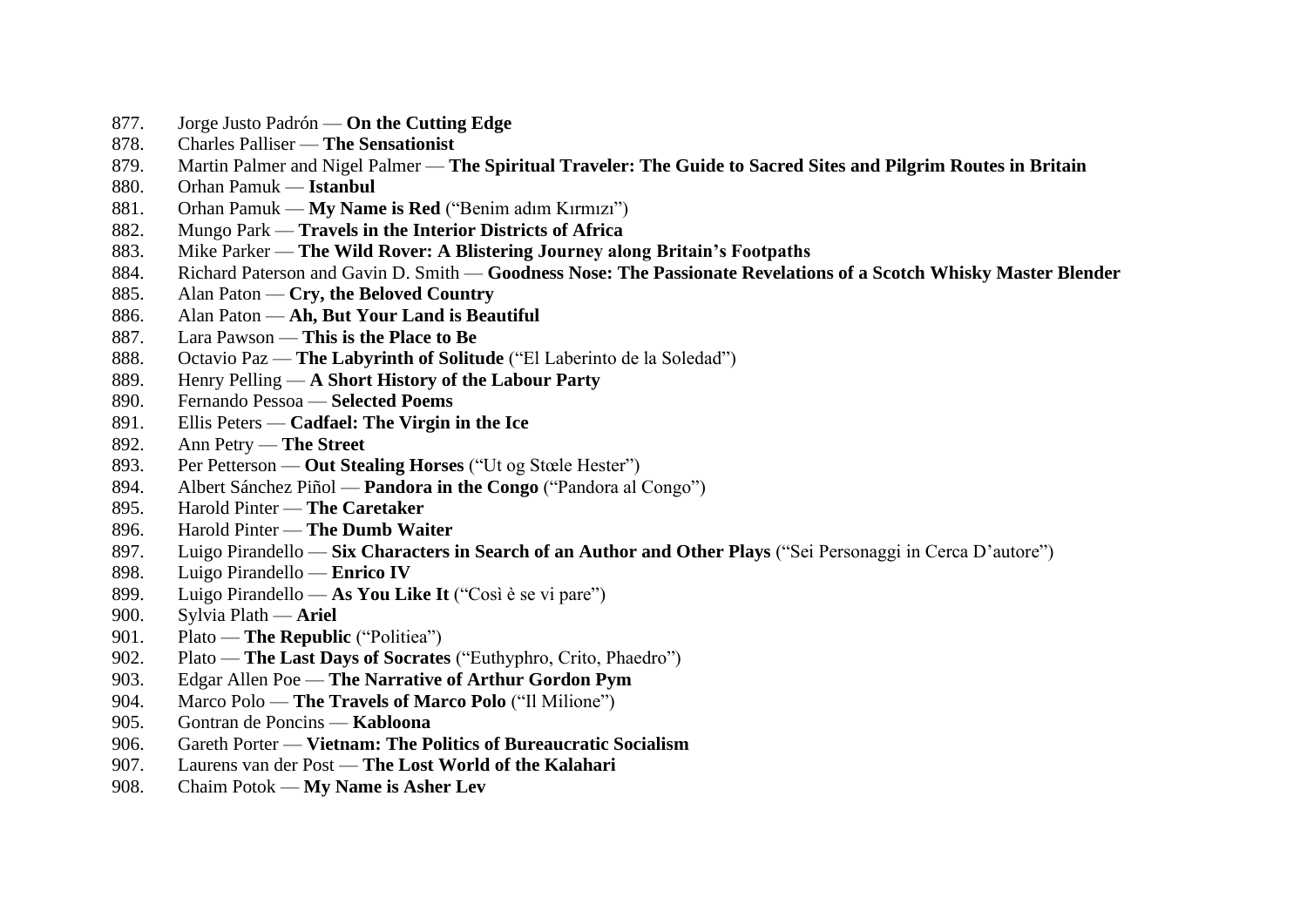- 909. Premchand **The Gift of a Cow** ("Godaan")
- 910. Paul Preston **The Triumph of Democracy in Spain**
- 911. Roger Price **A Concise History of France**
- 912. V.S Pritchett **The Spanish Temper**
- 913. V.S Pritchett **Midnight Oil**
- 914. Datus C. Proper **The Last Old Place: A Search Through Portugal**
- 915. E. Annie Proulx **The Shipping News**
- 916. George Psychoundakis **The Cretan Runner: His Story of the German Occupation**
- 917. Manuel Puig **The Kiss of the Spider Woman** ("El Beso de la Mujer Araña")
- 918. Charles Pye-Smith **Travels in Nepal**
- 919. José María Eça de Queiróz **The Sin of Father Amaro** ("O Crime do Padre Amaro")
- 920. José María Eça de Queiróz **The City and the Mountains** ("A Cidade e as Serras")
- 921. Juan Diego Quesada **A Grammar of Teribe**
- 922. Jonathan Raban **Bad Land: An American Romance**
- 923. Jonathan Raban— **Old Glory: An American Voyage**
- 924. **François Rabelais — The Life of Gargantua and of Pantagruel ("La Vie de Gargantua et de Pantagruel")**
- 925. Herbert Ramsden **The 1898 Movement in Spain: Towards a Representation**
- 926. Ayn Rand **Atlas Shrugged**
- 927. Ayn Rand **The Fountainhead**
- 928. Randall, Stephen J **The Diplomacy of Modernization: Colombian-American Relations, 1920-1940**
- 929. Randall, Stephen J. **Colombia and the United States: Hegemony and Interdependence**
- 930. Arthur Ransome **Swallowdale**
- 931. Arthur Ransome **Peter Duck**
- 932. Arthur Ransome **Winter Holiday**
- 933. Arthur Ransome **Coot Club**
- 934. Arthur Ransome **Pigeon Post**
- 935. Arthur Ransome **We Didn't Mean to Go to Sea**
- 936. Arthur Ransome **Secret Water**
- 937. Arthur Ransome **The Big Six**
- 938. Arthur Ransome **Missee Lee: Swallows and Amazons in the China Seas**
- 939. Arthur Ransome **The Picts And the Martyrs (Not Welcome At All)**
- 940. Arthur Ransome **Great Northern?**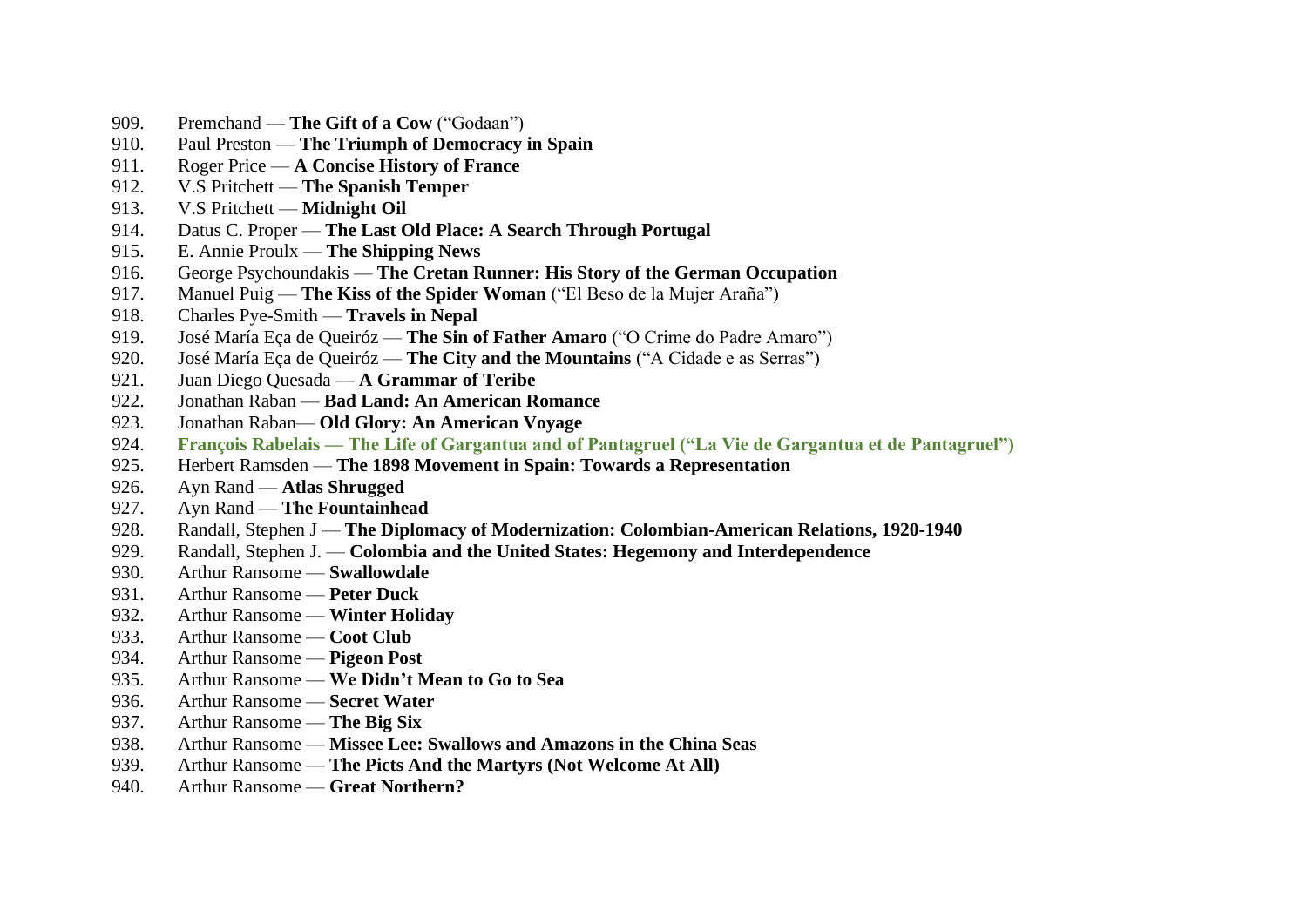- 941. Arthur Ransome **Old Peter's Russian Tales**
- 942. Raja Rao **Kanthapura**
- 943. Robin Ravilious **James Ravilious: A Life**
- 944. Piers Paul Read **Alive: The Story of the Andes Survivors**
- 945. Ricardo Reis (pseudonym for Fernando Pessoa) **Odes** ("Odés")
- 946. Erich Maria Remarque **All Quiet on the Western Front** ("Im Westen nichts Neues")
- 947. John Rensten **The Edible City: A Year of Wild Food**
- 948. Simon Reynolds **Rip It Up And Start Again: Post-Punk 1978-1984**
- 949. Jean Rhys **Wide Sargasso Sea**
- 950. Keith Richards **Life**
- 951. Olly Richards **Short Stories in Italian**
- 952. David H. Richter (Ed.) **Critical Tradition: Classic Texts and Contemporary Trends**
- 953. Diego Rivera **My Art, My Life: An Autobiography** ("Mi Arte, Mi Vida: Una Autobiografia")
- 954. Christopher Robinson **Apples are from Kazakhstan: The Land that Disappeared**
- 955. Philip Roth **The Professor of Desire**
- 956. Philip Roth **Portnoy's Complaint**
- 957. William Rowe and Vivian Schelling **Memory and Modernity: Popular Culture in Latin America**
- 958. Arundhati Roy **The God of Small Things**
- 959. Salman Rushdie **Midnight's Children**
- 960. Salman Rushdie **The Jaguar Smile: A Nicaraguan Journey**
- 961. Salman Rushdie **Shame**
- 962. Salman Rushdie **Two Years, Eight Months and Twenty-Eight Nights**
- 963. Shota Rustaveli **The Man in the Panther's Skin** ("Vepkhistkaosani")
- 964. Edward Rutherfurd **London**
- 965. Bryan Ryan **Hispanic Writers: A Selection of Sketches from Contemporary Authors**
- 966. Lisa St Aubin de Terán **The Hacienda: A Memoir**
- 967. Lisa St Aubin de Terán **Off the Rails: Memoirs of a Train Addict**
- 968. Antoine de Saint-Exupéry **The Little Prince** ("Le Petit Prince")
- 969. Oliver Sacks **The Island of the Colour-Blind**
- 970. Oliver Sacks **Cycad Island**
- 971. Kira Salak **The White Mary**
- 972. J.D Salinger **The Catcher in the Rye**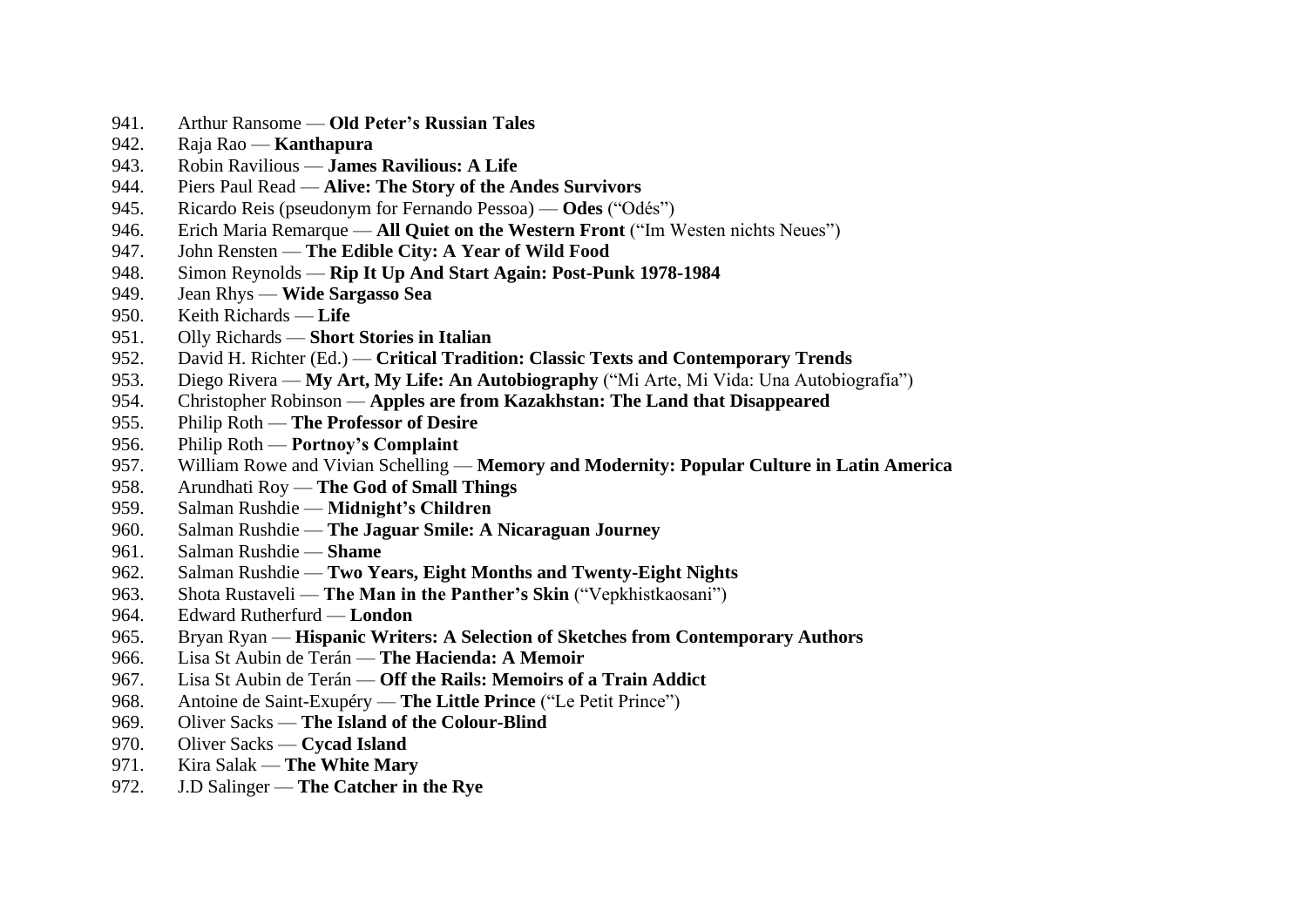- 973. J.D Salinger **Nine Stories**
- 974. José Saramago **Baltisar and Blimunda** ("Memorial do Convento")
- 975. José Saramago **All the Names** ("Todos os Nomes")
- 976. José Saramago **The History of the Siege of Lisbon** ("Historia do Cerco de Lisboa")
- 977. José Saramago **Journey to Portugal** ("Viagem a Portugal")
- 978. José Saramago **Blindness** ("Ensaio sobre a Ceguiera")
- 979. José Saramago **The Double** ("O Homem Duplicado")
- 980. José Saramago **Seeing** ("Ensaio sobre a Lucidez")
- 981. Noo Saro-Wiwa **Looking for Transwonderland: Travels in Nigeria**
- 982. Jean Paul Sartre **Nausea** ("La Nausée")
- 983. Jean Paul Sartre **The Age of Reason** ("L'age de Raison")
- 984. Christopher Sawyer-Lauçanno **An Invisible Spectator: A Biography of Paul Bowles**
- 985. Eric Schlosser **Fast Food Nation: The Dark Side of the All-American Meal**
- 986. Jonathan Schneer **The Thames: England's River**
- 987. Sir Walter Scott **Letters on Demonology and Witchcraft**
- 988. Sir Walter Scott **Ivanhoe**
- 989. Jeremy Seal **A Fez of the Heart: Travels Around Turkey in Search of a Hat**
- 990. W.G Sebald **The Rings of Saturn** ("Die Ringe des Saturn")
- 991. W.G Sebald **Campo Santo**
- 992. David Sedaris **Let's Explore Diabetes with Owls**
- 993. Pete Seeger **Where Have All the Flowers Gone? A Singer's Stories, Songs, Seeds, Robberies**
- 994. Will Self **My Idea of Fun**
- 995. Viriato Sención **They Forged the Signature of God** ("Los que Falsificaron la Firma de Dios")
- 996. Ramón J Sender **Seven Red Sundays** ("Siete Domingos Rojos")
- 997. Ramón J Sender **Requiem for a Peasant** ("Requiem per un Campesino Español")
- 998. Ramón J Sender **Before Noon** (i "La Crónica del Alba"; ii "Hipigrifo Violento"; iii "La Quinta Julieta")
- 999. Ramón J Sender **Tales of Cíbola** ("Novelas Ejemplares de Cíbola")
- 1000. Ramón J Sender **Dark Wedding** ("Epitalamio del Prieto Trinidad")
- 1001. Vikram Seth **An Equal Music**
- 1002. Ernest Thompson Seton **Trails of an Artist-Naturalist**
- 1003. William Shakespeare **Othello**
- 1004. William Shakespeare **Twelth Night**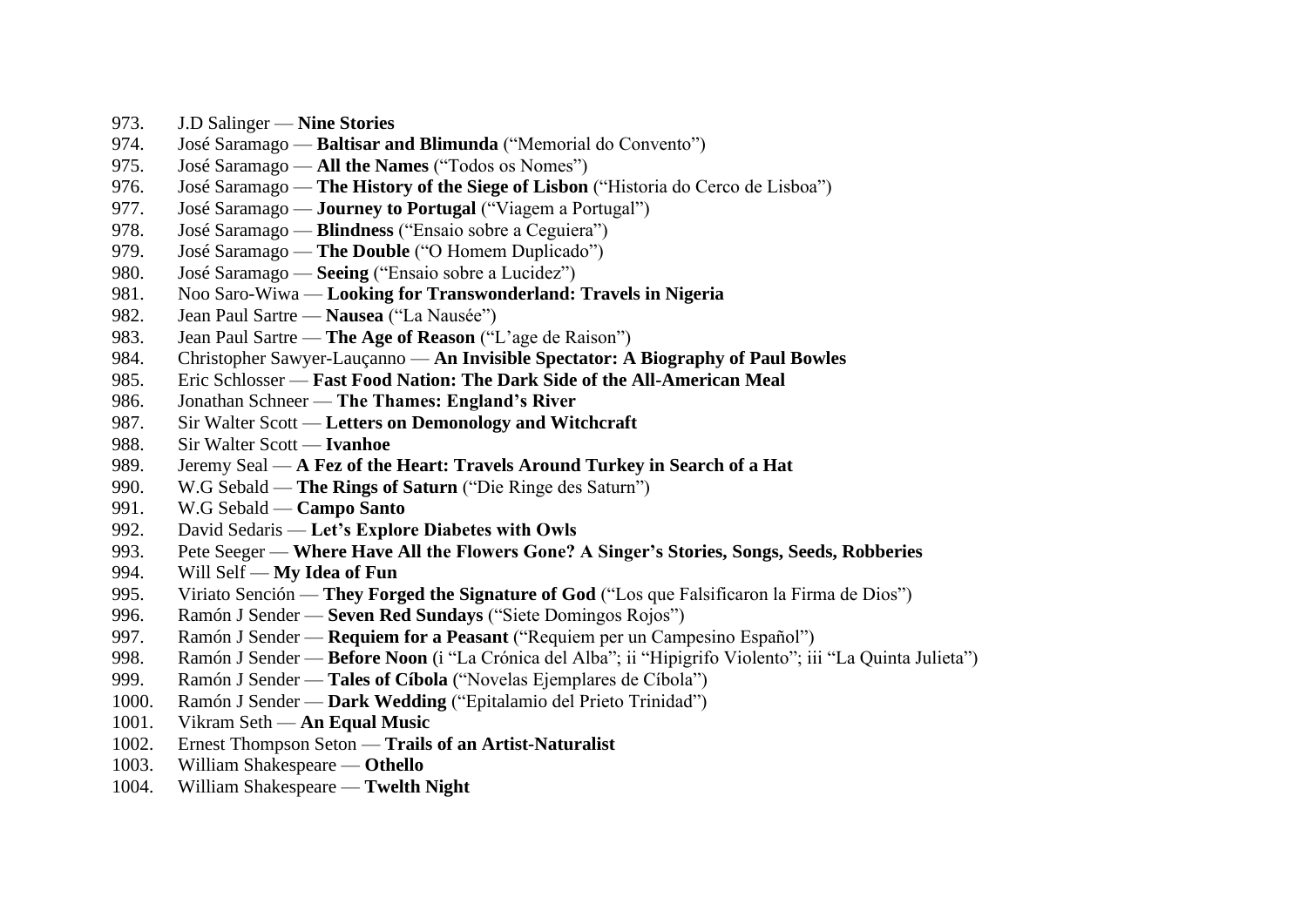- 1005. William Shakespeare **Winter's Night**
- 1006. William Shakespeare **Antony and Cleopatra**
- 1007. William Shakespeare **Much Ado About Nothing**
- 1008. William Shakespeare **Henry V**
- 1009. William Shakespeare **Titus Andronicus**
- 1010. William Shakespeare **Macbeth**
- 1011. William Shakespeare **The Merchant of Venice**
- 1012. William Shakespeare **Hamlet**
- 1013. George Bernard Shaw **Saint Joan**
- 1014. Mary Shelley **Frankenstein (or The Modern Prometheus)**
- 1015. Norman Sherry **The Life of Graham Greene: Volume I (1904-1939)**
- 1016. Norman Sherry **The Life of Graham Greene: Volume II (1939-1955)**
- 1017. Dave Simpson **The Fallen: Life In and Out of Britain's Most Insane Group**
- 1018. Alan Sillitoe **The Loneliness of the Long Distance Runner**
- 1019. Iain Sinclair **London Orbital**
- 1020. Upton Sinclair **The Jungle**
- 1021. Isaac Bashevis Singer **Shosha**
- 1022. **Sacheverell Sitwell — Southern Baroque Art: A Study of Painting, Architecture and Music in Italy and Spain of the 17th and 18th Centuries**
- 1023. Captain Joshua Slocum **Sailing Alone Around the World**
- 1024. Patti Smith **Just Kids**
- 1025. Zadie Smith **On Beauty**
- 1026. Tobias Smollett **Travels through France and Italy**
- 1027. C.P Snow **The Masters**
- 1028. Alexander Solzhenitsyn **One Day in the Life of Ivan Denisovich** ("Odin den' Ivana Denisovicha")
- 1029. Hjalmar Söderberg **Doctor Glas** ("Doktor Glas")
- 1030. Susan Sontag **In America**
- 1031. Muriel Spark **A Far Cry from Kensington**
- 1032. Muriel Spark **Symposium**
- 1033. Muriel Spark **Loitering with intent**
- 1034. Johanna Spyri **Heidi**
- 1035. Freya Stark **The Valleys of the Assassins**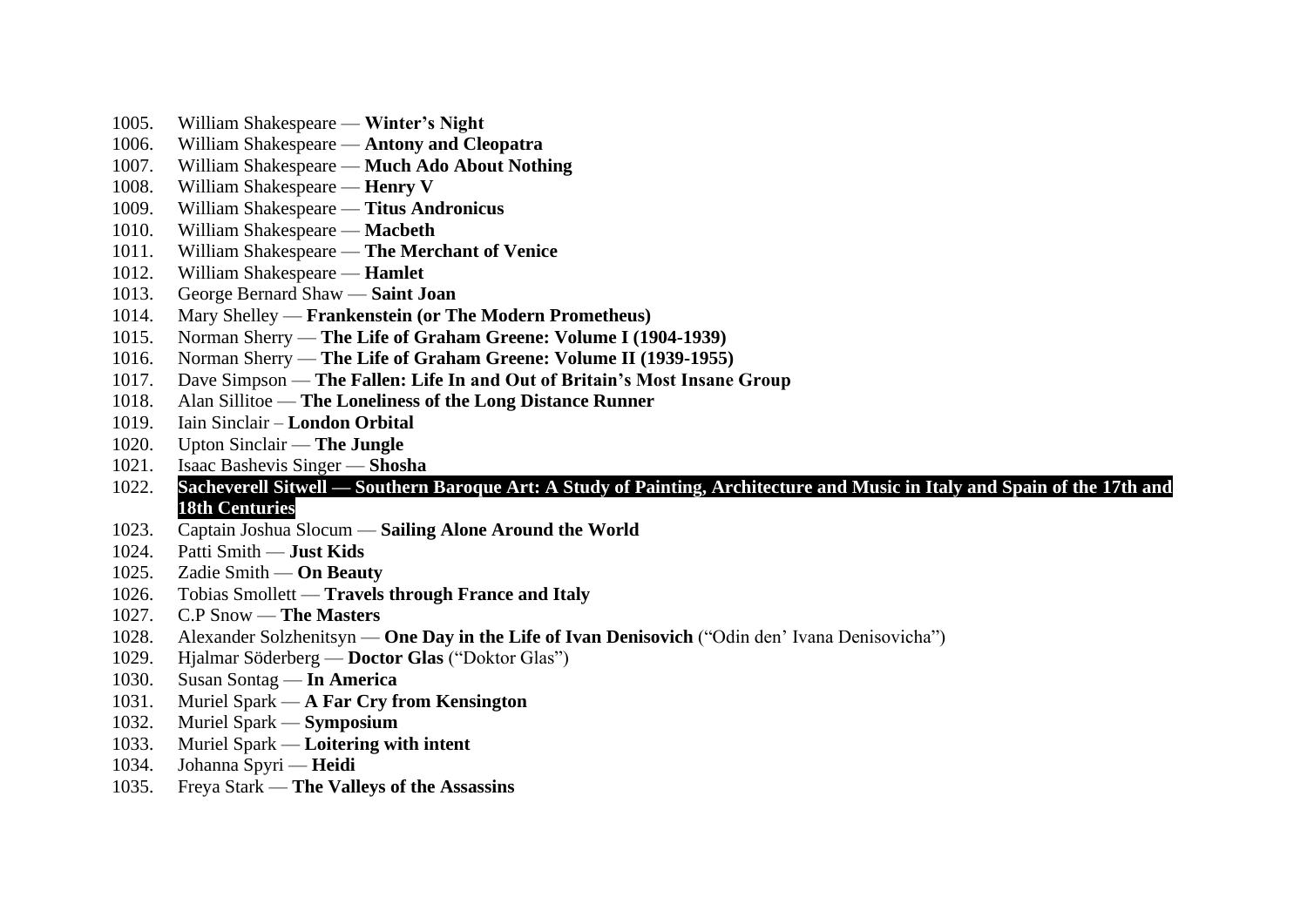- 1036. Freya Stark **The Southern Gates of Arabia: A Journey in the Hadhramaut**
- 1037. John Steinbeck **The Red Pony**
- 1038. John Steinbeck **Tortilla Flat**
- 1039. John Steinbeck **Of Mice and Men**
- 1040. John Steinbeck **The Grapes of Wrath**
- 1041. John Steinbeck **Cannery Row**
- 1042. John Steinbeck **Travels With Charley: In Search of America**
- 1043. John Steinbeck **The Short Reign of Pippin IV**
- 1044. John Steinbeck **The Moon is Down**
- 1045. Robert Louis Stevenson **The Master of Ballantrae: A Winter's Tale**
- 1046. Robert Louis Stevenson **Treasure Island**
- 1047. Robert Louis Stevenson **Travels with a Donkey in the Cévennes**
- 1048. Chris Stewart **Driving over Lemons: An Optimist in Andalucia**
- 1049. Rory Stewart **The Places in Between**
- 1050. Bram Stoker **Dracula**
- 1051. Robert Stone **Dog Soldiers**
- 1052. Tom Stoppard **Rosencrantz and Guildenstern are Dead**
- 1053. August Strindberg **The Father** ("Fadern")
- 1054. August Strindberg **Miss Julie** ("Fröken Julie")
- 1055. August Strindberg **A Dream Play** ("Ett Drömspel")
- 1056. August Strindberg **The Dance of Death** ("Dödsdansen")
- 1057. August Strindberg **The Ghost Sonata** ("Spöksonaten")
- 1058. Noah Strycker **— Birding Without Borders: An Obsession, a Quest, and the Biggest Year in the World**
- 1059. William Styron **The Confessions of Nat Turner**
- 1060. William Styron **Sophie's Choice**
- 1061. Suetonius **The Lives of the Twelve Caesars** ("De Vita Caesarum")
- 1062. Robert Sullivan **The Meadowlands**
- 1063. Italo Svevo **A Life** ("Una Vita")
- 1064. Italo Svevo **Confessions of Zeno** ("La Coscienza di Zeno")
- 1065. Frank Swinnerton [Ed.] **The Journals of Arnold Bennett**
- 1066. Graham Swift **Last Orders**
- 1067. Graham Swift **Shuttlecock**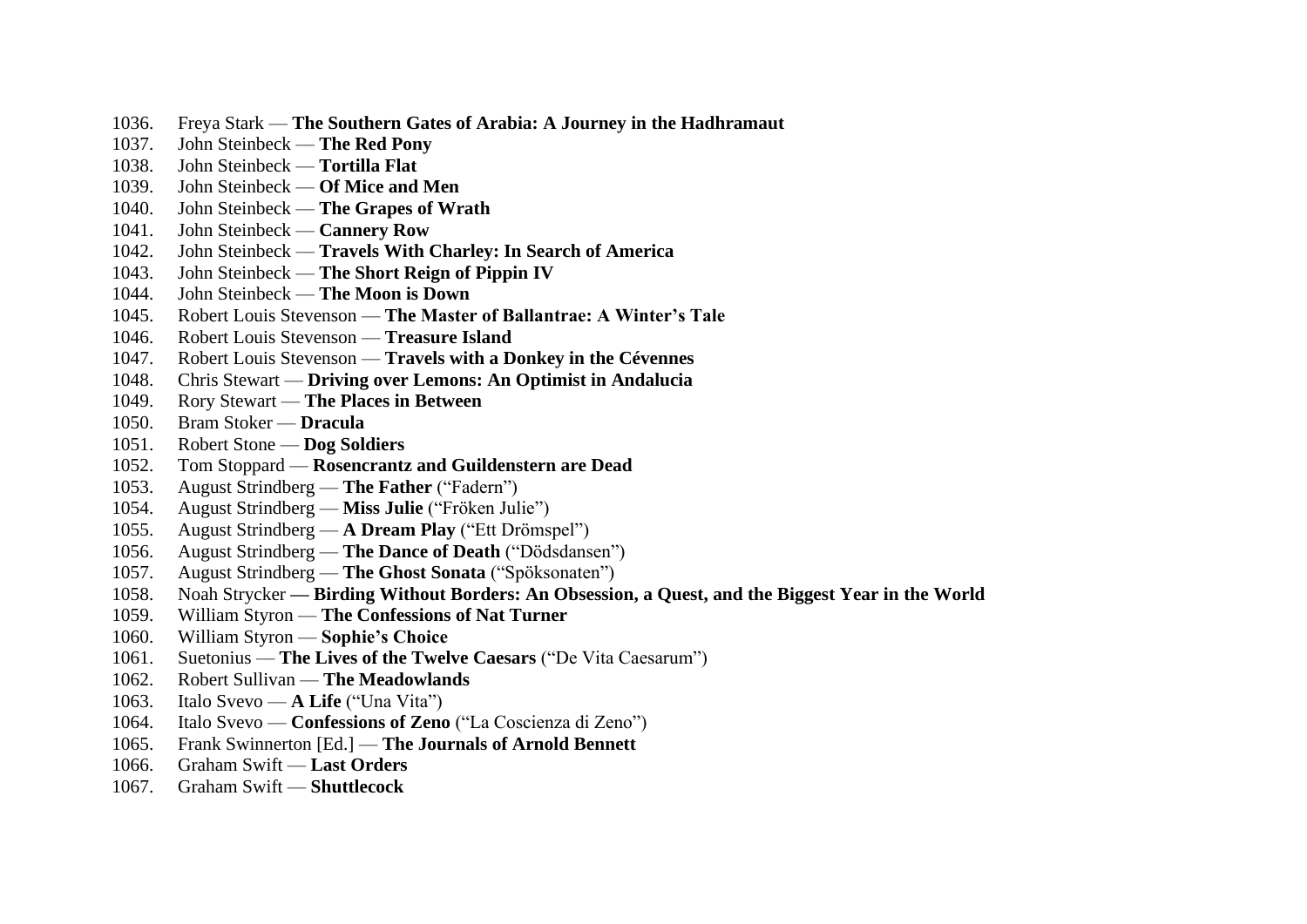- 1068. Graham Swift **Waterland**
- 1069. Graham Swift **Ever After**
- 1070. Jonathan Swift **Gulliver's Travels**
- 1071. Egerton Sykes and Alan Kendall **Who's Who in Non-Classical Mythology**
- 1072. Nassim Nicholas Taleb **The Black Swan: The Impact of the Highly Improbable**
- 1073. Craig Taylor **Londoners: The Days and Nights of London Now, as Told by Those Who Love it, Hate it, Live it, Left it and Long for it**
- 1074. Richard Taylor, with James Watt and Martin Dickie **BrewDog: Craft Beer for the People**
- 1075. Terence (Publius Terentius Afer) **The Brothers** ("Adelphi")
- 1076. Terence (Publius Terentius Afer) **The Eunuch** ("Eunuchus")
- 1077. Terence (Publius Terentius Afer) **The Fair Andrian** ("Andria")
- 1078. Terence (Publius Terentius Afer) **The Mother-in-Law** ("Hecyra")
- 1079. Terence (Publius Terentius Afer) T**he Self Tormentor** ("Heautontimoroumenos")
- 1080. Terence (Publius Terentius Afer) **The Tricks of Phormio** ("Phormio")
- 1081. Studs Terkel **Hard Times: An Oral History of the Great Depression**
- 1082. William Makepeace Thackeray **Vanity Fair (A Novel without a Hero)**
- 1083. Paul Theroux **The Great Railway Bazaar: By Train Through Asia**
- 1084. Paul Theroux **Sunrise with Seamonsters**
- 1085. Paul Theroux **Kingdom by the Sea**
- 1086. Paul Theroux **The Old Patagonian Express: By Train Through the Americas**
- 1087. Paul Theroux **Riding the Iron Rooster: By Train Through China**
- 1088. Paul Theroux **The Pillars of Hercules**
- 1089. Paul Theroux **The Mosquito Coast**
- 1090. Paul Theroux **Dark Star Safari**
- 1091. Paul Theroux **The Tao of Travel: Enlightenments from Lives on the Road**
- 1092. Paul Theroux **Fresh Air Fiend: Travel Writings**
- 1093. Paul Theroux **The Last Train to Zona Verde: Overland from Cape Town to Angola**
- 1094. Paul Theroux **The Happy Isles of Oceania: Paddling the Pacific**
- 1095. Paul Theroux **The Deep South: Four Seasons on Back Roads**
- 1096. Paul Theroux **On the Plain of Snakes: A Mexican Journey**
- 1097. Wilfred Thesiger **Arabian Sands**
- 1098. Hugh Thomas **The Spanish Civil War**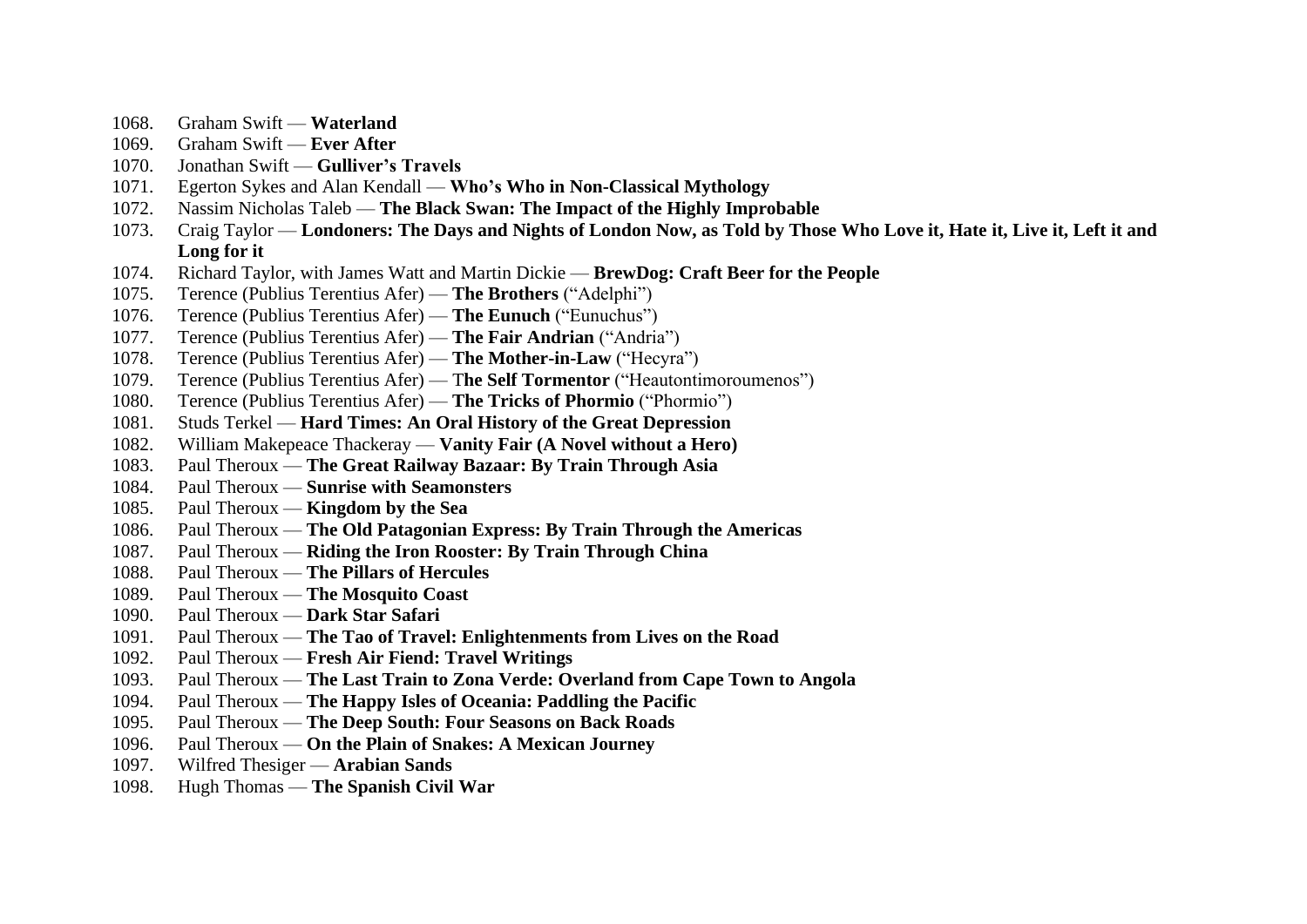- 1099. Hunter S Thompson **Fear and Loathing in Las Vegas: A Savage Journey to the Heart of the American Dream**
- 1100. Colin Thubron **Among the Russians**
- 1101. Colin Thubron **Shadow of the Silk Road**
- 1102. Colin Thubron **Behind the Wall: A Journey Through China**
- 1103. Colin Thubron **Mirror to Damascus**
- 1104. Alex Toledano **Portraits of the Gare du Nord**
- 1105. J.R.R Tolkien **The Hobbit**
- 1106. J.R.R Tolkien **Lord of the Rings**
- 1107. J.R.R Tolkien **The Two Towers**
- 1108. J.R.R Tolkien **Return of the King**
- 1109. Leo Tolstoy **War and Peace** ("Voina i mir")
- 1110. Leo Tolstoy **Anna Karenina**
- 1111. Jon Tonks **Empire**
- 1112. John Kennedy Toole **A Confederacy of Dunces**
- 1113. Paul Torday **Salmon Fishing in the Yemen**
- 1114. Michel Tournier **Friday** ("Vendredi")
- 1115. Michel Tournier **Gemini** ("Les Météores")
- 1116. William Trevor **The Love Department**
- 1117. William Trevor **The Children of Dynmouth**
- 1118. William Trevor **Miss Gomez and the Brethren**
- 1119. William Trevor **Fools of Fortune**
- 1120. William Trevor **Love and Summer**
- 1121. William Trevor **The Old Boys**
- 1122. Ivan Turgenev **Sketches from a Hunter's Album** ("Zapiski okhotnika")
- 1123. Ivan Turgenev **First Love** ("Pervaya ljubov")
- 1124. Mark Twain **The Adventures of Huckleberry Finn**
- 1125. Mark Twain **The Adventures of Tom Sawyer**
- 1126. Sun Tzu **The Art of War** ("Ping Fa")
- 1127. Miguel de Unamuno **Abel Sánchez and Other Stories**
- 1128. Miguel de Unamuno **Niebla**
- 1129. United Fruit Company **A Short History of the Banana and a Few Recipes for its Use**
- 1130. Arturo von Vacano **Biting Silence** ("Morder el Silencio")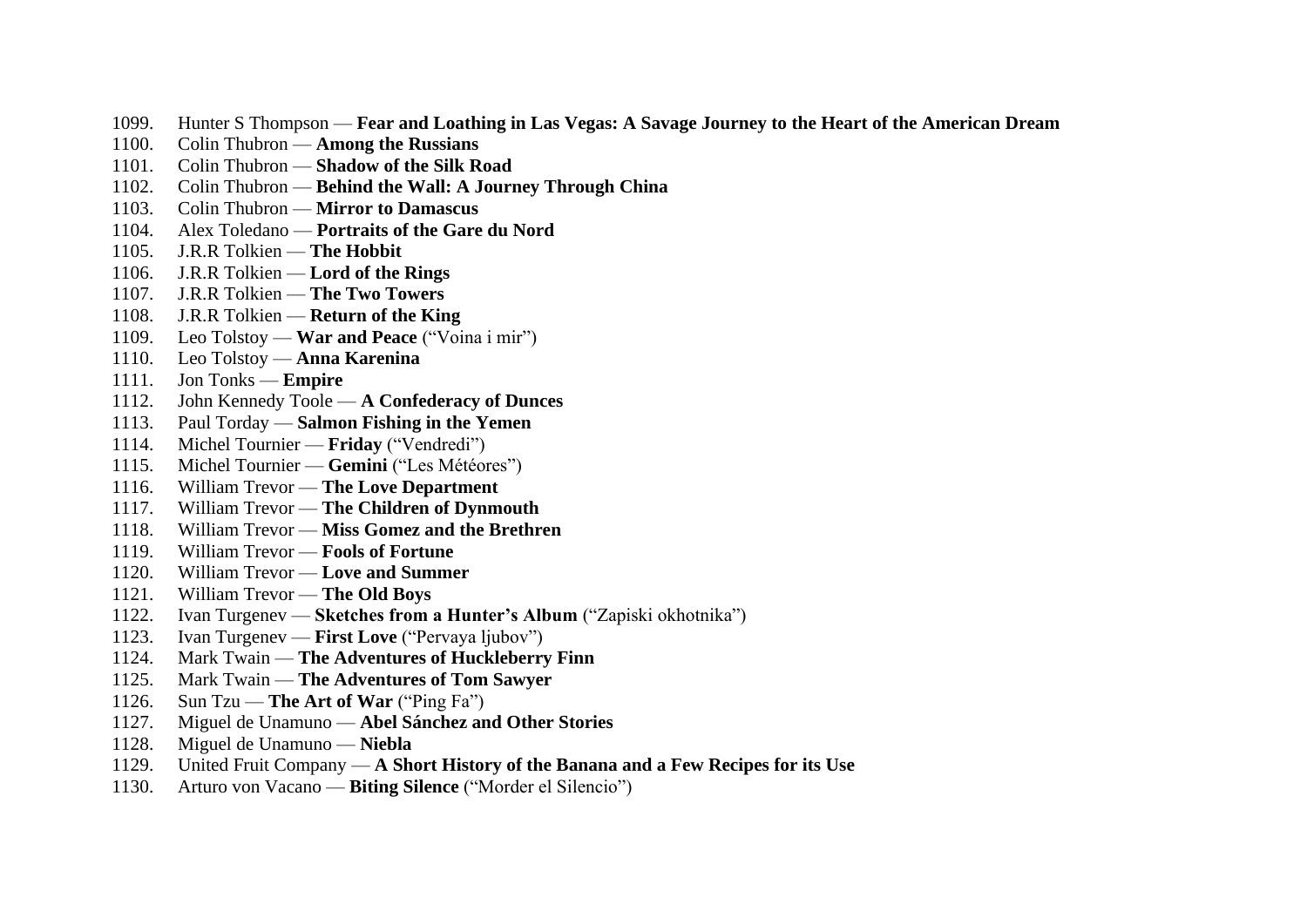- 1131. Ludvík Vaculík **The Guinea Pigs** ("Morcata")
- 1132. Mario Vargas Llosa **Who Killed Palomino Molero** ("Quién Mató a Palomino Molero")
- 1133. Mario Vargas Llosa **In Praise of Stepmother** ("Elogio de la Madrastra")
- 1134. Mario Vargas Llosa **The War at the End of the World** ("La Guerra del Fin del Mundo")
- 1135. Mario Vargas Llosa **Aunt Julia and the Scriptwriter** ("La Tía Julia y el Escribidor")
- 1136. Mario Vargas Llosa **The Language of Passion** ("Lenguaje de la Pasión")
- 1137. Mario Vargas Llosa **The Way to Paradise** ("Paraíso en la Otra Esquina")
- 1138. Various/Michael Palin **OxTravels: Meetings with Remarkable Travel Writers**
- 1139. Alfredo Véa Jr **The Silver Cloud Café**
- 1140. (The) Venerable Bede **The Ecclesiastical History of the English Peoples** ("Historia Ecclesiastica Gentis Anglorum")
- 1141. (The) Venerable Bede **The Lives of St Cuthbert and the Abbots of Wearmouth and Jarrow**
- 1142. Jules Verne **Around the World in Eighty Days** ("Le Tour du Monde en Quatre-vingt Jours")
- 1143. Jules Verne **20,000 Leagues Under the Sea** ("Vingt Mille Lieues Sous les Mers")
- 1144. John E Vigar **Kent Curiosities**
- 1145. Leo Vinci **Pan: Great God of Nature**
- 1146. Voltaire **Candide**
- 1147. Kurt Vonnegut, Jr **A Man Without a Country**
- 1148. Kurt Vonnegut, Jr **Slaughterhouse-Five**
- 1149. Richard Waldron **1984 in 1994: Orwell as Prophecy**
- 1150. David Foster Wallace **Infinite Jest**
- 1151. David Foster Wallace **Brief Interviews with Hideous Men**
- 1152. David Foster Wallace **A Supposedly Fun Thing I'll Never Do Again**
- 1153. David Foster Wallace **Consider the Lobster and Other Essays**
- 1154. Philip Ward **Oxford Companion to Spanish Literature**
- 1155. Evelyn Waugh **Decline And Fall**
- 1156. Evelyn Waugh **Vile Bodies**
- 1157. Evelyn Waugh **Black Mischief**
- 1158. Evelyn Waugh **A Handful of Dust**
- 1159. Evelyn Waugh **Scoop**
- 1160. Evelyn Waugh **Put Out More Flags**
- 1161. **Evelyn Waugh — Brideshead Revisited**
- 1162. Evelyn Waugh **The Loved One**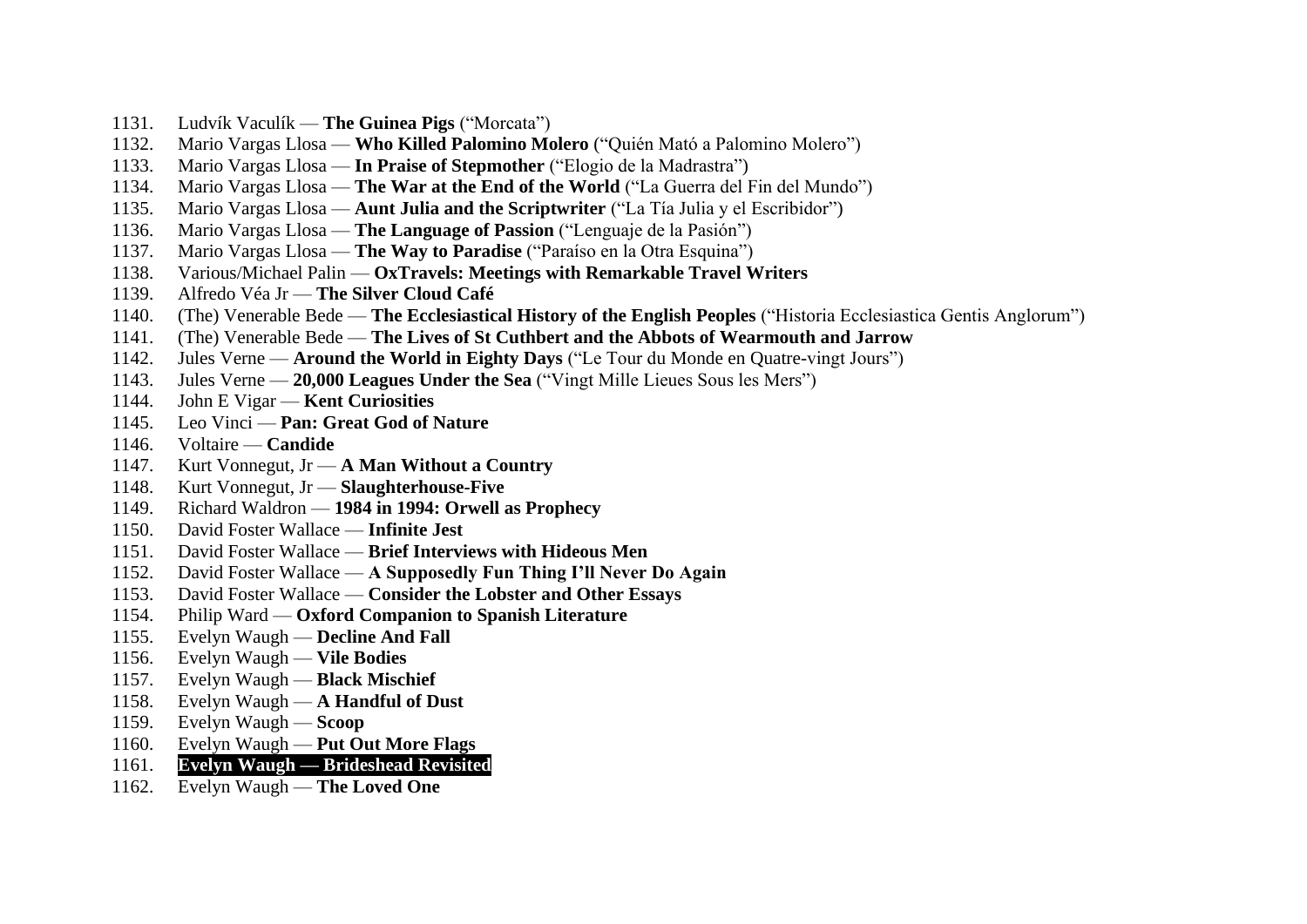- 1163. Evelyn Waugh **Men at Arms**
- 1164. Evelyn Waugh **Officers and Gentlemen**
- 1165. Evelyn Waugh **Ninety-two Days: The Account of a Tropical Journey Through British Guiana and Part of Brazil**
- 1166. Evelyn Waugh **Tourist in Africa**
- 1167. Evelyn Waugh **Charles Ryder's Schooldays and Other Stories**
- 1168. Evelyn Waugh **When the Going was Good**
- 1169. Evelyn Waugh **Scott-King's Modern Europe**
- 1170. Evelyn Waugh **Ronald Knox**
- 1171. Scott Weidensaul **The Ghost with Trembling Wings: Science, Wishful Thinking and the Search for Lost Species**
- 1172. Samantha Weinberg **Last of the Pirates: The Search for Bob Denard**
- 1173. Fay Weldon **The Life and Loves of a She-Devil**
- 1174. James Weldon Johnson **Autobiography of an Ex-colored Man**
- 1175. H.G Wells **Tono-Bungay**
- 1176. H.G Wells **The History of Mr Polly**
- 1177. Dorothy West **The Wedding**
- 1178. Rebecca West **Black Lamb and Grey Falcon: A Journey Through Yugoslavia**
- 1179. Brett Westwood and Stephen Moss **Natural Histories: 25 Extraordinary Species that have Changed our World**
- 1180. E.B White **Charlotte's Web**
- 1181. Rogers E.M Whitaker and Tony Hiss **All Aboard with E.M Frimbo: World's Greatest Railroad Buff**
- 1182. Dorothy Whitelock **The Beginnings of English Society**
- 1183. Edwin Williamson **Borges: A Life**
- 1184. Angus Wilson **As if by Magic**
- 1185. Steve Wilson **Robin Hood: The Spirit of the Forest**
- 1186. Simon Winchester **The Professor and the Madman**
- 1187. Simon Winchester **The Map that Changed the World**
- 1188. P.G Wodehouse **The Code of the Woosters**
- 1189. P.G Wodehouse **Big Money**
- 1190. P.G Wodehouse **Leave it to Psmith**
- 1191. P.G Wodehouse **Nothing Serious**
- 1192. P.G Wodehouse **Young Men in Spats**
- 1193. P.G Wodehouse **Laughing Gas**
- 1194. P.G Wodehouse **Hot Water**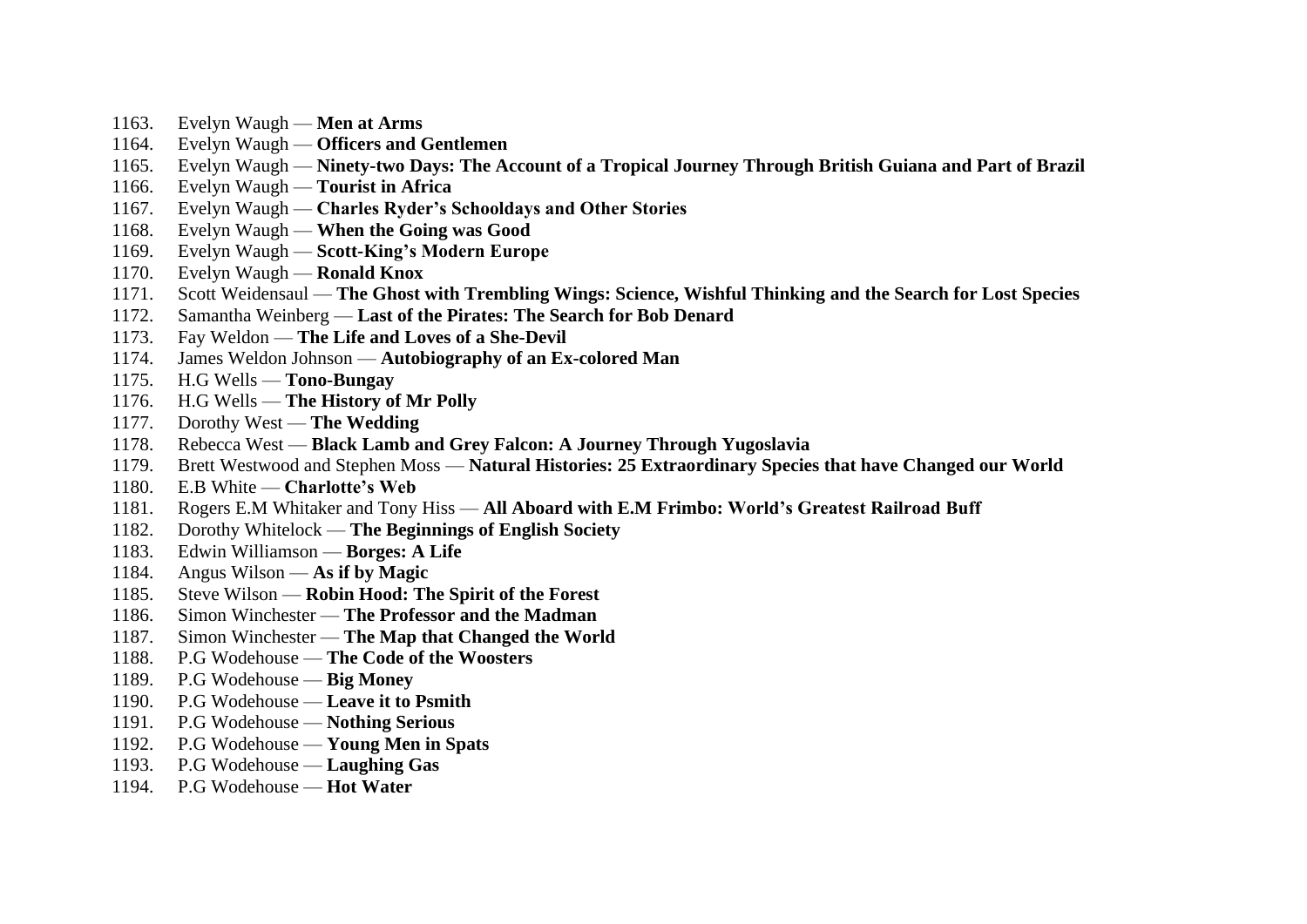- 1195. P.G Wodehouse **The Inimitable Jeeves**
- 1196. P.G Wodehouse **The World of Jeeves**
- 1197. Thomas Wolfe **Look Homeward, Angel**
- 1198. Lionel Woolf **The Village in the Jungle**
- 1199. Lionel Woolf **Pearls and Swine**
- 1200. Virginia Wolff **Mrs Dalloway**
- 1201. Virginia Wolff **To the Lighthouse**
- 1202. Virginia Wolff **Jacob's Room**
- 1203. Richard Wright **Native Son**
- 1204. Cheng'en Wu **The Journey to the West, Volume 1** ("Hsi-yu Chi")
- 1205. Cheng'en Wu **The Journey to the West, Volume 2** ("Hsi-yu Chi")
- 1206. Cheng'en Wu **The Journey to the West, Volume 3** ("Hsi-yu Chi")
- 1207. Cheng'en Wu **The Journey to the West, Volume 4** ("Hsi-yu Chi")
- 1208. John Wyndham **The Day of the Triffids**
- 1209. John Wyndham **The Midwich Cuckoos**
- 1210. Mo Yan **Shifu, You'll Do Anything for a Laugh**
- 1211. Matthew Yeomans **Oil: Anatomy of an Industry**
- 1212. Christopher E Young **On the Periphery: David Sylvian – A Biography, the Solo Years**
- 1213. Robert Young Pelton **The Adventurist**
- 1214. Robert Young Pelton **The World's Most Dangerous Places**
- 1215. Banana Yoshimoto **Goodbye Tsugumi** ("Chuokoron Shinsha")
- 1216. Z., Carlos **Sobrevivientes de las Bananeras**
- 1217. Carlos Ruiz Zafón **The Prisoner of Heaven** ("El Prisionero del Cielo")
- 1218. Manuel Zapata Olivella **A Saint is Born in Chimá** ("En Chimá Nace un Santo")
- 1219. Youssef Ziedah **Azazeel**
- 1220. Howard Zinn **A People's History of the United States**
- 1221. Émile Zola **Germinal**
- 1222. **Hungarian Short Stories and Folktales of Hungary**
- 1223. **Arabic Short Stories**
- 1224. **Lonely Planet's Epic Runs of the World**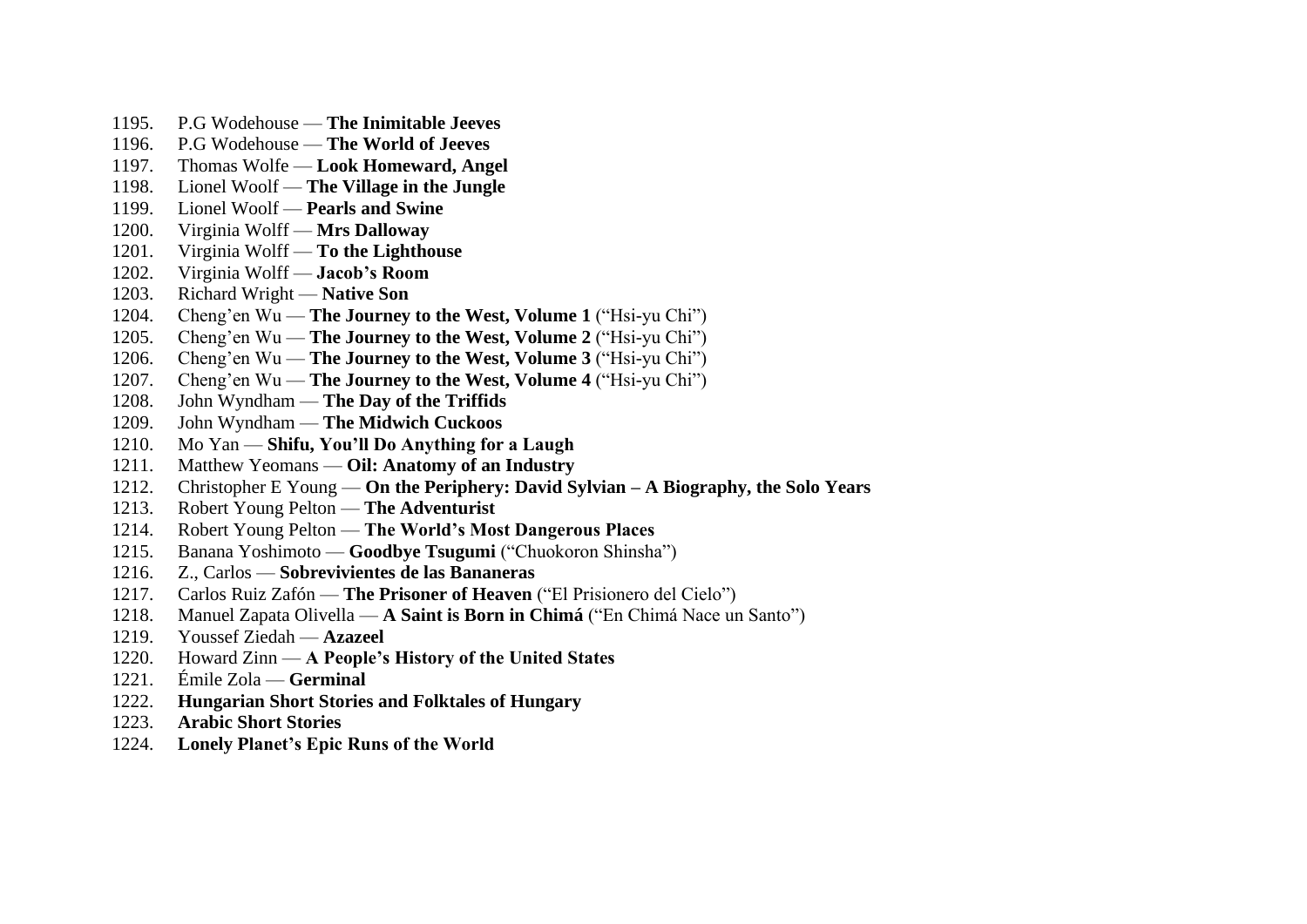# **The Greatest Travel Books of All Time**

*according to Conde Nast Traveler—September 2007* (books fully in bold are the ones I have got around to reading) …

- Travels with Myself and Another, A Memoir Martha Gellhorn
- **Arabian Sands — Wilfred Thesiger**
- A Barbarian in Asia Henri Michaux
- Down the Nile, Alone in a Fisherman's Skiff Rosemary Mahoney
- Iron and Silk Mark Salzman
- The Nomad, the Diaries of Isabelle Eberhardt Isabelle Eberhardt
- The Pine Barrens John McPhee
- **Sea and Sardinia — D.H Lawrence**
- **Their Heads Are Green and Their Hands Are Blue — Paul Bowles**
- To a Distant Island James McConkey
- **A View of the World, Selected Journalism — Norman Lewis**
- **The Worst Journey in the World — Apsley Cherry-Garrard**
- **Endurance, Shackleton's Incredible Voyage — Alfred Lansing**
- **Farthest North — Fridtjof Nansen**
- **In Patagonia — Bruce Chatwin**
- **In Trouble Again — Redmond O'Hanlon**
- Captain John Smith, Writings with Other Narratives of Roanoke, Jamestown, and the First English Settlement of Virginia James Horn
- North American Indians George Catlin
- Portraits and Observations, the Essays of Truman Capote Truman Capote
- I See By My Outfit Peter S Beagle
- Democracy in America Alexis de Tocqueville
- Cross Country Robert Sullivan
- The Definitive Journals of Lewis and Clark Gary Moulton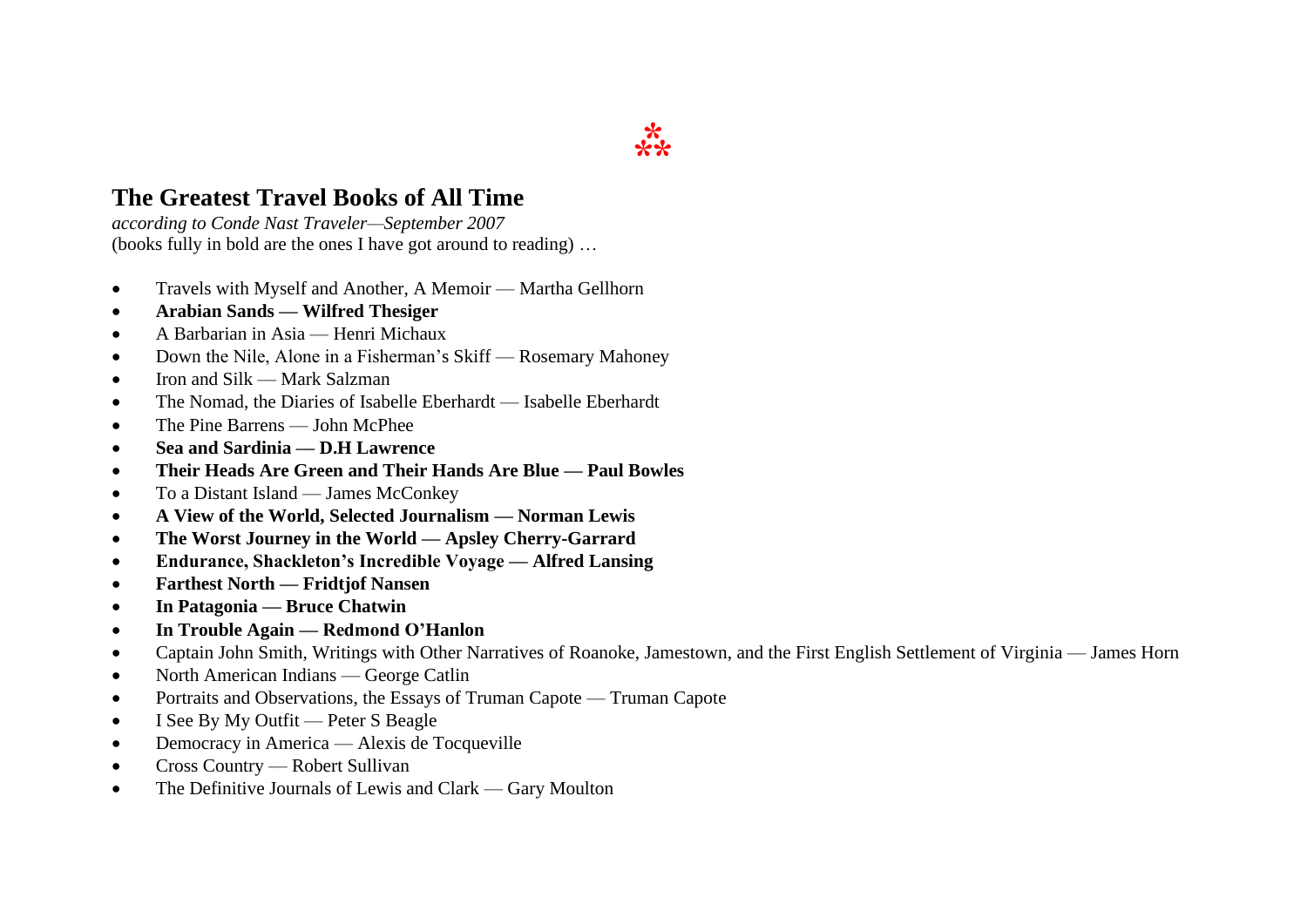- **In the Country of Country, A Journey to the Roots of American Music — Nicholas Dawidoff**
- The Lewis and Clark Journals Meriwether Lewis and William Clark
- **Blue Highways, A Journey into America — William Least Heat Moon**
- **Fear and Loathing in Las Vegas, A Savage Journey to the Heart of the American Dream — Hunter S Thompson**
- **Great Plains — Ian Frazier**
- **Old Glory, A Voyage Down the Mississippi — Jonathan Raban**
- Life on the Mississippi Mark Twain
- **The Rings of Saturn — Winfried Georg Sebald**
- **As They Were — M.F.K Fisher**
- **Travels with a Donkey in the Cévennes — Robert Louis Stevenson**
- **A Time of Gifts — Patrick Leigh Fermor**
- The Lawrence Durrell Travel Reader Lawrence Durrell (Clint Willis)
- **Travels Through France and Italy — Tobias Smollett**
- **Journey to Portugal, In Pursuit of Portugal's History and Culture — Jose Saramago**
- Down and Out in Paris and London George Orwell
- Two Towns in Provence  $M$  F K Fisher
- Innocents Abroad Mark Twain
- **Southern Baroque Art: A Study of Painting, Architecture and Music in Italy and Spain of the 17th and 18th Centuries Sacheverell Sitwell**
- London Perceived Evelyn Hofer and V S Pritchett
- **Pillars of Hercules — Paul Theroux**
- The Impossible Country, A Journey through the Last Days of Yugoslavia Brian Hall
- **Black Lamb and Grey Falcon: A Journey through Yugoslavia — Rebecca West**
- The Histories Herodotus
- Exterminate All the Brutes Sven Lindqvist
- The River War, an Historical of the Reconquest of the Sudan Winston S Churchill
- **Dark Star Safari, Overland from Cairo to Cape Town — Paul Theroux**
- **No Mercy, A Journey to the Heart of the Congo — Redmond O'Hanlon**
- **Travels in the Interior Districts of Africa — Mungo Park**
- The Emperor, Downfall of an Autocrat Ryszard Kapuscinski